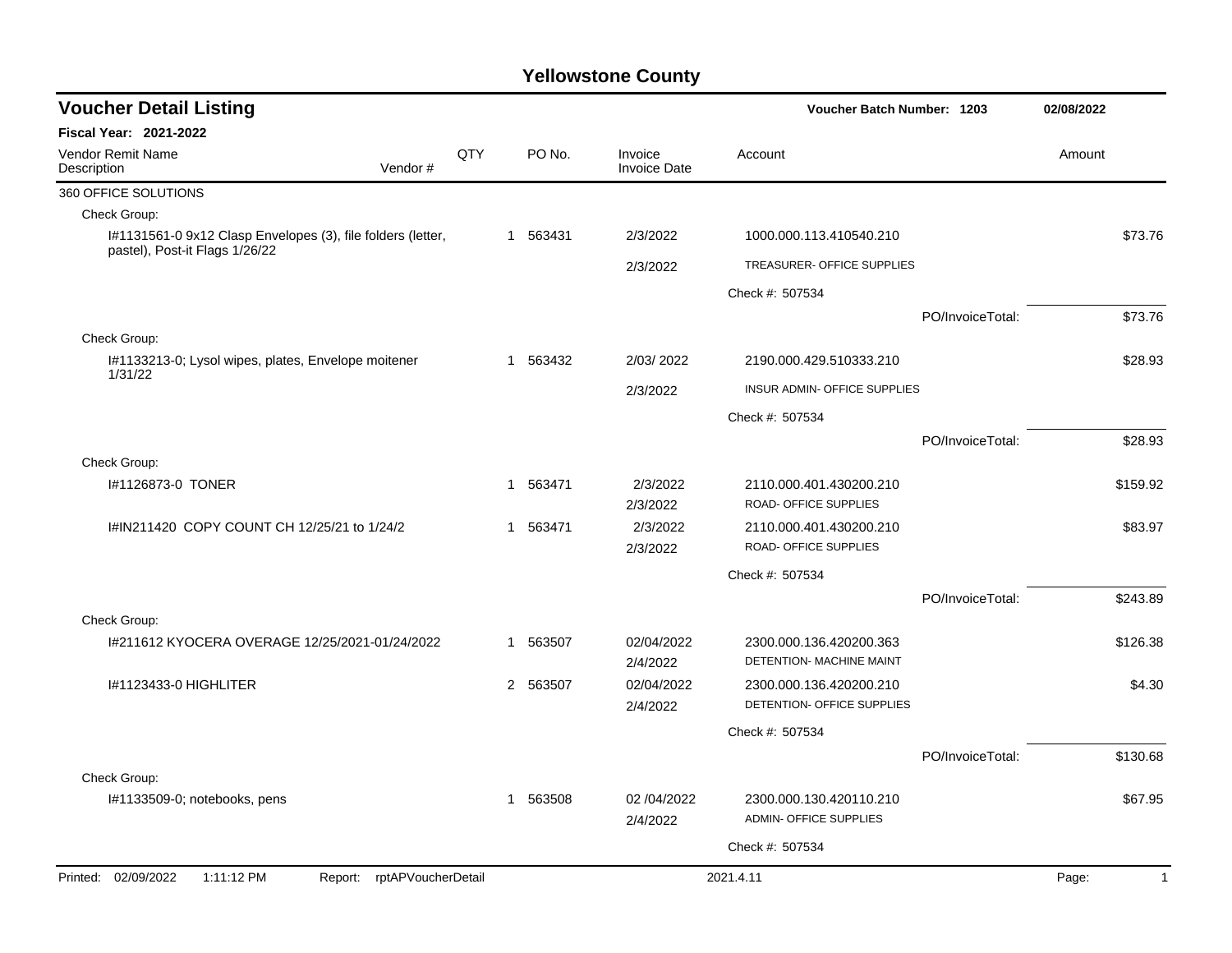| <b>Voucher Detail Listing</b>                         |     |          |                         | Voucher Batch Number: 1203                            |                  | 02/08/2022 |            |
|-------------------------------------------------------|-----|----------|-------------------------|-------------------------------------------------------|------------------|------------|------------|
| Fiscal Year: 2021-2022                                |     |          |                         |                                                       |                  |            |            |
| <b>Vendor Remit Name</b><br>Description<br>Vendor #   | QTY | PO No.   | Invoice<br>Invoice Date | Account                                               |                  | Amount     |            |
|                                                       |     |          |                         |                                                       | PO/InvoiceTotal: |            | \$67.95    |
| Check Group:                                          |     |          |                         |                                                       |                  |            |            |
| I#1131966-0 RED DATA BINDERS 3 OF 12 ORDERED          |     | 3 563509 | 02/4/2022<br>2/4/2022   | 1000.000.113.410540.210<br>TREASURER- OFFICE SUPPLIES |                  |            | \$24.81    |
|                                                       |     |          |                         | Check #: 507534                                       |                  |            |            |
|                                                       |     |          |                         |                                                       | PO/InvoiceTotal: |            | \$24.81    |
| Check Group:                                          |     |          |                         |                                                       |                  |            |            |
| A#9818 I#1126827-0 - GEL PEN/NOTE PAPER 1/14/22       |     | 1 563510 | 02/07/2022<br>2/7/2022  | 1000.000.111.410510.210<br>FINANCE- OFFICE SUPPLIES   |                  |            | \$34.25    |
|                                                       |     |          |                         | Check #: 507534                                       |                  |            |            |
|                                                       |     |          |                         |                                                       | PO/InvoiceTotal: |            | \$34.25    |
|                                                       |     |          |                         |                                                       | Vendor Total:    |            | \$604.27   |
| A & H TURF & SPECIALTIES<br>021088                    |     |          |                         |                                                       |                  |            |            |
| Check Group:<br>I#105831 RED OAK                      |     | 1 563455 | 2/3/2022                | 2130.000.402.430244.361                               |                  |            | \$146.69   |
|                                                       |     |          | 2/3/2022                | <b>BRIDGE- VEHICLE REPAIRS</b>                        |                  |            |            |
|                                                       |     |          |                         | Check #: 507535                                       |                  |            |            |
|                                                       |     |          |                         |                                                       | PO/InvoiceTotal: |            | \$146.69   |
|                                                       |     |          |                         |                                                       | Vendor Total:    |            | \$146.69   |
| A & I DISTRIBUTORS<br>001000                          |     |          |                         |                                                       |                  |            |            |
| Check Group:<br>I#3746550 A#30940-5 INVENTORY 1/24/22 |     | 1 563484 | 02/04/2022              | 2110.000.401.430200.361                               |                  |            | \$1,976.23 |
|                                                       |     |          | 2/4/2022                | ROAD-VEHICLE REPAIRS                                  |                  |            |            |
|                                                       |     |          |                         | Check #: 507536                                       |                  |            |            |
|                                                       |     |          |                         |                                                       | PO/InvoiceTotal: |            | \$1,976.23 |
|                                                       |     |          |                         |                                                       | Vendor Total:    |            | \$1,976.23 |
| ACE HARDWARE.<br>002250<br>Check Group:               |     |          |                         |                                                       |                  |            |            |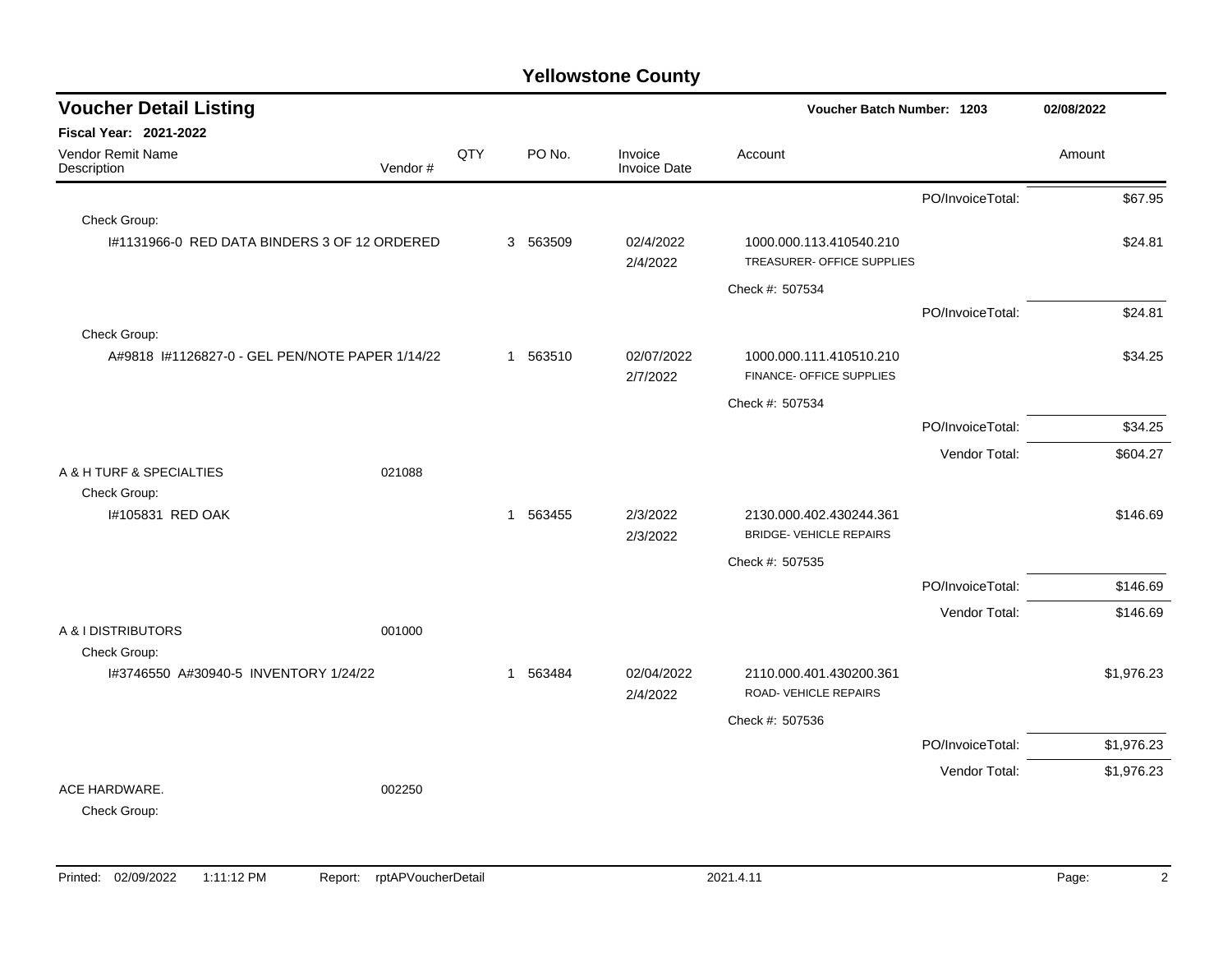| <b>Fiscal Year: 2021-2022</b><br>Vendor Remit Name<br>QTY<br>PO No.<br>Invoice<br>Amount<br>Account<br>Description<br>Vendor#<br><b>Invoice Date</b><br>I#221976/1; range maint. supplies - keys, drill bits,<br>563486<br>02/04/2022<br>2300.000.132.420155.362<br>$\mathbf{1}$<br>fasteners<br>TRAINING FACILITY- MAINT & REPAIRS<br>2/4/2022<br>Check #: 507537<br>PO/InvoiceTotal:<br>Vendor Total:<br>AMERICAN WELDING & GAS INC<br>Check Group:<br>I#08251527 A#65600 WELDING SUPPLIES<br>1 563467<br>02/04/2022<br>2110.000.401.430200.362<br>ROAD-MAINT & REPAIRS<br>2/4/2022<br>I#08279553 A#65600 WELDING SUPPLIES<br>1 563467<br>02/04/2022<br>2110.000.401.430200.362<br>ROAD-MAINT & REPAIRS<br>2/4/2022<br>02/04/2022<br>I#08281347 A#65600 WELDING SUPPLIES<br>1 563467<br>2110.000.401.430200.362<br><b>ROAD-MAINT &amp; REPAIRS</b><br>2/4/2022<br>Check #: 507538<br>PO/InvoiceTotal:<br>Vendor Total:<br>AMMON, LAUREEN J | 02/08/2022 |
|----------------------------------------------------------------------------------------------------------------------------------------------------------------------------------------------------------------------------------------------------------------------------------------------------------------------------------------------------------------------------------------------------------------------------------------------------------------------------------------------------------------------------------------------------------------------------------------------------------------------------------------------------------------------------------------------------------------------------------------------------------------------------------------------------------------------------------------------------------------------------------------------------------------------------------------------|------------|
|                                                                                                                                                                                                                                                                                                                                                                                                                                                                                                                                                                                                                                                                                                                                                                                                                                                                                                                                              |            |
|                                                                                                                                                                                                                                                                                                                                                                                                                                                                                                                                                                                                                                                                                                                                                                                                                                                                                                                                              |            |
|                                                                                                                                                                                                                                                                                                                                                                                                                                                                                                                                                                                                                                                                                                                                                                                                                                                                                                                                              | \$25.65    |
|                                                                                                                                                                                                                                                                                                                                                                                                                                                                                                                                                                                                                                                                                                                                                                                                                                                                                                                                              |            |
|                                                                                                                                                                                                                                                                                                                                                                                                                                                                                                                                                                                                                                                                                                                                                                                                                                                                                                                                              |            |
|                                                                                                                                                                                                                                                                                                                                                                                                                                                                                                                                                                                                                                                                                                                                                                                                                                                                                                                                              | \$25.65    |
|                                                                                                                                                                                                                                                                                                                                                                                                                                                                                                                                                                                                                                                                                                                                                                                                                                                                                                                                              | \$25.65    |
|                                                                                                                                                                                                                                                                                                                                                                                                                                                                                                                                                                                                                                                                                                                                                                                                                                                                                                                                              |            |
|                                                                                                                                                                                                                                                                                                                                                                                                                                                                                                                                                                                                                                                                                                                                                                                                                                                                                                                                              |            |
|                                                                                                                                                                                                                                                                                                                                                                                                                                                                                                                                                                                                                                                                                                                                                                                                                                                                                                                                              | \$76.46    |
|                                                                                                                                                                                                                                                                                                                                                                                                                                                                                                                                                                                                                                                                                                                                                                                                                                                                                                                                              |            |
|                                                                                                                                                                                                                                                                                                                                                                                                                                                                                                                                                                                                                                                                                                                                                                                                                                                                                                                                              | \$164.76   |
|                                                                                                                                                                                                                                                                                                                                                                                                                                                                                                                                                                                                                                                                                                                                                                                                                                                                                                                                              |            |
|                                                                                                                                                                                                                                                                                                                                                                                                                                                                                                                                                                                                                                                                                                                                                                                                                                                                                                                                              | \$35.28    |
|                                                                                                                                                                                                                                                                                                                                                                                                                                                                                                                                                                                                                                                                                                                                                                                                                                                                                                                                              |            |
|                                                                                                                                                                                                                                                                                                                                                                                                                                                                                                                                                                                                                                                                                                                                                                                                                                                                                                                                              |            |
|                                                                                                                                                                                                                                                                                                                                                                                                                                                                                                                                                                                                                                                                                                                                                                                                                                                                                                                                              | \$276.50   |
|                                                                                                                                                                                                                                                                                                                                                                                                                                                                                                                                                                                                                                                                                                                                                                                                                                                                                                                                              | \$276.50   |
|                                                                                                                                                                                                                                                                                                                                                                                                                                                                                                                                                                                                                                                                                                                                                                                                                                                                                                                                              |            |
| Check Group:                                                                                                                                                                                                                                                                                                                                                                                                                                                                                                                                                                                                                                                                                                                                                                                                                                                                                                                                 |            |
| VA BURIAL BENEFIT ELROY E AMMON 1/4/22<br>1 563529<br>02/04/2022<br>1000.000.199.450200.396                                                                                                                                                                                                                                                                                                                                                                                                                                                                                                                                                                                                                                                                                                                                                                                                                                                  | \$250.00   |
| MISC- FUNERAL EXPENSE/BURIALS<br>2/4/2022                                                                                                                                                                                                                                                                                                                                                                                                                                                                                                                                                                                                                                                                                                                                                                                                                                                                                                    |            |
| Check #: 507539                                                                                                                                                                                                                                                                                                                                                                                                                                                                                                                                                                                                                                                                                                                                                                                                                                                                                                                              |            |
| PO/InvoiceTotal:                                                                                                                                                                                                                                                                                                                                                                                                                                                                                                                                                                                                                                                                                                                                                                                                                                                                                                                             | \$250.00   |
| Vendor Total:                                                                                                                                                                                                                                                                                                                                                                                                                                                                                                                                                                                                                                                                                                                                                                                                                                                                                                                                | \$250.00   |
| ANGEL LIND'S DAIRY INC                                                                                                                                                                                                                                                                                                                                                                                                                                                                                                                                                                                                                                                                                                                                                                                                                                                                                                                       |            |
| Check Group:                                                                                                                                                                                                                                                                                                                                                                                                                                                                                                                                                                                                                                                                                                                                                                                                                                                                                                                                 |            |
| 2399.000.235.420250.223<br>I#8013547 A#YOUTHS Dairy<br>1 563504<br>02/04/2022<br>YSC-FOOD<br>2/4/2022                                                                                                                                                                                                                                                                                                                                                                                                                                                                                                                                                                                                                                                                                                                                                                                                                                        | \$166.73   |
| Check #: 507540                                                                                                                                                                                                                                                                                                                                                                                                                                                                                                                                                                                                                                                                                                                                                                                                                                                                                                                              |            |
| PO/InvoiceTotal:                                                                                                                                                                                                                                                                                                                                                                                                                                                                                                                                                                                                                                                                                                                                                                                                                                                                                                                             | \$166.73   |
| Printed: 02/09/2022<br>1:11:12 PM<br>rptAPVoucherDetail<br>2021.4.11<br>Page:<br>Report:                                                                                                                                                                                                                                                                                                                                                                                                                                                                                                                                                                                                                                                                                                                                                                                                                                                     | 3          |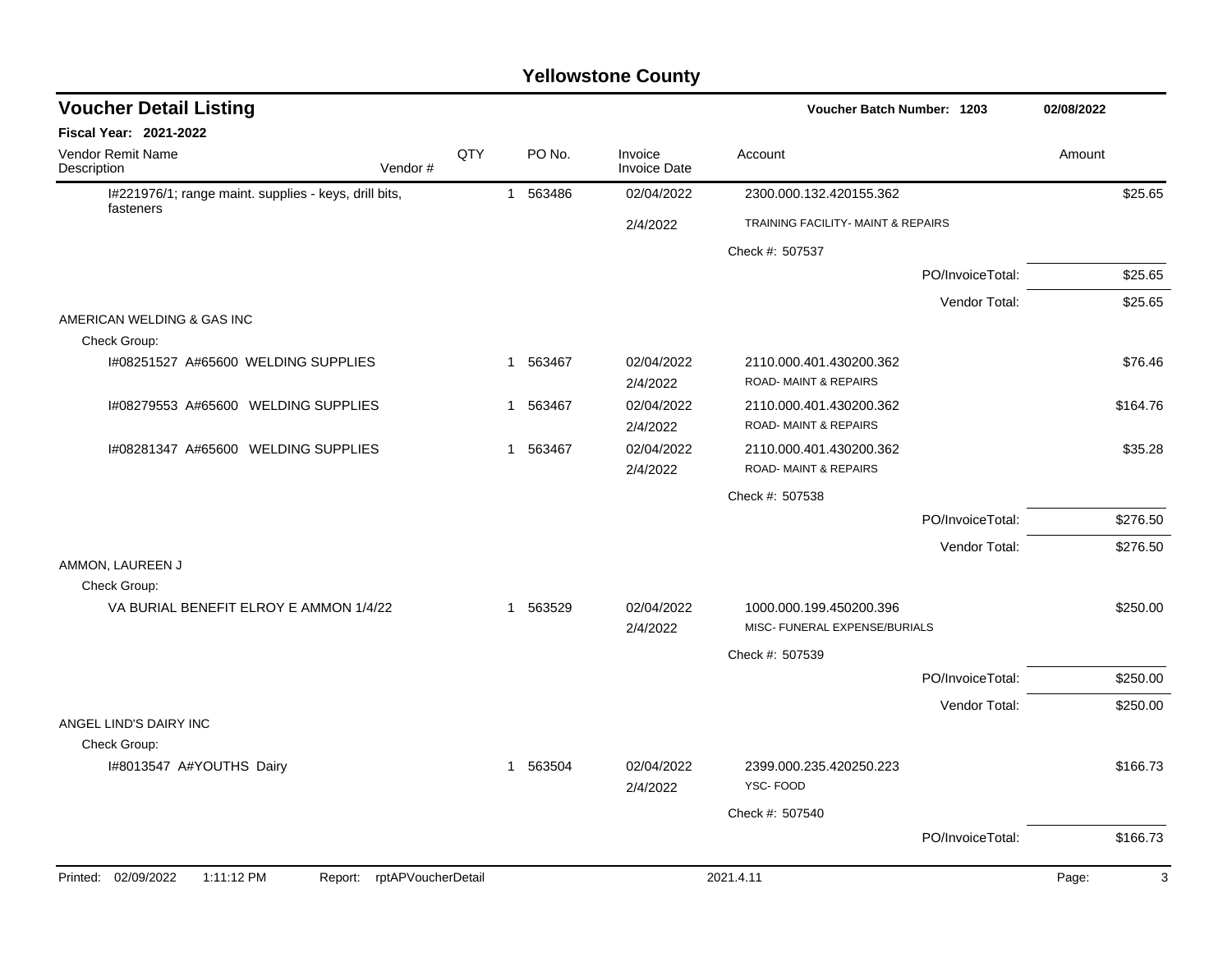| <b>Voucher Detail Listing</b>                |                    |             |          |                                | Voucher Batch Number: 1203                         |                  | 02/08/2022   |
|----------------------------------------------|--------------------|-------------|----------|--------------------------------|----------------------------------------------------|------------------|--------------|
| <b>Fiscal Year: 2021-2022</b>                |                    |             |          |                                |                                                    |                  |              |
| Vendor Remit Name<br>Description             | Vendor#            | QTY         | PO No.   | Invoice<br><b>Invoice Date</b> | Account                                            |                  | Amount       |
|                                              |                    |             |          |                                |                                                    | Vendor Total:    | \$166.73     |
| ARMSCOR CARTRIDGE INCORPORATED               |                    |             |          |                                |                                                    |                  |              |
| Check Group:                                 |                    |             |          |                                |                                                    |                  |              |
| I#14622; Swat ammunition                     |                    |             | 1 563516 | 02/04/2022                     | 2300.000.132.420150.229                            |                  | \$6,984.00   |
|                                              |                    |             |          | 2/4/2022                       | PATROL- OTHER OPERATING SUPPLIES                   |                  |              |
| I#14623; Patrol ammunition                   |                    |             | 1 563516 | 02/04/2022                     | 2300.000.132.420150.227                            |                  | \$24,126.00  |
|                                              |                    |             |          | 2/4/2022                       | PATROL- FIREARMS SUPPLIES                          |                  |              |
| CM10067; Fired brass credit                  |                    | $\mathbf 1$ | 563516   | 02/04/2022                     | 2300.000.132.420150.227                            |                  | (\$1,059.00) |
|                                              |                    |             |          | 2/4/2022                       | PATROL- FIREARMS SUPPLIES                          |                  |              |
| CM10066; Fired brass credit                  |                    | -1          | 563516   | 02/04/2022                     | 2300.000.132.420150.227                            |                  | (\$985.00)   |
|                                              |                    |             |          | 2/4/2022                       | PATROL- FIREARMS SUPPLIES                          |                  |              |
|                                              |                    |             |          |                                | Check #: 507541                                    |                  |              |
|                                              |                    |             |          |                                |                                                    | PO/InvoiceTotal: | \$29,066.00  |
|                                              |                    |             |          |                                |                                                    | Vendor Total:    | \$29,066.00  |
| ARMSTRONG PEST CONTROL                       | 001440             |             |          |                                |                                                    |                  |              |
| Check Group:                                 |                    |             |          |                                |                                                    |                  |              |
| 1#140156 A#2478 PEST/BIRD CONTROL            |                    |             | 1 563444 | 2/3/2022                       | 2110.000.401.430200.366                            |                  | \$125.00     |
|                                              |                    |             |          | 2/3/2022                       | ROAD- REPAIR & MAINT BUILDINGS                     |                  |              |
|                                              |                    |             |          |                                | Check #: 507542                                    |                  |              |
|                                              |                    |             |          |                                |                                                    | PO/InvoiceTotal: | \$125.00     |
|                                              |                    |             |          |                                |                                                    | Vendor Total:    | \$125.00     |
| AUTOMATIC REAL ESTATE LLP                    |                    |             |          |                                |                                                    |                  |              |
| Check Group:                                 |                    |             |          |                                |                                                    |                  |              |
| A#18478569; Car washes 1/22                  |                    | 109         | 563517   | 02/04/2022<br>2/4/2022         | 2300.000.132.420150.361<br>PATROL- VEHICLE REPAIRS |                  | \$545.00     |
|                                              |                    |             |          |                                | Check #: 507543                                    |                  |              |
|                                              |                    |             |          |                                |                                                    | PO/InvoiceTotal: | \$545.00     |
|                                              |                    |             |          |                                |                                                    | Vendor Total:    | \$545.00     |
| AVI SYSTEMS INC<br>Check Group:              |                    |             |          |                                |                                                    |                  |              |
| 1:11:12 PM<br>Printed: 02/09/2022<br>Report: | rptAPVoucherDetail |             |          |                                | 2021.4.11                                          |                  | Page:<br>4   |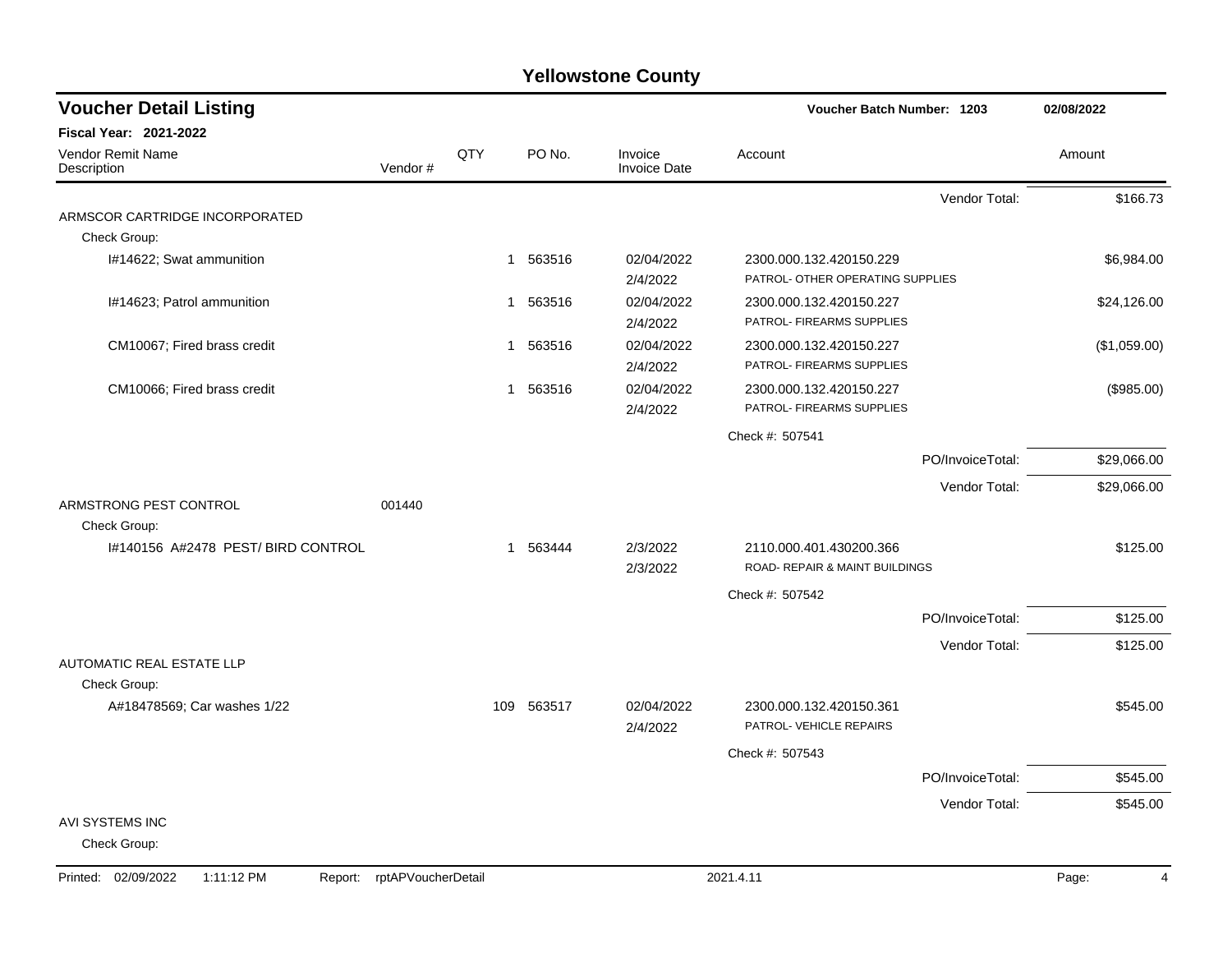| <b>Voucher Detail Listing</b>                    |         |                 |          |                                | <b>Voucher Batch Number: 1203</b>                            | 02/08/2022       |          |
|--------------------------------------------------|---------|-----------------|----------|--------------------------------|--------------------------------------------------------------|------------------|----------|
| Fiscal Year: 2021-2022                           |         |                 |          |                                |                                                              |                  |          |
| Vendor Remit Name<br>Description                 | Vendor# | QTY             | PO No.   | Invoice<br><b>Invoice Date</b> | Account                                                      |                  | Amount   |
| I#88778363 A#3376 AVI System Service Call 2/4/22 |         |                 | 1 563503 | 02/04/2022<br>2/4/2022         | 1000.000.100.410100.362<br><b>BOCC- MAINT &amp; REPAIRS</b>  |                  | \$917.50 |
|                                                  |         |                 |          |                                | Check #: 507544                                              |                  |          |
|                                                  |         |                 |          |                                |                                                              | PO/InvoiceTotal: | \$917.50 |
|                                                  |         |                 |          |                                |                                                              | Vendor Total:    | \$917.50 |
| <b>BALCO UNIFORM CO INC</b>                      | 041513  |                 |          |                                |                                                              |                  |          |
| Check Group:                                     |         |                 |          |                                |                                                              |                  |          |
| <b>I#65713-1 NAME TAGS</b>                       |         | 4               | 563499   | 02/04/2022<br>2/4/2022         | 2300.000.136.420200.229<br>DETENTION- CLOTHING/UNIFORM STAFF |                  | \$36.17  |
|                                                  |         |                 |          |                                | Check #: 507545                                              |                  |          |
|                                                  |         |                 |          |                                |                                                              | PO/InvoiceTotal: | \$36.17  |
|                                                  |         |                 |          |                                |                                                              | Vendor Total:    | \$36.17  |
| <b>BARGREEN ELLINGSON INC</b>                    | 046659  |                 |          |                                |                                                              |                  |          |
| Check Group:                                     |         |                 |          |                                |                                                              |                  |          |
| 1#010235048 NITRILE GLOVES SZ SM                 |         | $\mathbf{1}$    | 563500   | 02/04/2022                     | 2300.000.136.420200.220                                      |                  | \$162.00 |
|                                                  |         |                 |          | 2/4/2022                       | DETENTION- OPERATING SUPPLIES                                |                  |          |
| 1#010235048 NITRILE GLOVES SZ MD                 |         |                 | 2 563500 | 02/04/2022                     | 2300.000.136.420200.220                                      |                  | \$324.00 |
|                                                  |         |                 |          | 2/4/2022                       | DETENTION- OPERATING SUPPLIES                                |                  |          |
| 44010235048 NITRILE GLOVES SZ LRG                |         |                 | 3 563500 | 02/04/2022                     | 2300.000.136.420200.220                                      |                  | \$486.00 |
|                                                  |         |                 |          | 2/4/2022                       | DETENTION- OPERATING SUPPLIES                                |                  |          |
| 1#010235048 NITRILE GLOVES SZ XL                 |         | 2               | 563500   | 02/04/2022                     | 2300.000.136.420200.220                                      |                  | \$324.00 |
|                                                  |         |                 |          | 2/4/2022                       | DETENTION- OPERATING SUPPLIES                                |                  |          |
| I#010235047 BROOM                                |         | 10              | 563500   | 02/04/2022                     | 2300.000.136.420200.224                                      |                  | \$104.50 |
|                                                  |         |                 |          | 2/4/2022                       | DETENTION- JANITORIAL SUPPLIES                               |                  |          |
| 1#010235049 MULTI SURF WIPES                     |         | 12 <sup>2</sup> | 563500   | 02/04/2022                     | 2300.000.136.420200.220                                      |                  | \$83.40  |
|                                                  |         |                 |          | 2/4/2022                       | DETENTION- OPERATING SUPPLIES                                |                  |          |
| I#010235049 CAN LINER                            |         |                 | 2 563500 | 02/04/2022                     | 2300.000.136.420200.220                                      |                  | \$66.40  |
|                                                  |         |                 |          | 2/4/2022                       | DETENTION- OPERATING SUPPLIES                                |                  |          |
| 1#010235049 WHT COCKTAIL NAPKINS                 |         | 6               | 563500   | 02/04/2022                     | 2300.000.136.420200.220                                      |                  | \$108.00 |
|                                                  |         |                 |          | 2/4/2022                       | DETENTION- OPERATING SUPPLIES                                |                  |          |
|                                                  |         |                 |          |                                |                                                              |                  |          |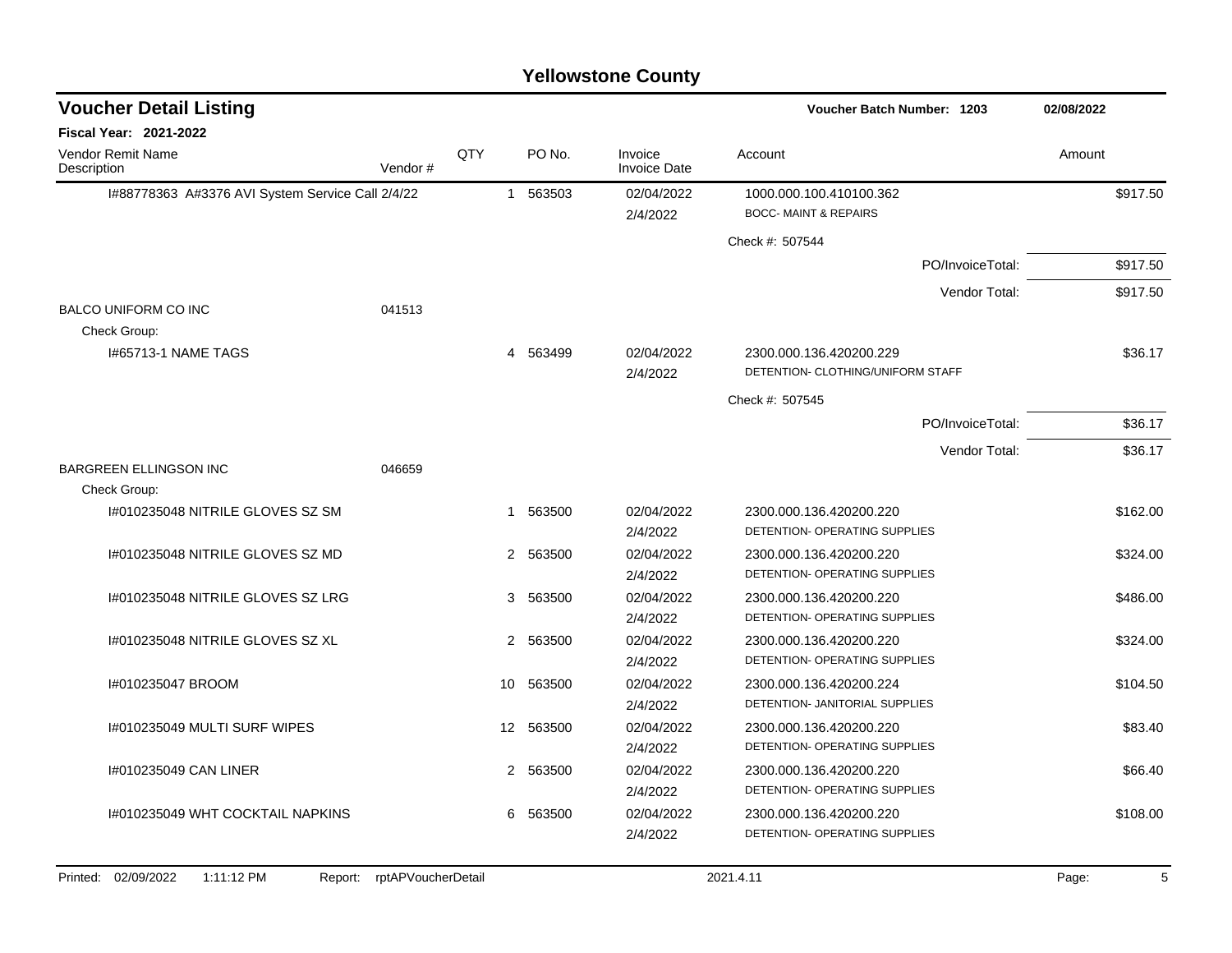#### I#010235049 TOILET PAPER 21 563500 02/04/2022 2300.000.136.420200.220 \$963.48 2/4/2022 DETENTION- OPERATING SUPPLIES I#010235049 FEM NAPKINS 6 563500 02/04/2022 2300.000.136.420200.220 \$313.14 2/4/2022 DETENTION- OPERATING SUPPLIES I#010235049 TAMPONS 4 563500 02/04/2022 2300.000.136.420200.220 \$379.76 2/4/2022 DETENTION- OPERATING SUPPLIES I#010235049 KRAFT BAGS 2 563500 02/04/2022 2300.000.136.420200.220 \$175.90 2/4/2022 DETENTION- OPERATING SUPPLIES Check #: 507546 PO/InvoiceTotal: \$3,490.58 Vendor Total: \$3,490.58 BATTERIES PLUS STORE #253 042967 Check Group: I#P48111133 LIGHTS 1 563459 2/3/2022 2110.000.401.430200.361 \$18.00 2/3/2022 ROAD- VEHICLE REPAIRS Check #: 507547 PO/InvoiceTotal: \$18.00 Vendor Total: \$18.00 BIG SKY LINEN SUPPLY 001710 Check Group: I#0522712 A#667 LAUNDRY 1 563445 2/3/2022 2110.000.401.430200.220 \$101.20 2/3/2022 ROAD- OPERATING SUPPLIES I#0521814 A#667 LAUNDRY 1 563445 2/3/2022 2110.000.401.430200.220 \$36.87 2/3/2022 ROAD- OPERATING SUPPLIES Check #: 507548 PO/InvoiceTotal: \$138.07 Vendor Total: \$138.07 BILLINGS CLINIC OCCUPATIONAL HEALTH **Voucher Batch Number: Yellowstone County** Vendor Remit Name **Description Voucher Detail Listing Fiscal Year: 2021-2022 1203 02/08/2022** PO No. Invoice Account Amount Amount Amount Amount Vendor # **QTY** Invoice Date

Check Group: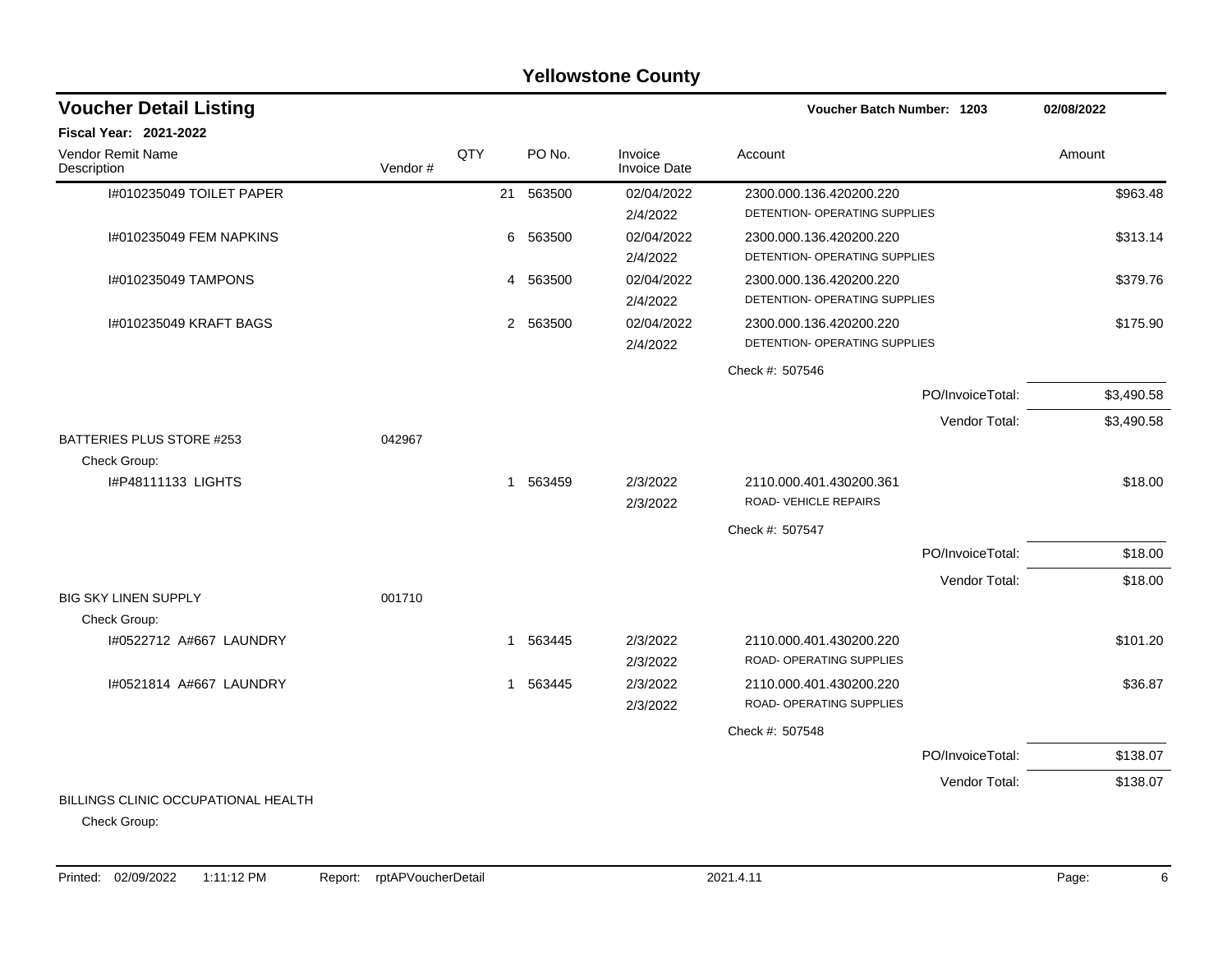|                                                                                         |                            |                |          | <b>Yellowstone County</b>      |                                   |                  |            |
|-----------------------------------------------------------------------------------------|----------------------------|----------------|----------|--------------------------------|-----------------------------------|------------------|------------|
| <b>Voucher Detail Listing</b>                                                           |                            |                |          |                                | <b>Voucher Batch Number: 1203</b> |                  | 02/08/2022 |
| Fiscal Year: 2021-2022                                                                  |                            |                |          |                                |                                   |                  |            |
| Vendor Remit Name<br>Description                                                        | Vendor#                    | QTY            | PO No.   | Invoice<br><b>Invoice Date</b> | Account                           |                  | Amount     |
| I#2022-237 DOT PHYSICAL TP                                                              |                            | $\mathbf{1}$   | 563469   | 2/3/2022                       | 2110.000.401.430200.351           |                  | \$100.00   |
|                                                                                         |                            |                |          | 2/3/2022                       | ROAD- MEDICAL & PYSCH SERVICES    |                  |            |
| I#2022-241 DOT DRUG SCREENING AD, BH                                                    |                            | $\overline{1}$ | 563469   | 2/3/2022                       | 2110.000.401.430200.351           |                  | \$60.00    |
|                                                                                         |                            |                |          | 2/3/2022                       | ROAD- MEDICAL & PYSCH SERVICES    |                  |            |
| I#2022-0241 DOT PHYSICAL WH                                                             |                            | 1              | 563469   | 2/3/2022                       | 2110.000.401.430200.351           |                  | \$100.00   |
|                                                                                         |                            |                |          | 2/3/2022                       | ROAD- MEDICAL & PYSCH SERVICES    |                  |            |
|                                                                                         |                            |                |          |                                | Check #: 507549                   |                  |            |
|                                                                                         |                            |                |          |                                |                                   | PO/InvoiceTotal: | \$260.00   |
|                                                                                         |                            |                |          |                                |                                   | Vendor Total:    | \$260.00   |
| <b>BILLINGS FIRE DEPARTMENT</b>                                                         | 038162                     |                |          |                                |                                   |                  |            |
| Check Group:                                                                            |                            |                |          |                                |                                   |                  |            |
| I#1/27/2022; AC voltage sensor, smoke detector sensor,<br>humidity logger, sensor probe |                            |                | 1 563496 | 02/04/2022                     | 2300.000.135.420180.316           |                  | \$350.00   |
|                                                                                         |                            |                |          | 2/4/2022                       | MISC- RADIO MAINT                 |                  |            |
|                                                                                         |                            |                |          |                                | Check #: 507550                   |                  |            |
|                                                                                         |                            |                |          |                                |                                   | PO/InvoiceTotal: | \$350.00   |
|                                                                                         |                            |                |          |                                |                                   | Vendor Total:    | \$350.00   |
| <b>BILLINGS REGIONAL LANDFILL</b>                                                       | 042554                     |                |          |                                |                                   |                  |            |
| Check Group:                                                                            |                            |                |          |                                |                                   |                  |            |
| I#01481493 DUMP                                                                         |                            | 1              | 563458   | 2/3/2022                       | 2110.000.401.430200.450           |                  | \$11.45    |
|                                                                                         |                            |                |          | 2/3/2022                       | ROAD-RAW MATERIALS- GAS TAX       |                  |            |
| I#01483916 DUMP                                                                         |                            |                | 1 563458 | 2/3/2022                       | 2110.000.401.430200.450           |                  | \$7.65     |
|                                                                                         |                            |                |          | 2/3/2022                       | ROAD-RAW MATERIALS- GAS TAX       |                  |            |
|                                                                                         |                            |                |          |                                | Check #: 507551                   |                  |            |
|                                                                                         |                            |                |          |                                |                                   | PO/InvoiceTotal: | \$19.10    |
|                                                                                         |                            |                |          |                                |                                   | Vendor Total:    | \$19.10    |
| BILLQUEST- JETTE, JESSIE                                                                |                            |                |          |                                |                                   |                  |            |
| Check Group:                                                                            |                            |                |          |                                |                                   |                  |            |
| I#2/1/22; Coroners inquest fees - Stump                                                 |                            |                | 1 563527 | 02/04/2022                     | 2300.000.126.420800.394           |                  | \$837.24   |
|                                                                                         |                            |                |          | 2/4/2022                       | CORONER-WITNESS & JURY FEES       |                  |            |
|                                                                                         |                            |                |          |                                | Check #: 507552                   |                  |            |
| 1:11:12 PM<br>Printed: 02/09/2022                                                       | Report: rptAPVoucherDetail |                |          |                                | 2021.4.11                         |                  | Page:<br>7 |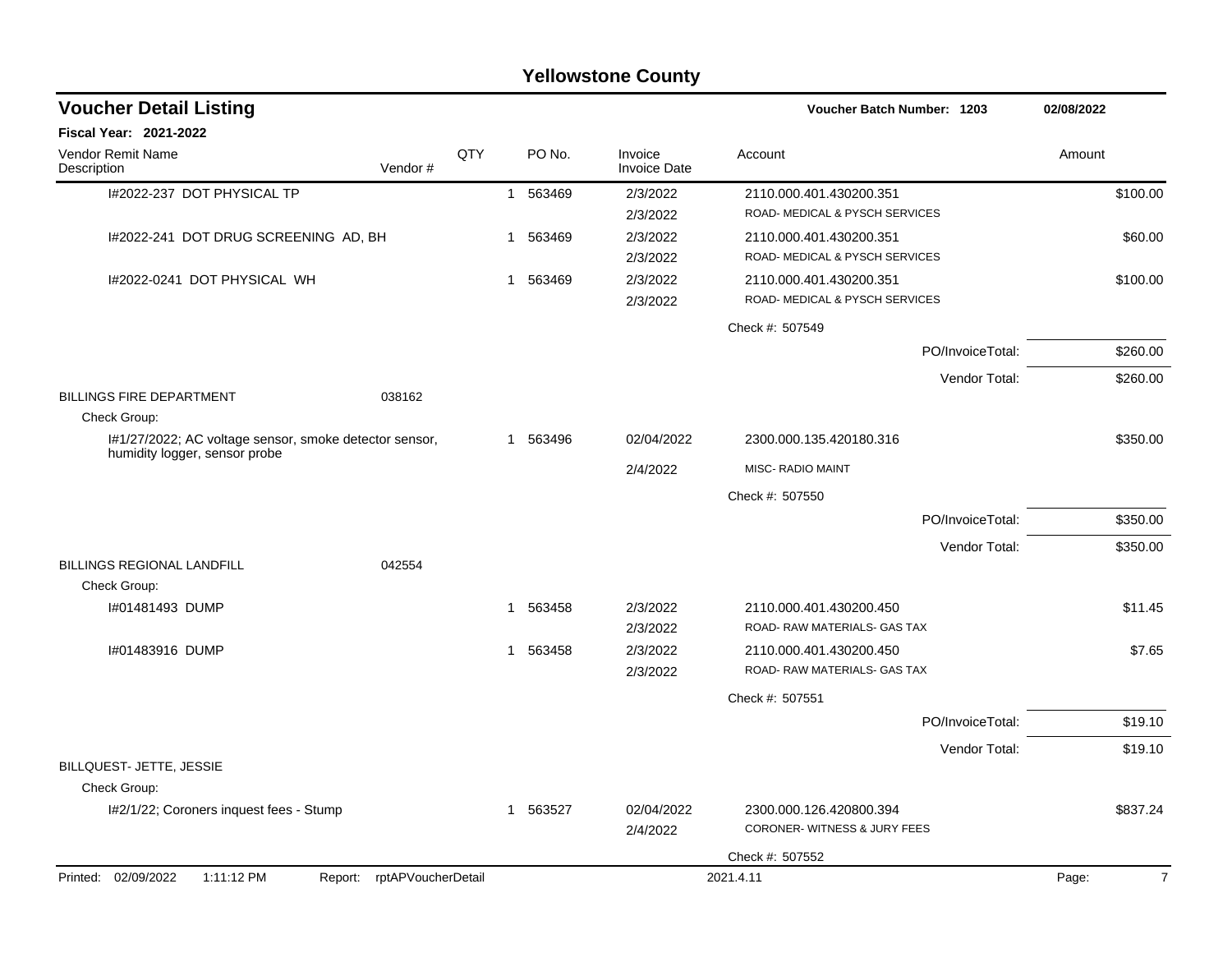| <b>Voucher Detail Listing</b>                      |                    |     |           |                                | Voucher Batch Number: 1203                                |                  | 02/08/2022 |
|----------------------------------------------------|--------------------|-----|-----------|--------------------------------|-----------------------------------------------------------|------------------|------------|
| <b>Fiscal Year: 2021-2022</b>                      |                    |     |           |                                |                                                           |                  |            |
| <b>Vendor Remit Name</b><br>Description            | Vendor#            | QTY | PO No.    | Invoice<br><b>Invoice Date</b> | Account                                                   |                  | Amount     |
|                                                    |                    |     |           |                                |                                                           | PO/InvoiceTotal: | \$837.24   |
|                                                    |                    |     |           |                                |                                                           | Vendor Total:    | \$837.24   |
| BOB BARKER COMPANY, INC                            | 001977             |     |           |                                |                                                           |                  |            |
| Check Group:<br>I#1722919 PANTY SZ 10              |                    |     | 10 563498 | 02/04/2022<br>2/4/2022         | 2300.000.136.420200.226<br>DETENTION- CLOTHING & UNIFORMS |                  | \$85.00    |
|                                                    |                    |     |           |                                | Check #: 507553                                           |                  |            |
|                                                    |                    |     |           |                                |                                                           | PO/InvoiceTotal: | \$85.00    |
|                                                    |                    |     |           |                                |                                                           | Vendor Total:    | \$85.00    |
| <b>BOB SMITH LINCOLN MERCURY</b><br>Check Group:   | 001980             |     |           |                                |                                                           |                  |            |
| I#6058632/1; Car #9 waterpump replacement          |                    |     | 1 563485  | 02/04/2022<br>2/4/2022         | 2300.000.132.420150.361<br>PATROL- VEHICLE REPAIRS        |                  | \$1,546.86 |
|                                                    |                    |     |           |                                | Check #: 507554                                           |                  |            |
|                                                    |                    |     |           |                                |                                                           | PO/InvoiceTotal: | \$1,546.86 |
|                                                    |                    |     |           |                                |                                                           | Vendor Total:    | \$1,546.86 |
| BRODY CHEMICAL, INC<br>Check Group:                |                    |     |           |                                |                                                           |                  |            |
| I#INV03581 HAND CLEANER 10/19/21                   |                    |     | 1 563473  | 2/3/2022<br>2/3/2022           | 2110.000.401.430200.220<br>ROAD- OPERATING SUPPLIES       |                  | \$172.99   |
|                                                    |                    |     |           |                                | Check #: 507555                                           |                  |            |
|                                                    |                    |     |           |                                |                                                           | PO/InvoiceTotal: | \$172.99   |
|                                                    |                    |     |           |                                |                                                           | Vendor Total:    | \$172.99   |
| <b>BROWN'S AUTO SERVICE INC</b><br>Check Group:    | 034065             |     |           |                                |                                                           |                  |            |
| I#158429; Car #13 repair vacuum line to wheel hubs |                    |     | 1 563494  | 02/04/2022<br>2/4/2022         | 2300.000.132.420150.361<br>PATROL- VEHICLE REPAIRS        |                  | \$205.64   |
|                                                    |                    |     |           |                                | Check #: 507556                                           |                  |            |
|                                                    |                    |     |           |                                |                                                           | PO/InvoiceTotal: | \$205.64   |
| Printed: 02/09/2022<br>1:11:12 PM<br>Report:       | rptAPVoucherDetail |     |           |                                | 2021.4.11                                                 |                  | 8<br>Page: |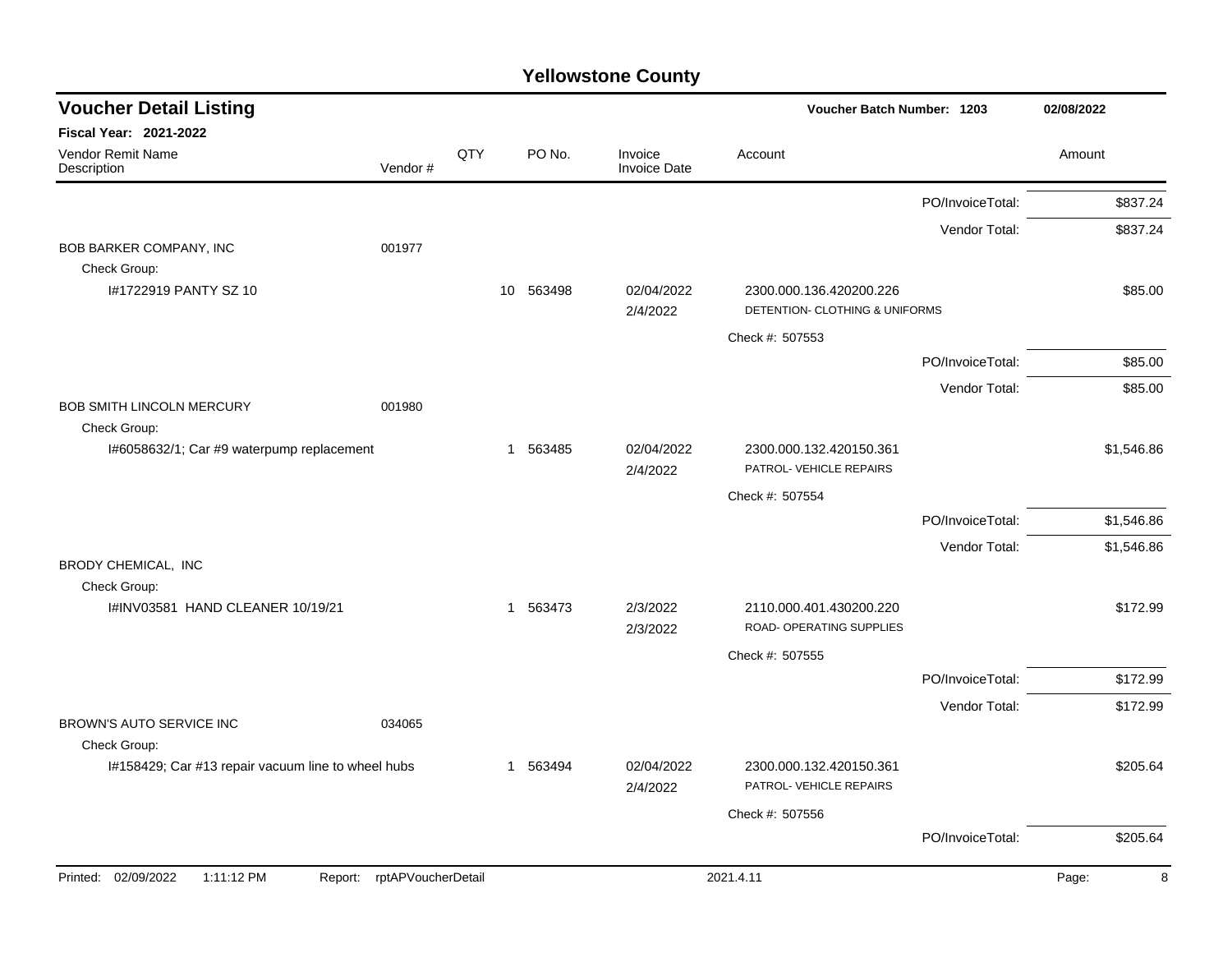| <b>Voucher Detail Listing</b>     |         |     | Voucher Batch Number: 1203 |          |                                |                                                           |                  | 02/08/2022 |  |
|-----------------------------------|---------|-----|----------------------------|----------|--------------------------------|-----------------------------------------------------------|------------------|------------|--|
| <b>Fiscal Year: 2021-2022</b>     |         |     |                            |          |                                |                                                           |                  |            |  |
| Vendor Remit Name<br>Description  | Vendor# | QTY |                            | PO No.   | Invoice<br><b>Invoice Date</b> | Account                                                   |                  | Amount     |  |
|                                   |         |     |                            |          |                                |                                                           | Vendor Total:    | \$205.64   |  |
| <b>BRUCO INC</b>                  | 002050  |     |                            |          |                                |                                                           |                  |            |  |
| Check Group:                      |         |     |                            |          |                                |                                                           |                  |            |  |
| I#406520 BATH TISSUE              |         |     | 1                          | 563446   | 2/3/2022<br>2/3/2022           | 2110.000.401.430200.220<br>ROAD- OPERATING SUPPLIES       |                  | \$130.86   |  |
|                                   |         |     |                            |          |                                | Check #: 507557                                           |                  |            |  |
|                                   |         |     |                            |          |                                |                                                           | PO/InvoiceTotal: | \$130.86   |  |
|                                   |         |     |                            |          |                                |                                                           | Vendor Total:    | \$130.86   |  |
| C & B OPERATIONS, LLC             |         |     |                            |          |                                |                                                           |                  |            |  |
| Check Group:                      |         |     |                            |          |                                |                                                           |                  |            |  |
| #11488427 A#93026 FUEL INJECTOR   |         |     |                            | 1 563481 | 2/3/2022<br>2/3/2022           | 2130.000.402.430244.361<br><b>BRIDGE- VEHICLE REPAIRS</b> |                  | \$375.00   |  |
|                                   |         |     |                            |          |                                | Check #: 507558                                           |                  |            |  |
|                                   |         |     |                            |          |                                |                                                           | PO/InvoiceTotal: | \$375.00   |  |
|                                   |         |     |                            |          |                                |                                                           | Vendor Total:    | \$375.00   |  |
| CARQUEST AUTO PARTS.              | 006210  |     |                            |          |                                |                                                           |                  |            |  |
| Check Group:                      |         |     |                            |          |                                |                                                           |                  |            |  |
| #1935-663556 REF 1935-66266       |         |     | 1                          | 563443   | 02/04/2022                     | 2110.000.401.430200.361                                   |                  | (\$142.66) |  |
|                                   |         |     |                            |          | 2/4/2022                       | ROAD-VEHICLE REPAIRS                                      |                  |            |  |
| #1935-662666 REF 1935-663556      |         |     | 1                          | 563443   | 02/04/2022                     | 2110.000.401.430200.361                                   |                  | \$142.66   |  |
|                                   |         |     |                            |          | 2/4/2022                       | ROAD-VEHICLE REPAIRS                                      |                  |            |  |
| I#1935-663201 REF 1935-662717     |         |     | 1                          | 563443   | 02/04/2022                     | 2110.000.401.430200.361                                   |                  | (\$48.54)  |  |
|                                   |         |     |                            |          | 2/4/2022                       | ROAD-VEHICLE REPAIRS                                      |                  |            |  |
| I#1935-662717 REF 1935-663201     |         |     | 1                          | 563443   | 02/04/2022                     | 2110.000.401.430200.361                                   |                  | \$48.54    |  |
|                                   |         |     |                            |          | 2/4/2022                       | ROAD-VEHICLE REPAIRS                                      |                  |            |  |
| I#1935-664101 POWER STEERING PUMP |         |     | 1                          | 563443   | 02/04/2022                     | 2110.000.401.430200.361                                   |                  | \$115.24   |  |
|                                   |         |     |                            |          | 2/4/2022                       | ROAD-VEHICLE REPAIRS                                      |                  |            |  |
| #1935-664103 FILTERS              |         |     | 1                          | 563443   | 02/04/2022                     | 2110.000.401.430200.361                                   |                  | \$221.49   |  |
|                                   |         |     |                            |          | 2/4/2022                       | ROAD-VEHICLE REPAIRS                                      |                  |            |  |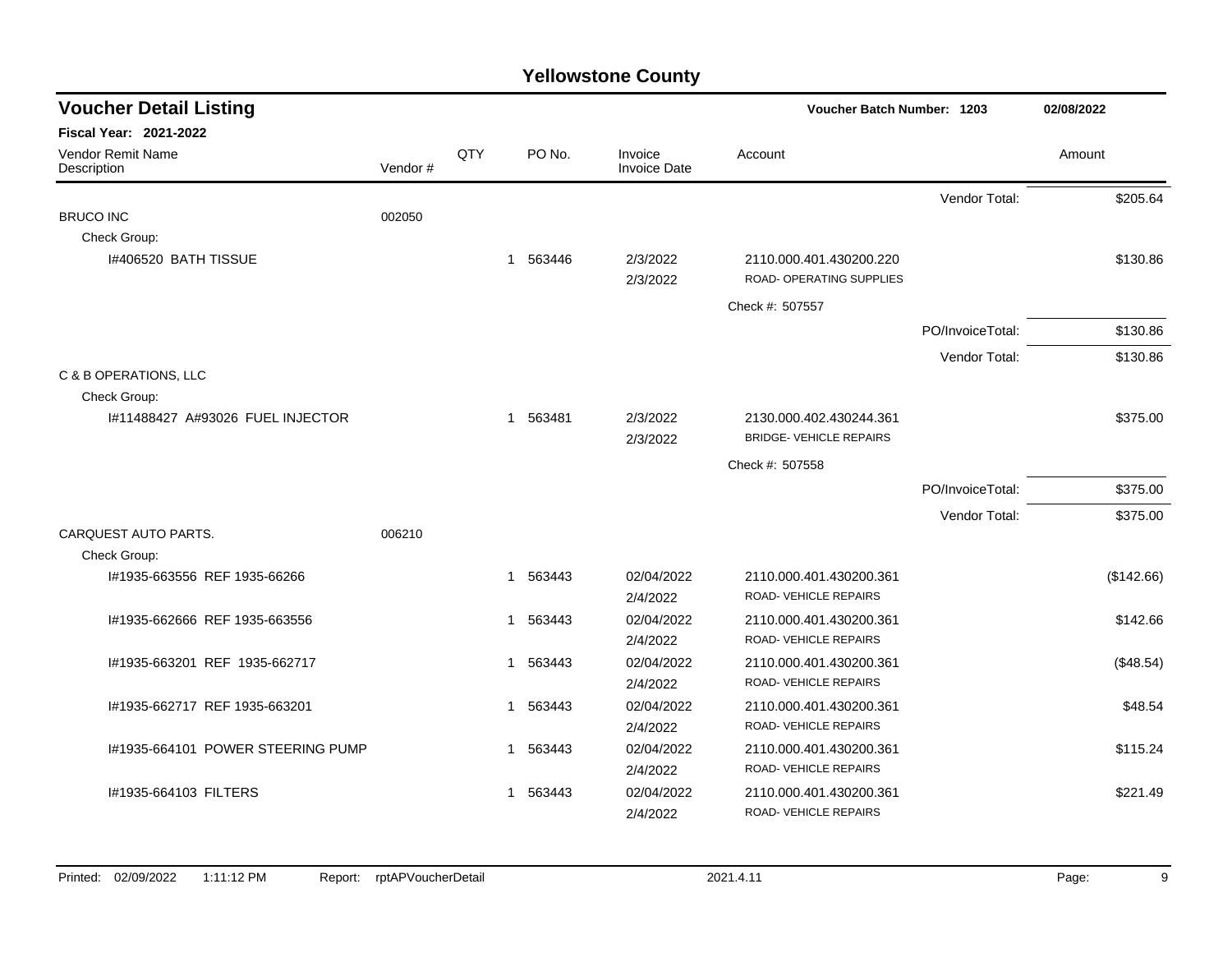| <b>Fiscal Year: 2021-2022</b><br>QTY<br>PO No.<br>Vendor Remit Name<br>Invoice<br>Account<br>Amount<br>Vendor#<br><b>Invoice Date</b><br>Description<br>02/04/2022<br>#1935-660938 CORE RETURN<br>1 563443<br>2110.000.401.430200.361<br>ROAD-VEHICLE REPAIRS<br>2/4/2022<br>02/04/2022<br>I#1935-663490 BLOWER MOTOR<br>1 563443<br>2110.000.401.430200.361 | (\$44.00)  |
|--------------------------------------------------------------------------------------------------------------------------------------------------------------------------------------------------------------------------------------------------------------------------------------------------------------------------------------------------------------|------------|
|                                                                                                                                                                                                                                                                                                                                                              |            |
|                                                                                                                                                                                                                                                                                                                                                              |            |
|                                                                                                                                                                                                                                                                                                                                                              |            |
| ROAD- VEHICLE REPAIRS<br>2/4/2022                                                                                                                                                                                                                                                                                                                            | \$93.59    |
| 02/04/2022<br>I#1935-663571 FUEL FILTER KITS<br>1 563443<br>2110.000.401.430200.361<br>ROAD- VEHICLE REPAIRS<br>2/4/2022                                                                                                                                                                                                                                     | \$135.08   |
| I#1935-663595 SOLDER<br>563443<br>02/04/2022<br>2110.000.401.430200.361<br>1<br>ROAD-VEHICLE REPAIRS<br>2/4/2022                                                                                                                                                                                                                                             | \$95.86    |
| 02/04/2022<br>1#1935-661879 AIR FILTERS<br>1 563443<br>2110.000.401.430200.361<br>ROAD- VEHICLE REPAIRS<br>2/4/2022                                                                                                                                                                                                                                          | \$88.88    |
| 02/04/2022<br>#1935-661844 AIR FILTERS<br>1 563443<br>2110.000.401.430200.361<br><b>ROAD- VEHICLE REPAIRS</b><br>2/4/2022                                                                                                                                                                                                                                    | \$51.42    |
| I#1935-663148 HEADLIGHT SWITCH<br>563443<br>02/04/2022<br>2110.000.401.430200.361<br>1<br>ROAD- VEHICLE REPAIRS<br>2/4/2022                                                                                                                                                                                                                                  | \$23.36    |
| #1935-662716 SPARK PLUG<br>563443<br>02/04/2022<br>2110.000.401.430200.361<br>$\mathbf{1}$<br>ROAD- VEHICLE REPAIRS<br>2/4/2022                                                                                                                                                                                                                              | \$29.64    |
| #1935-661894 VOPOR PURGE SOL<br>563443<br>02/04/2022<br>2110.000.401.430200.361<br>1<br>ROAD- VEHICLE REPAIRS<br>2/4/2022                                                                                                                                                                                                                                    | \$46.79    |
| 2% DISCOUNT<br>563443<br>02/04/2022<br>2110.000.401.430200.361<br>1<br>ROAD- VEHICLE REPAIRS<br>2/4/2022                                                                                                                                                                                                                                                     | (\$17.15)  |
| Check #: 507559                                                                                                                                                                                                                                                                                                                                              |            |
| PO/InvoiceTotal:                                                                                                                                                                                                                                                                                                                                             | \$840.20   |
| Vendor Total:<br><b>COMPASS MINERALS AMERICA</b>                                                                                                                                                                                                                                                                                                             | \$840.20   |
| Check Group:                                                                                                                                                                                                                                                                                                                                                 |            |
| I#0925846 SALT 58.82 @ 86.50<br>2/3/2022<br>1 563476<br>2110.000.401.430200.450<br>ROAD- RAW MATERIALS- GAS TAX<br>2/3/2022                                                                                                                                                                                                                                  | \$5,087.93 |
| 2/3/2022<br>1#925203 SALT 28.80 @ 86.50<br>1 563476<br>2110.000.401.430200.450<br>ROAD-RAW MATERIALS- GAS TAX<br>2/3/2022                                                                                                                                                                                                                                    | \$2,491.20 |
| Check #: 507560                                                                                                                                                                                                                                                                                                                                              |            |
| Printed: 02/09/2022<br>1:11:12 PM<br>rptAPVoucherDetail<br>2021.4.11<br>Page:<br>Report:                                                                                                                                                                                                                                                                     | 10         |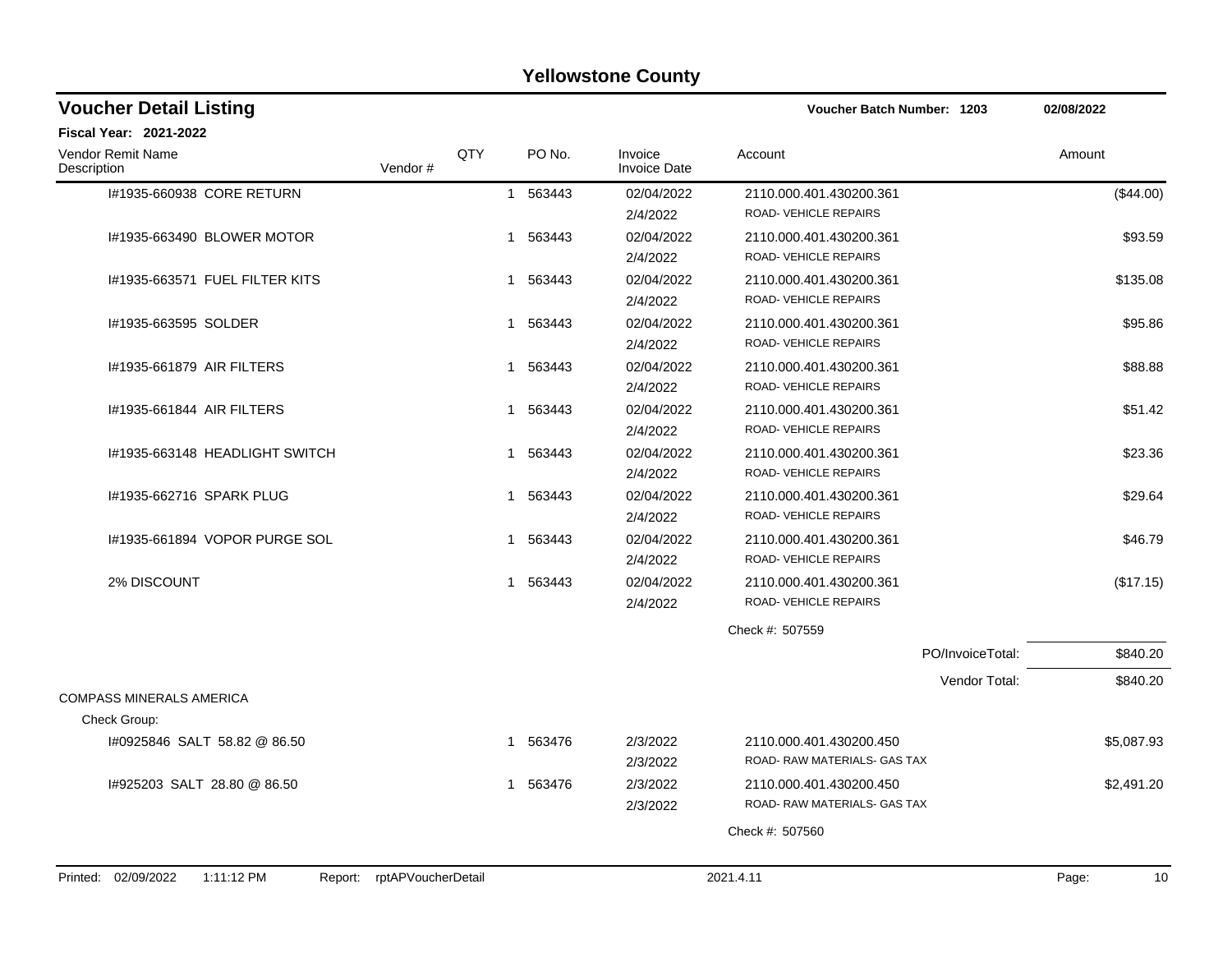| <b>Voucher Detail Listing</b>                                             |     |                        |                                | <b>Voucher Batch Number: 1203</b>  | 02/08/2022  |
|---------------------------------------------------------------------------|-----|------------------------|--------------------------------|------------------------------------|-------------|
| Fiscal Year: 2021-2022                                                    |     |                        |                                |                                    |             |
| Vendor Remit Name<br>Vendor#<br>Description                               | QTY | PO No.                 | Invoice<br><b>Invoice Date</b> | Account                            | Amount      |
|                                                                           |     |                        |                                | PO/InvoiceTotal:                   | \$7,579.13  |
|                                                                           |     |                        |                                | Vendor Total:                      | \$7,579.13  |
| CROW, JUDITH<br>Check Group:                                              |     |                        |                                |                                    |             |
| VA BURIAL BENEFIT JERRY L CROW 1/22/22                                    |     | 563530<br>1            | 02/04/2022                     | 1000.000.199.450200.396            | \$250.00    |
|                                                                           |     |                        | 2/4/2022                       | MISC- FUNERAL EXPENSE/BURIALS      |             |
|                                                                           |     |                        |                                | Check #: 507561                    |             |
|                                                                           |     |                        |                                | PO/InvoiceTotal:                   | \$250.00    |
|                                                                           |     |                        |                                | Vendor Total:                      | \$250.00    |
| DANA SAFETY SUPPLY INC                                                    |     |                        |                                |                                    |             |
| Check Group:<br>I#769503; Speakers - new cars 22, 23, 62, 76, 77 + pickup |     | 1 563511               | 02/04/2022                     | 2300.000.132.420150.940            | \$1,181.00  |
|                                                                           |     |                        | 2/4/2022                       | PATROL- CAPITAL OUTLAY/ EQUIPMENT  |             |
| I#769964; speaker - car #79                                               |     | 563511<br>$\mathbf{1}$ | 02/04/2022                     | 2300.000.132.420150.240            | \$231.75    |
|                                                                           |     |                        | 2/4/2022                       | PATROL- REPAIR & MAINT SUPPLIES    |             |
|                                                                           |     |                        |                                | Check #: 507562                    |             |
|                                                                           |     |                        |                                | PO/InvoiceTotal:                   | \$1,412.75  |
|                                                                           |     |                        |                                | Vendor Total:                      | \$1,412.75  |
| DIAMOND PARKING SERVICE LLC<br>002619<br>Check Group:                     |     |                        |                                |                                    |             |
| I#11440; Parking Enforcement MB09 02/2022                                 |     | 1 563487               | 02/04/2022                     | 1000.000.145.411200.360            | \$125.00    |
|                                                                           |     |                        | 2/4/2022                       | FACILITIES- REPAIR & MAINT SERVICE |             |
|                                                                           |     |                        |                                | Check #: 507563                    |             |
|                                                                           |     |                        |                                | PO/InvoiceTotal:                   | \$125.00    |
|                                                                           |     |                        |                                | Vendor Total:                      | \$125.00    |
| DIETZ, PATTY<br>Check Group:                                              |     |                        |                                |                                    |             |
| VA BURIAL BENEFIT RAYMOND H DIETZ 12/17/21                                |     | 563533<br>$\mathbf{1}$ | 02/04/2022                     | 1000.000.199.450200.396            | \$250.00    |
|                                                                           |     |                        | 2/4/2022                       | MISC- FUNERAL EXPENSE/BURIALS      |             |
|                                                                           |     |                        |                                | Check #: 507564                    |             |
| Printed: 02/09/2022<br>1:11:12 PM<br>Report: rptAPVoucherDetail           |     |                        |                                | 2021.4.11                          | Page:<br>11 |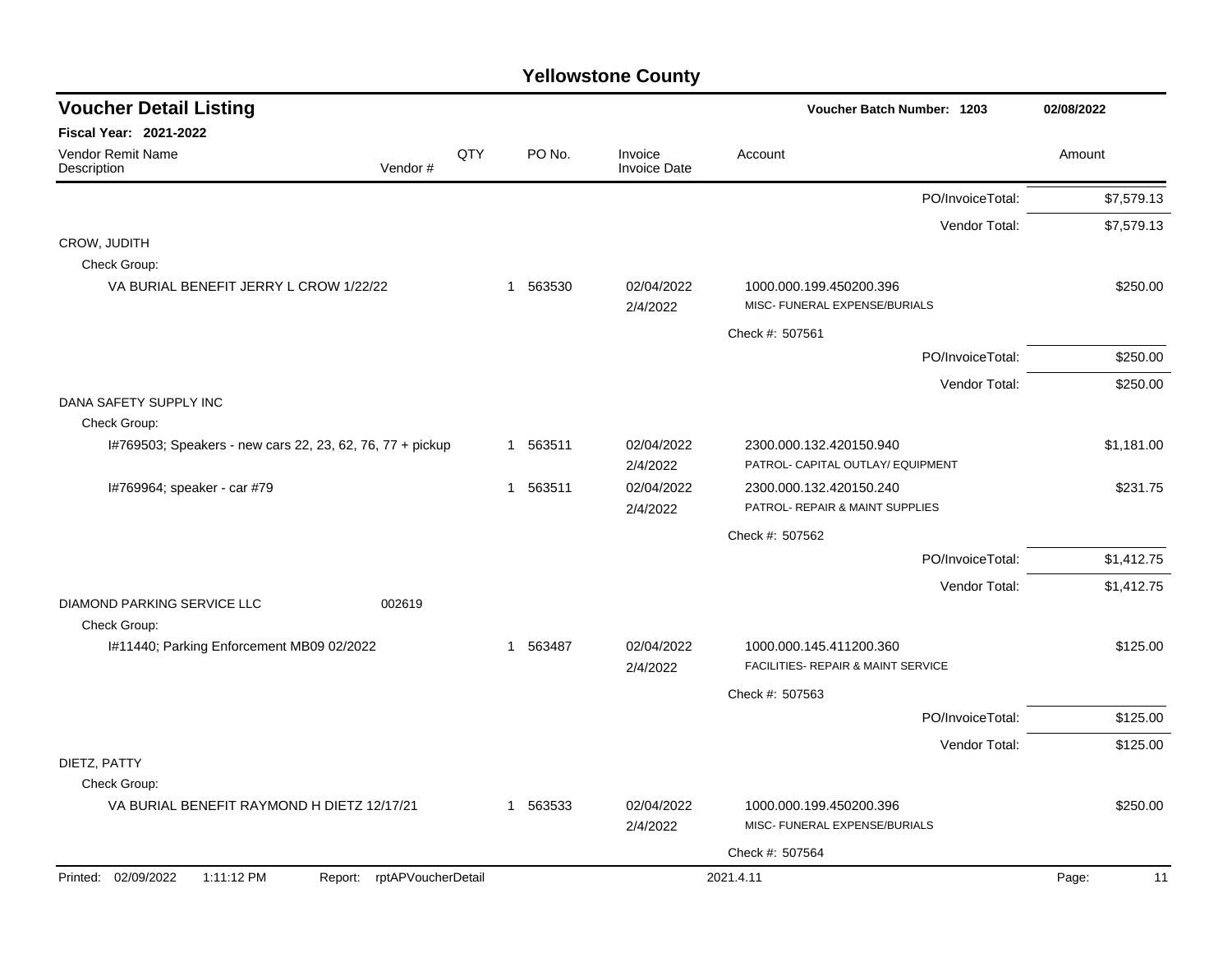| <b>Voucher Detail Listing</b>                  |         |     |                       |                                | Voucher Batch Number: 1203                               | 02/08/2022       |               |
|------------------------------------------------|---------|-----|-----------------------|--------------------------------|----------------------------------------------------------|------------------|---------------|
| Fiscal Year: 2021-2022                         |         |     |                       |                                |                                                          |                  |               |
| <b>Vendor Remit Name</b><br>Description        | Vendor# | QTY | PO No.                | Invoice<br><b>Invoice Date</b> | Account                                                  |                  | Amount        |
|                                                |         |     |                       |                                |                                                          | PO/InvoiceTotal: | \$250.00      |
|                                                |         |     |                       |                                |                                                          | Vendor Total:    | \$250.00      |
| DRINKWALTER AUTO GLASS                         |         |     |                       |                                |                                                          |                  |               |
| Check Group:                                   |         |     |                       |                                |                                                          |                  |               |
| I#3236 WINDOW GLASS REPAIR                     |         |     | 1 563480              | 2/3/2022<br>2/3/2022           | 2110.000.401.430200.361<br>ROAD-VEHICLE REPAIRS          |                  | \$257.00      |
|                                                |         |     |                       |                                | Check #: 507565                                          |                  |               |
|                                                |         |     |                       |                                |                                                          | PO/InvoiceTotal: | \$257.00      |
|                                                |         |     |                       |                                |                                                          | Vendor Total:    | \$257.00      |
| EPCON SIGN CO                                  | 002823  |     |                       |                                |                                                          |                  |               |
| Check Group:                                   |         |     |                       |                                |                                                          |                  |               |
| Pay App#1; Metra L.E.D Video Display & Signage |         |     | 563536<br>-1          | 02/04/2022<br>2/4/2022         | 2260.000.199.440150.930<br>ARPA - LAND IMPROVEMENT       |                  | \$385,280.00  |
| 5% Retainage                                   |         |     | 563536<br>$\mathbf 1$ | 02/04/2022                     | 2260.000.199.440150.930                                  |                  | (\$19,264.00) |
|                                                |         |     |                       | 2/4/2022                       | ARPA - LAND IMPROVEMENT                                  |                  |               |
| 1% MT Gross Receipt Tax                        |         |     | 563536<br>$\mathbf 1$ | 02/04/2022                     | 2260.000.199.440150.930                                  |                  | (\$3,660.16)  |
|                                                |         |     |                       | 2/4/2022                       | ARPA - LAND IMPROVEMENT                                  |                  |               |
|                                                |         |     |                       |                                | Check #: 507566                                          |                  |               |
|                                                |         |     |                       |                                |                                                          | PO/InvoiceTotal: | \$362,355.84  |
|                                                |         |     |                       |                                |                                                          | Vendor Total:    | \$362,355.84  |
| FLEX FAMILY HEALTH PLLC                        |         |     |                       |                                |                                                          |                  |               |
| Check Group:                                   |         |     |                       |                                |                                                          |                  |               |
| 1#1405 Jan 2022 Medical Services               |         |     | 563438<br>$\mathbf 1$ | 02/03/2022<br>2/3/2022         | 2399.000.235.420250.351<br>YSC- MEDICAL & PSYCH SERVICES |                  | \$750.00      |
|                                                |         |     |                       |                                |                                                          |                  |               |
|                                                |         |     |                       |                                | Check #: 507567                                          |                  |               |
|                                                |         |     |                       |                                |                                                          | PO/InvoiceTotal: | \$750.00      |
|                                                |         |     |                       |                                |                                                          | Vendor Total:    | \$750.00      |
| FORT HARRISON INN                              |         |     |                       |                                |                                                          |                  |               |
| Check Group:                                   |         |     |                       |                                |                                                          |                  |               |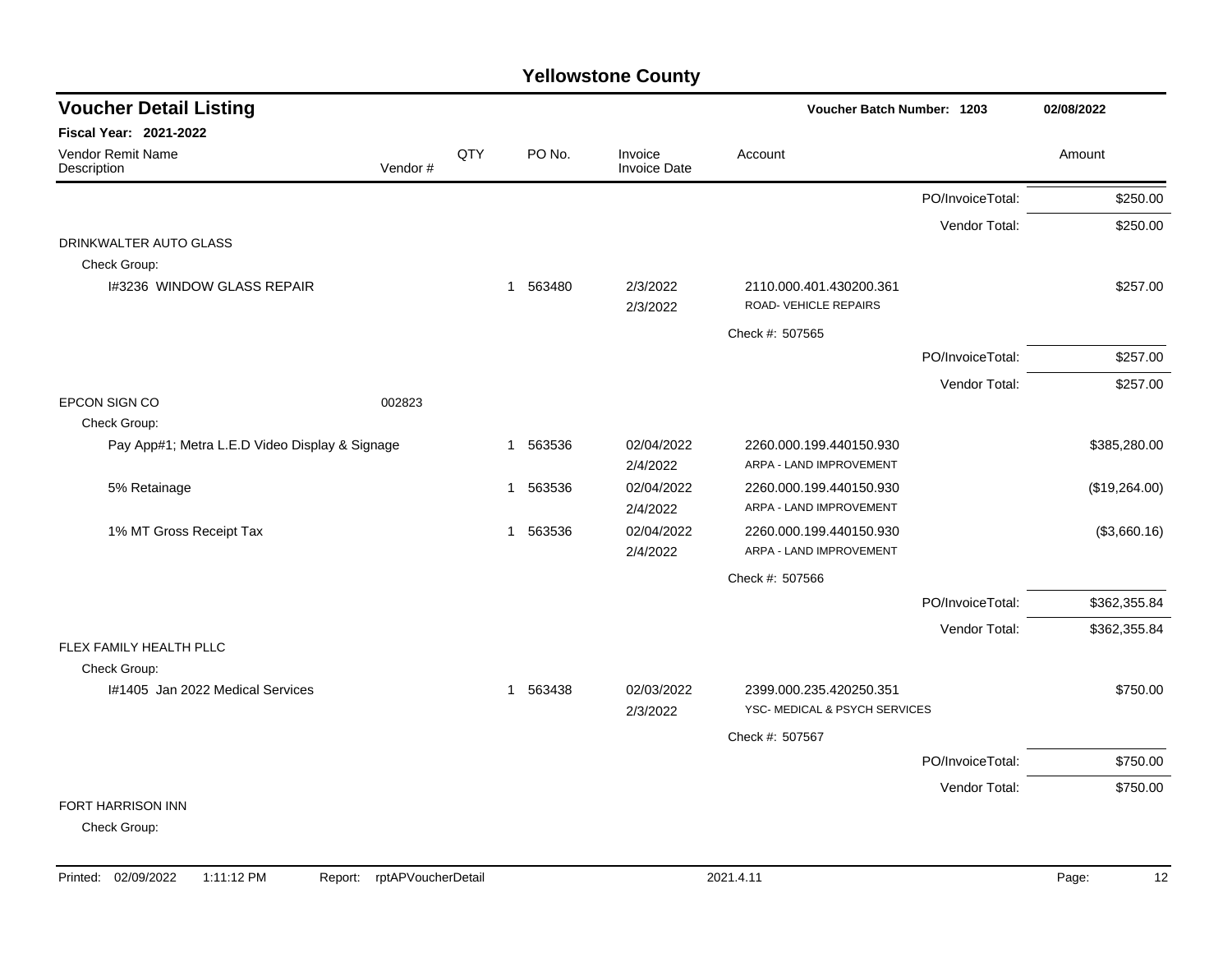| <b>Voucher Detail Listing</b>                                 |                            |     |              |          |                                | <b>Voucher Batch Number: 1203</b>                   |                  | 02/08/2022  |
|---------------------------------------------------------------|----------------------------|-----|--------------|----------|--------------------------------|-----------------------------------------------------|------------------|-------------|
| <b>Fiscal Year: 2021-2022</b>                                 |                            |     |              |          |                                |                                                     |                  |             |
| Vendor Remit Name<br>Description                              | Vendor#                    | QTY |              | PO No.   | Invoice<br><b>Invoice Date</b> | Account                                             |                  | Amount      |
| I#14532 Lodging Honor Guard Training Helena 9/6-11/21<br>F.F. |                            |     |              | 1 563501 | 02/07/2022                     | 2300.000.130.420110.370                             |                  | \$192.50    |
|                                                               |                            |     |              |          | 2/7/2022                       | <b>ADMIN-TRAVEL</b>                                 |                  |             |
|                                                               |                            |     |              |          |                                | Check #: 507568                                     |                  |             |
|                                                               |                            |     |              |          |                                |                                                     | PO/InvoiceTotal: | \$192.50    |
|                                                               |                            |     |              |          |                                |                                                     | Vendor Total:    | \$192.50    |
| <b>GALLATIN COUNTY DETENTION CENTER</b>                       |                            |     |              |          |                                |                                                     |                  |             |
| Check Group:                                                  |                            |     |              |          |                                |                                                     |                  |             |
| I#1424 A#410 WALLACE NOV 21                                   |                            |     | $\mathbf{1}$ | 563435   | 02/03/2022<br>2/3/2022         | 2300.000.000.342012.000<br>PRISONER BOARDING FEES   |                  | \$975.00    |
| I#1451 A#410 WALLACE DEC 21                                   |                            |     | 1            | 563435   | 02/03/2022                     | 2300.000.000.342012.000                             |                  | \$2,325.00  |
|                                                               |                            |     |              |          | 2/3/2022                       | PRISONER BOARDING FEES                              |                  |             |
|                                                               |                            |     |              |          |                                | Check #: 507569                                     |                  |             |
|                                                               |                            |     |              |          |                                |                                                     | PO/InvoiceTotal: | \$3,300.00  |
|                                                               |                            |     |              |          |                                |                                                     | Vendor Total:    | \$3,300.00  |
| <b>GALLES FILTER &amp; EXHAUST</b>                            |                            |     |              |          |                                |                                                     |                  |             |
| Check Group:                                                  |                            |     |              |          |                                |                                                     |                  |             |
| I#U-00443 COUPLERS, CLAMPS                                    |                            |     |              | 1 563479 | 2/3/2022<br>2/3/2022           | 2110.000.401.430200.361<br>ROAD-VEHICLE REPAIRS     |                  | \$45.18     |
|                                                               |                            |     |              |          |                                | Check #: 507570                                     |                  |             |
|                                                               |                            |     |              |          |                                |                                                     | PO/InvoiceTotal: | \$45.18     |
|                                                               |                            |     |              |          |                                |                                                     | Vendor Total:    | \$45.18     |
| <b>GUARDIAN TAX MT LLC</b>                                    |                            |     |              |          |                                |                                                     |                  |             |
| Check Group:                                                  |                            |     |              |          |                                |                                                     |                  |             |
| C15450 REDEMPTION 385                                         |                            |     |              | 1 563518 | 02/04/2022<br>2/4/2022         | 7150.000.000.021250.000<br>REDEMPTION DUE TO OTHERS |                  | \$837.17    |
| D09471 REDEMPTION 386                                         |                            |     | $\mathbf 1$  | 563518   | 02/04/2022<br>2/4/2022         | 7150.000.000.021250.000<br>REDEMPTION DUE TO OTHERS |                  | \$1,554.15  |
|                                                               |                            |     |              |          |                                | Check #: 507571                                     |                  |             |
|                                                               |                            |     |              |          |                                |                                                     | PO/InvoiceTotal: | \$2,391.32  |
| Printed: 02/09/2022<br>1:11:12 PM                             | Report: rptAPVoucherDetail |     |              |          |                                | 2021.4.11                                           |                  | Page:<br>13 |
|                                                               |                            |     |              |          |                                |                                                     |                  |             |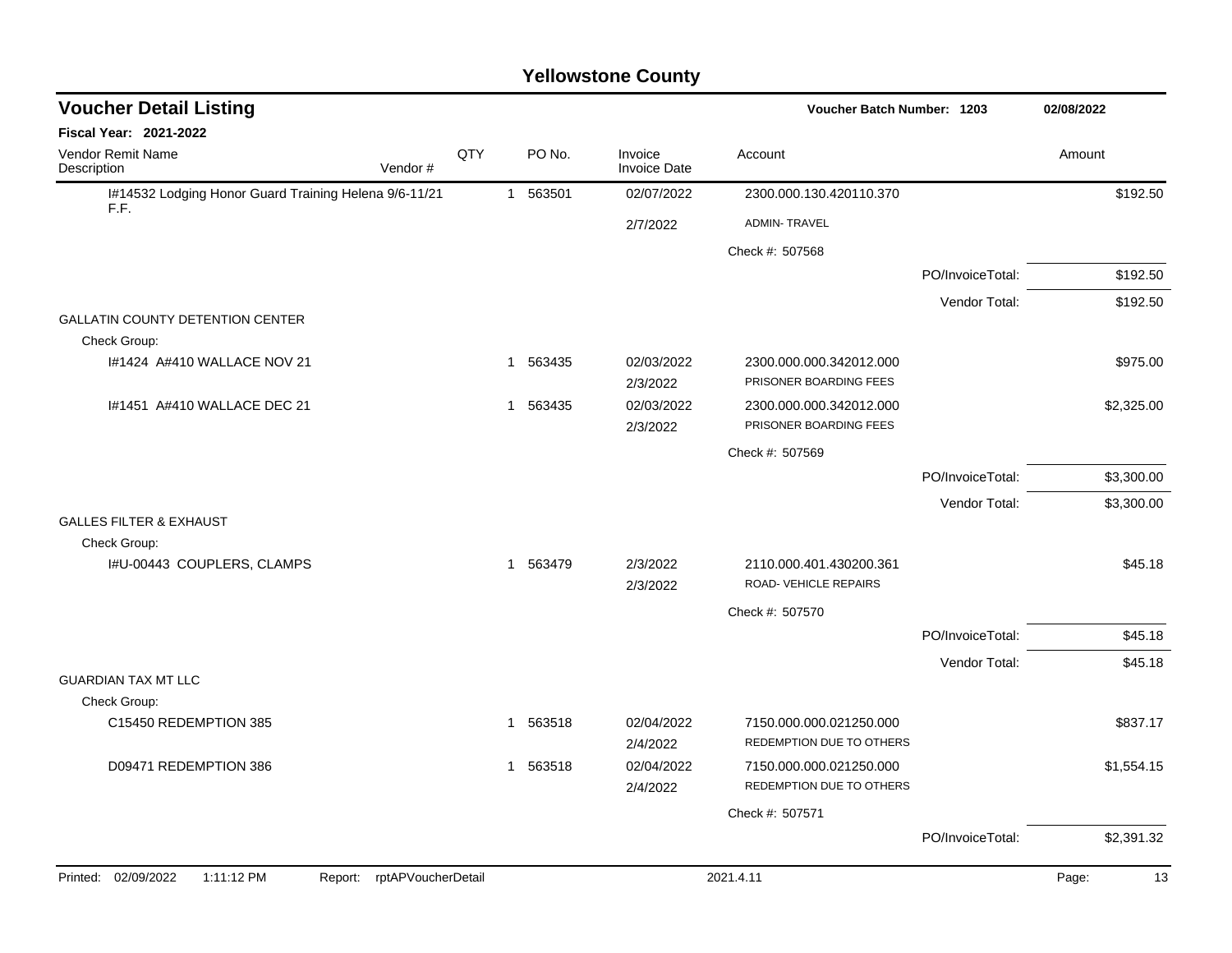| <b>Voucher Detail Listing</b>            |         |     |   |          |                                | Voucher Batch Number: 1203                               | 02/08/2022 |
|------------------------------------------|---------|-----|---|----------|--------------------------------|----------------------------------------------------------|------------|
| Fiscal Year: 2021-2022                   |         |     |   |          |                                |                                                          |            |
| Vendor Remit Name<br>Description         | Vendor# | QTY |   | PO No.   | Invoice<br><b>Invoice Date</b> | Account                                                  | Amount     |
|                                          |         |     |   |          |                                | Vendor Total:                                            | \$2,391.32 |
| HARMON, LORIE M                          |         |     |   |          |                                |                                                          |            |
| Check Group:                             |         |     |   |          |                                |                                                          |            |
| VA BURIAL BENEFIT DONALD E MAHANA 1/8/22 |         |     |   | 1 563531 | 02/04/2022<br>2/4/2022         | 1000.000.199.450200.396<br>MISC- FUNERAL EXPENSE/BURIALS | \$250.00   |
|                                          |         |     |   |          |                                | Check #: 507572                                          |            |
|                                          |         |     |   |          |                                | PO/InvoiceTotal:                                         | \$250.00   |
|                                          |         |     |   |          |                                | Vendor Total:                                            | \$250.00   |
| HEINZEROTH, CORY                         |         |     |   |          |                                |                                                          |            |
| Check Group:                             |         |     |   |          |                                |                                                          |            |
| 1#4392 DIESEL FUEL                       |         |     |   | 1 563466 | 2/3/2022<br>2/3/2022           | 2110.000.401.430200.231<br>ROAD- GAS/OIL/GREASE          | \$51.50    |
|                                          |         |     |   |          |                                | Check #: 507573                                          |            |
|                                          |         |     |   |          |                                | PO/InvoiceTotal:                                         | \$51.50    |
|                                          |         |     |   |          |                                | Vendor Total:                                            | \$51.50    |
| <b>HENRY SCHEIN INC</b>                  | 040079  |     |   |          |                                |                                                          |            |
| Check Group:                             |         |     |   |          |                                |                                                          |            |
| I#16066632 MAXIZYME                      |         |     | 1 | 563482   | 02/04/2022                     | 2300.000.136.420200.351                                  | \$48.84    |
|                                          |         |     |   |          | 2/4/2022                       | DETENTION- MEDICAL/DENTAL SUPPLIES                       |            |
| I#15809630 ULTRA SEED FILM               |         |     | 1 | 563482   | 02/04/2022                     | 2300.000.136.420200.351                                  | \$97.12    |
|                                          |         |     |   |          | 2/4/2022                       | DETENTION- MEDICAL/DENTAL SUPPLIES                       |            |
| I#15809630 SELF SEAL                     |         |     | 1 | 563482   | 02/04/2022                     | 2300.000.136.420200.351                                  | \$8.62     |
|                                          |         |     |   |          | 2/4/2022                       | DETENTION- MEDICAL/DENTAL SUPPLIES                       |            |
| I#15809630 PRE BENT                      |         |     |   | 2 563482 | 02/04/2022                     | 2300.000.136.420200.351                                  | \$10.16    |
|                                          |         |     |   |          | 2/4/2022                       | DETENTION- MEDICAL/DENTAL SUPPLIES                       |            |
| I#15809630 SCALPELS                      |         |     |   | 1 563482 | 02/04/2022                     | 2300.000.136.420200.351                                  | \$7.58     |
|                                          |         |     |   |          | 2/4/2022                       | DETENTION- MEDICAL/DENTAL SUPPLIES                       |            |
| I#15853871 CONE SOCKET                   |         |     | 1 | 563482   | 02/04/2022                     | 2300.000.136.420200.351                                  | \$17.62    |
|                                          |         |     |   |          | 2/4/2022                       | DETENTION- MEDICAL/DENTAL SUPPLIES                       |            |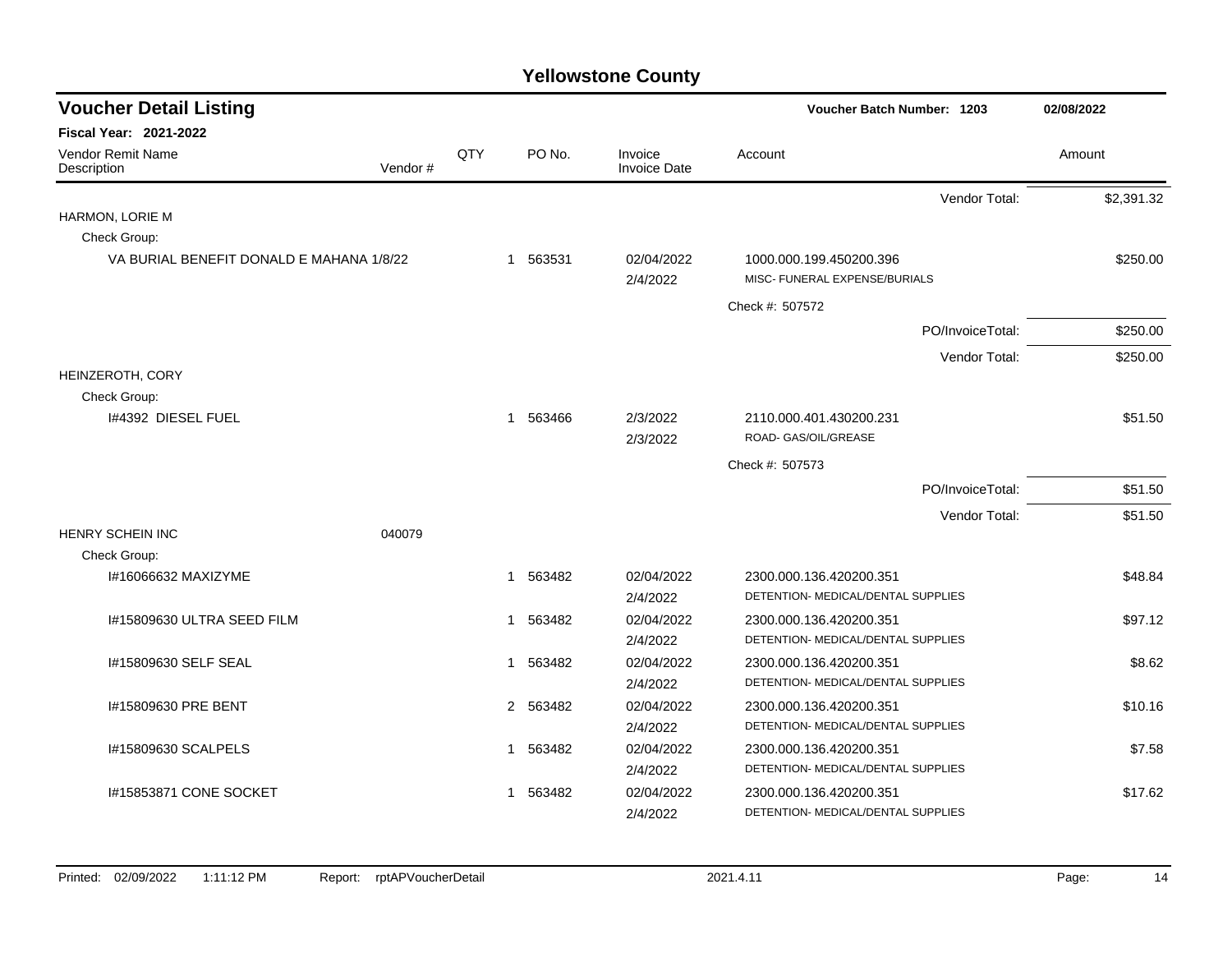|                                                            | <b>Yellowstone County</b>  |     |             |                                |                                                               |                  |             |  |  |  |  |  |
|------------------------------------------------------------|----------------------------|-----|-------------|--------------------------------|---------------------------------------------------------------|------------------|-------------|--|--|--|--|--|
| <b>Voucher Detail Listing</b>                              |                            |     |             |                                | <b>Voucher Batch Number: 1203</b>                             |                  | 02/08/2022  |  |  |  |  |  |
| <b>Fiscal Year: 2021-2022</b>                              |                            |     |             |                                |                                                               |                  |             |  |  |  |  |  |
| <b>Vendor Remit Name</b><br>Description                    | Vendor#                    | QTY | PO No.      | Invoice<br><b>Invoice Date</b> | Account                                                       |                  | Amount      |  |  |  |  |  |
| I#15853871 TOPICAL ANTI                                    |                            |     | 563482<br>1 | 02/04/2022<br>2/4/2022         | 2300.000.136.420200.351<br>DETENTION- MEDICAL/DENTAL SUPPLIES |                  | \$6.32      |  |  |  |  |  |
| I#15853871 NEEDLE HOLDER                                   |                            |     | 2 563482    | 02/04/2022<br>2/4/2022         | 2300.000.136.420200.351<br>DETENTION- MEDICAL/DENTAL SUPPLIES |                  | \$40.78     |  |  |  |  |  |
| I#15853871 SUTURE SURG                                     |                            |     | 2 563482    | 02/04/2022<br>2/4/2022         | 2300.000.136.420200.351<br>DETENTION- MEDICAL/DENTAL SUPPLIES |                  | \$42.00     |  |  |  |  |  |
|                                                            |                            |     |             |                                | Check #: 507574                                               |                  |             |  |  |  |  |  |
|                                                            |                            |     |             |                                |                                                               | PO/InvoiceTotal: | \$279.04    |  |  |  |  |  |
|                                                            |                            |     |             |                                |                                                               | Vendor Total:    | \$279.04    |  |  |  |  |  |
| HIBBARD CREEK ANGUS INC<br>Check Group:                    |                            |     |             |                                |                                                               |                  |             |  |  |  |  |  |
| 14020122 PIT RUN GRAVEL 514 @ .40 71010                    |                            |     | 1 563478    | 2/3/2022<br>2/3/2022           | 2110.000.401.430200.450<br>ROAD- RAW MATERIALS- GAS TAX       |                  | \$205.60    |  |  |  |  |  |
|                                                            |                            |     |             |                                | Check #: 507575                                               |                  |             |  |  |  |  |  |
|                                                            |                            |     |             |                                |                                                               | PO/InvoiceTotal: | \$205.60    |  |  |  |  |  |
|                                                            |                            |     |             |                                |                                                               | Vendor Total:    | \$205.60    |  |  |  |  |  |
| <b>HOSE &amp; RUBBER SUPPLY.</b><br>Check Group:           |                            |     |             |                                |                                                               |                  |             |  |  |  |  |  |
| I#01617132 HOSES                                           |                            |     | 1 563475    | 2/3/2022<br>2/3/2022           | 2110.000.401.430200.361<br>ROAD-VEHICLE REPAIRS               |                  | \$46.76     |  |  |  |  |  |
|                                                            |                            |     |             |                                | Check #: 507576                                               |                  |             |  |  |  |  |  |
|                                                            |                            |     |             |                                |                                                               | PO/InvoiceTotal: | \$46.76     |  |  |  |  |  |
|                                                            |                            |     |             |                                |                                                               | Vendor Total:    | \$46.76     |  |  |  |  |  |
| HUDSON, HARRIETT                                           |                            |     |             |                                |                                                               |                  |             |  |  |  |  |  |
| Check Group:<br>VA BURIAL BENEFIT HORACE E HUDSON 12/19/21 |                            |     | 1 563534    | 02/04/2022<br>2/4/2022         | 1000.000.199.450200.396<br>MISC- FUNERAL EXPENSE/BURIALS      |                  | \$250.00    |  |  |  |  |  |
|                                                            |                            |     |             |                                | Check #: 507577                                               |                  |             |  |  |  |  |  |
|                                                            |                            |     |             |                                |                                                               | PO/InvoiceTotal: | \$250.00    |  |  |  |  |  |
|                                                            |                            |     |             |                                |                                                               | Vendor Total:    | \$250.00    |  |  |  |  |  |
| Printed: 02/09/2022<br>1:11:12 PM                          | Report: rptAPVoucherDetail |     |             |                                | 2021.4.11                                                     |                  | Page:<br>15 |  |  |  |  |  |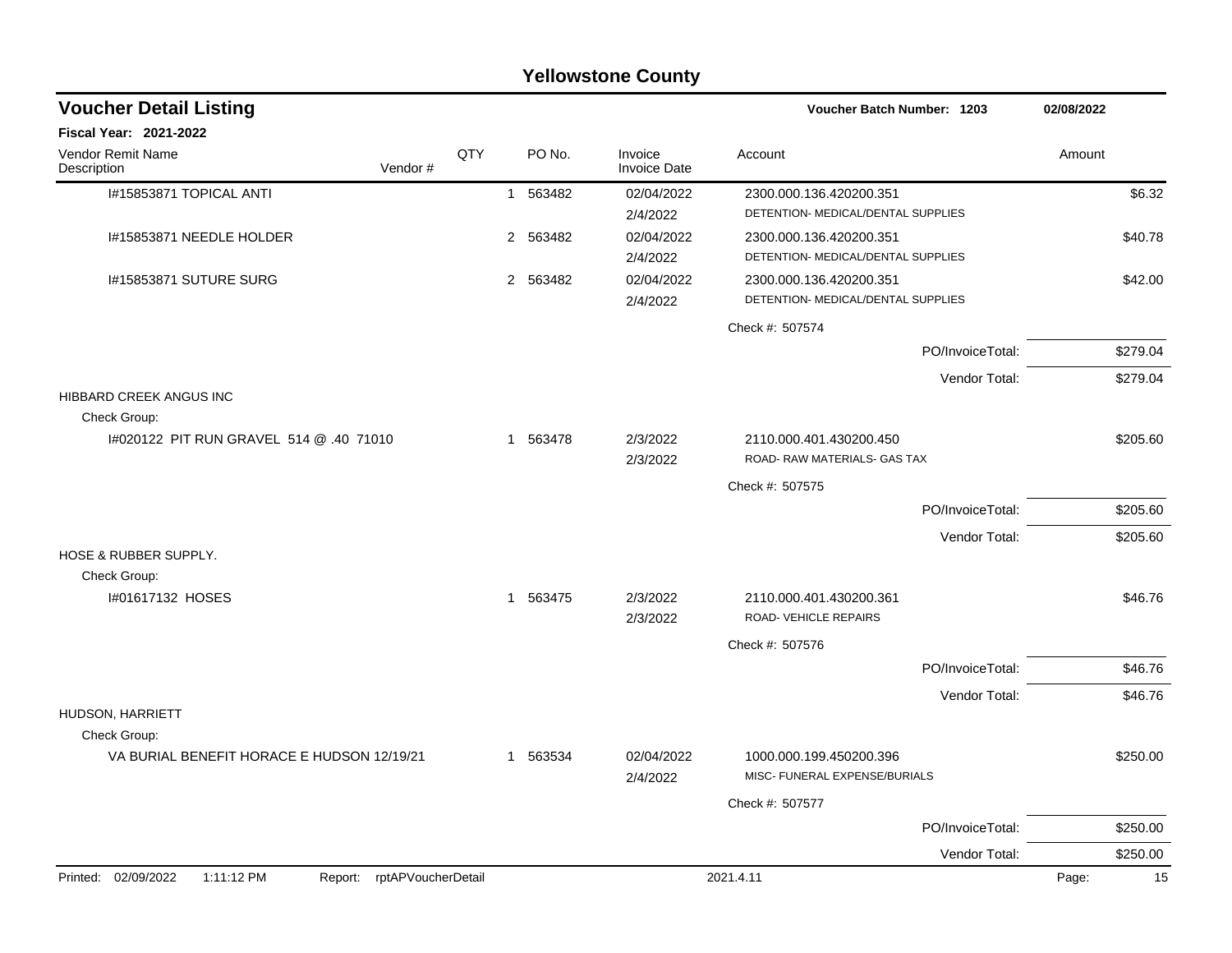| <b>Voucher Detail Listing</b>                                   |     |   |          |                                | <b>Voucher Batch Number: 1203</b>                         | 02/08/2022       |            |
|-----------------------------------------------------------------|-----|---|----------|--------------------------------|-----------------------------------------------------------|------------------|------------|
| <b>Fiscal Year: 2021-2022</b>                                   |     |   |          |                                |                                                           |                  |            |
| Vendor Remit Name<br>Vendor#<br>Description                     | QTY |   | PO No.   | Invoice<br><b>Invoice Date</b> | Account                                                   | Amount           |            |
| HURR, DARREN                                                    |     |   |          |                                |                                                           |                  |            |
| Check Group:                                                    |     |   |          |                                |                                                           |                  |            |
| I#165742 TOOL ALLOWANCE                                         |     |   | 1 563470 | 2/3/2022<br>2/3/2022           | 2110.000.401.430200.240<br>ROAD- REPAIR & MAINT SUPPLIES  |                  | \$50.00    |
| I#166421 TOOL ALLOWANCE                                         |     |   | 1 563470 | 2/3/2022<br>2/3/2022           | 2110.000.401.430200.240<br>ROAD- REPAIR & MAINT SUPPLIES  |                  | \$50.00    |
| I#162105 TOOL ALLOWANCE                                         |     | 1 | 563470   | 2/3/2022<br>2/3/2022           | 2110.000.401.430200.240<br>ROAD- REPAIR & MAINT SUPPLIES  |                  | \$50.00    |
| I#162439 TOOL ALLOWANCE                                         |     | 1 | 563470   | 2/3/2022<br>2/3/2022           | 2110.000.401.430200.240<br>ROAD- REPAIR & MAINT SUPPLIES  |                  | \$35.00    |
| I#165431 TOOL ALLOWANCE                                         |     |   | 1 563470 | 2/3/2022<br>2/3/2022           | 2110.000.401.430200.240<br>ROAD- REPAIR & MAINT SUPPLIES  |                  | \$60.00    |
| I#167492 TOOL ALLOWANCE                                         |     |   | 1 563470 | 2/3/2022<br>2/3/2022           | 2110.000.401.430200.240<br>ROAD- REPAIR & MAINT SUPPLIES  |                  | \$50.00    |
| I#168859 TOOL ALLOWANCE                                         |     | 1 | 563470   | 2/3/2022<br>2/3/2022           | 2110.000.401.430200.240<br>ROAD- REPAIR & MAINT SUPPLIES  |                  | \$50.00    |
| I#170669 TOOL ALLOWANCE                                         |     | 1 | 563470   | 2/3/2022<br>2/3/2022           | 2110.000.401.430200.240<br>ROAD- REPAIR & MAINT SUPPLIES  |                  | \$37.00    |
| 1#01252284285 TOOL ALLOWANCE                                    |     | 1 | 563470   | 2/3/2022<br>2/3/2022           | 2110.000.401.430200.240<br>ROAD- REPAIR & MAINT SUPPLIES  |                  | \$118.00   |
|                                                                 |     |   |          |                                | Check #: 507578                                           |                  |            |
|                                                                 |     |   |          |                                |                                                           | PO/InvoiceTotal: | \$500.00   |
| <b>I-STATE TRUCK CENTER INC</b>                                 |     |   |          |                                |                                                           | Vendor Total:    | \$500.00   |
| Check Group:                                                    |     |   |          |                                |                                                           |                  |            |
| #C251327104-01 SENSOR                                           |     |   | 1 563462 | 2/3/2022<br>2/3/2022           | 2130.000.402.430244.361<br><b>BRIDGE- VEHICLE REPAIRS</b> |                  | \$498.08   |
| I#C251327983-01 RETURN                                          |     | 1 | 563462   | 2/3/2022<br>2/3/2022           | 2130.000.402.430244.361<br><b>BRIDGE- VEHICLE REPAIRS</b> |                  | (\$115.00) |
| I#C251327237-01 RETURN                                          |     | 1 | 563462   | 2/3/2022<br>2/3/2022           | 2130.000.402.430244.361<br><b>BRIDGE- VEHICLE REPAIRS</b> |                  | (\$230.00) |
| Printed: 02/09/2022<br>1:11:12 PM<br>Report: rptAPVoucherDetail |     |   |          |                                | 2021.4.11                                                 | Page:            | 16         |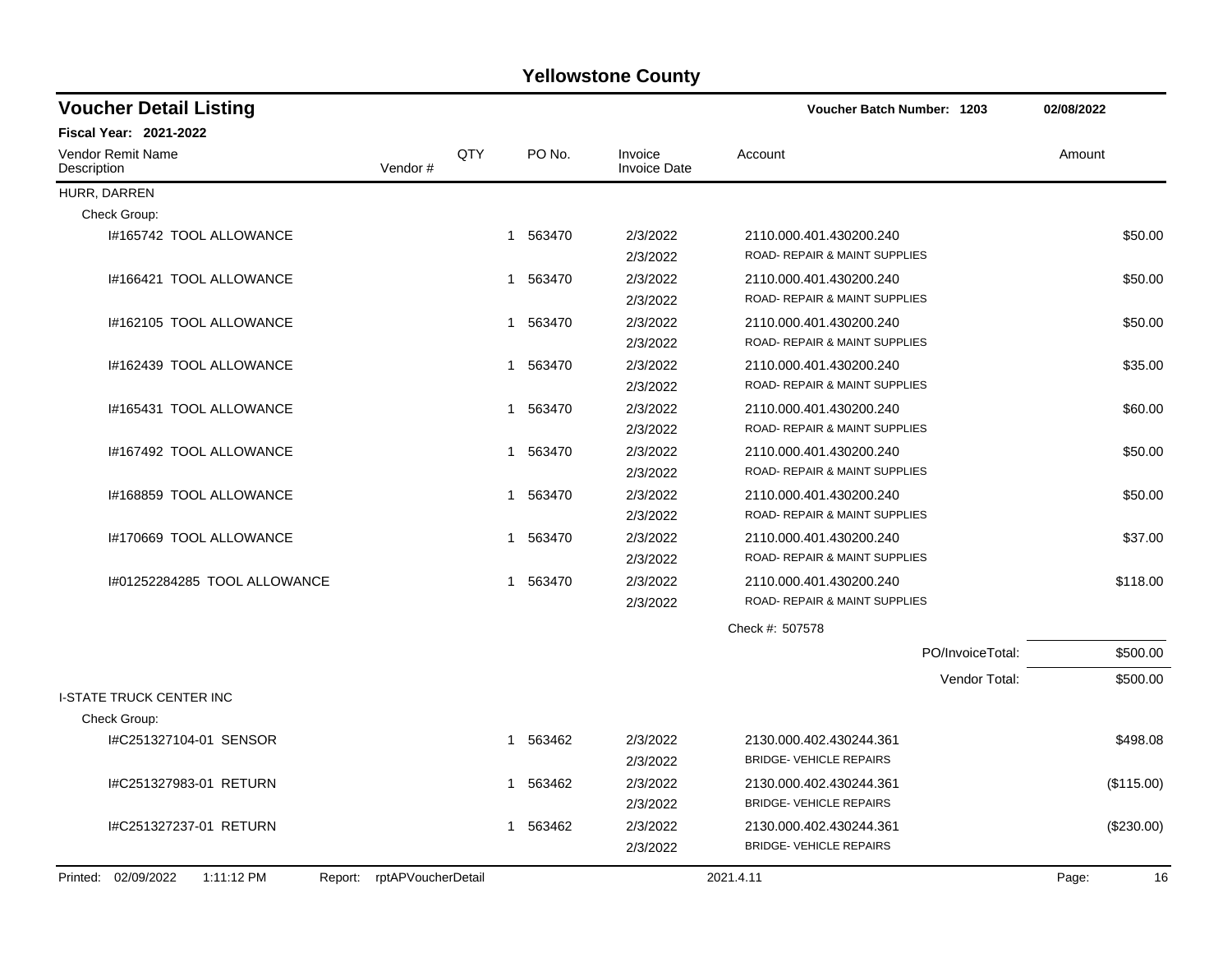|                                                         |                            |     |                        | <b>Yellowstone County</b>      |                                                           |                  |             |
|---------------------------------------------------------|----------------------------|-----|------------------------|--------------------------------|-----------------------------------------------------------|------------------|-------------|
| <b>Voucher Detail Listing</b>                           |                            |     |                        |                                | Voucher Batch Number: 1203                                |                  | 02/08/2022  |
| <b>Fiscal Year: 2021-2022</b>                           |                            |     |                        |                                |                                                           |                  |             |
| Vendor Remit Name<br>Description                        | Vendor#                    | QTY | PO No.                 | Invoice<br><b>Invoice Date</b> | Account                                                   |                  | Amount      |
| I#C251327781-01 ISOLATOR                                |                            |     | 563462<br>$\mathbf{1}$ | 2/3/2022<br>2/3/2022           | 2130.000.402.430244.361<br><b>BRIDGE- VEHICLE REPAIRS</b> |                  | \$49.50     |
| I#C251327934-01 HOSES, GASKETS,                         |                            |     | 563462<br>1            | 2/3/2022<br>2/3/2022           | 2110.000.401.430200.361<br>ROAD-VEHICLE REPAIRS           |                  | \$211.01    |
|                                                         |                            |     |                        |                                | Check #: 507579                                           |                  |             |
|                                                         |                            |     |                        |                                |                                                           | PO/InvoiceTotal: | \$413.59    |
|                                                         |                            |     |                        |                                |                                                           | Vendor Total:    | \$413.59    |
| INDUSTRIAL COMMUNICATIONS & ELECTRONICS<br>Check Group: | 003555                     |     |                        |                                |                                                           |                  |             |
| 1#013122 RADIO SUPPLIES                                 |                            |     | 563447<br>$\mathbf{1}$ | 2/3/2022<br>2/3/2022           | 2110.000.401.430200.316<br>ROAD-RADIO MAINT               |                  | \$114.00    |
|                                                         |                            |     |                        |                                | Check #: 507580                                           |                  |             |
|                                                         |                            |     |                        |                                |                                                           | PO/InvoiceTotal: | \$114.00    |
| Check Group:                                            |                            |     |                        |                                |                                                           |                  |             |
| I#142428; Radio parts connector/adaptor                 |                            |     | 563488<br>1            | 02/04/2022<br>2/4/2022         | 2300.000.135.420180.316<br><b>MISC- RADIO MAINT</b>       |                  | \$48.75     |
| I#41127; portable radio programming                     |                            |     | 563488<br>1            | 02/04/2022<br>2/4/2022         | 2300.000.135.420180.316<br>MISC- RADIO MAINT              |                  | \$428.00    |
|                                                         |                            |     |                        |                                | Check #: 507580                                           |                  |             |
|                                                         |                            |     |                        |                                |                                                           | PO/InvoiceTotal: | \$476.75    |
| <b>INLAND TRUCK PARTS CO</b>                            | 003600                     |     |                        |                                |                                                           | Vendor Total:    | \$590.75    |
| Check Group:                                            |                            |     |                        |                                |                                                           |                  |             |
| I#IN-1050183 FRONT DIFFERENTIAL                         |                            |     | 563448<br>1            | 2/3/2022<br>2/3/2022           | 2110.000.401.430200.361<br>ROAD-VEHICLE REPAIRS           |                  | \$8,646.61  |
| I#IN-1057085 DRIVE STUD                                 |                            |     | 563448<br>1            | 2/3/2022<br>2/3/2022           | 2110.000.401.430200.361<br>ROAD-VEHICLE REPAIRS           |                  | \$6.91      |
|                                                         |                            |     |                        |                                | Check #: 507581                                           |                  |             |
|                                                         |                            |     |                        |                                |                                                           | PO/InvoiceTotal: | \$8,653.52  |
|                                                         |                            |     |                        |                                |                                                           | Vendor Total:    | \$8,653.52  |
| Printed: 02/09/2022<br>1:11:12 PM                       | Report: rptAPVoucherDetail |     |                        |                                | 2021.4.11                                                 |                  | 17<br>Page: |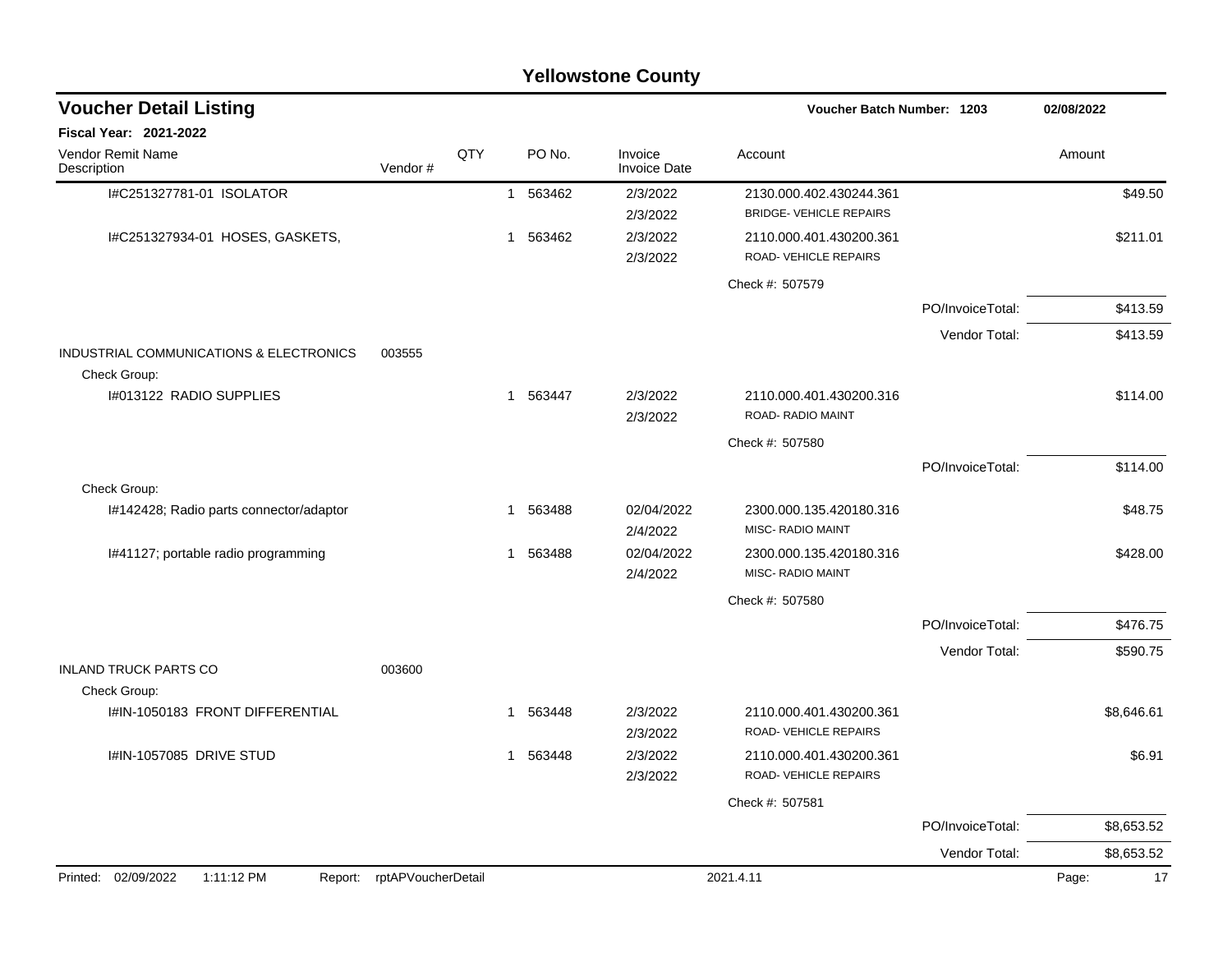| <b>Voucher Detail Listing</b>            |                            |              |              |                                | Voucher Batch Number: 1203                                  | 02/08/2022  |
|------------------------------------------|----------------------------|--------------|--------------|--------------------------------|-------------------------------------------------------------|-------------|
| <b>Fiscal Year: 2021-2022</b>            |                            |              |              |                                |                                                             |             |
| Vendor Remit Name<br>Description         | Vendor#                    | QTY          | PO No.       | Invoice<br><b>Invoice Date</b> | Account                                                     | Amount      |
| JAN BARRY COURT REPORTING                | 020137                     |              |              |                                |                                                             |             |
| Check Group:                             |                            |              |              |                                |                                                             |             |
| I#1/18/22; Inquest transcription 11/4/21 |                            |              | 1 563493     | 02/04/2022<br>2/4/2022         | 2300.000.126.420800.394<br>CORONER-WITNESS & JURY FEES      | \$662.00    |
|                                          |                            |              |              |                                | Check #: 507582                                             |             |
|                                          |                            |              |              |                                | PO/InvoiceTotal:                                            | \$662.00    |
|                                          |                            |              |              |                                | Vendor Total:                                               | \$662.00    |
| JIM HICKS DENTAL SERVICES PC             |                            |              |              |                                |                                                             |             |
| Check Group:                             |                            |              |              |                                |                                                             |             |
| I#YCDF1221 DENTISTDEC 2021               |                            |              | 57.75 563520 | 02/04/2022<br>2/4/2022         | 2300.000.136.420200.398<br>DETENTION- VAR CONTRACT SERVICES | \$6,930.00  |
| I#YCDF1221 ASSISTANT HRS DEC 2021        |                            | 63.75        | 563520       | 02/04/2022<br>2/4/2022         | 2300.000.136.420200.398<br>DETENTION- VAR CONTRACT SERVICES | \$1,211.25  |
| I#YCDF1221 ADD DENTIST HRS OCT 2021      |                            | $\mathbf{1}$ | 563520       | 02/04/2022<br>2/4/2022         | 2300.000.136.420200.398<br>DETENTION- VAR CONTRACT SERVICES | \$120.00    |
| I#YCDF1221 ADD ASSISTANT HRS OCT 2021    |                            |              | 1 563520     | 02/04/2022<br>2/4/2022         | 2300.000.136.420200.398<br>DETENTION- VAR CONTRACT SERVICES | \$19.00     |
|                                          |                            |              |              |                                | Check #: 507583                                             |             |
|                                          |                            |              |              |                                | PO/InvoiceTotal:                                            | \$8,280.25  |
|                                          |                            |              |              |                                | Vendor Total:                                               | \$8,280.25  |
| JOHN'S HOME AND YARD SERVICE             |                            |              |              |                                |                                                             |             |
| Check Group:                             |                            |              |              |                                |                                                             |             |
| I#172603 SNOW REMOVAL 1/6/22             |                            |              | 1 563430     | 02/03/2022                     | 2275.000.423.430264.362                                     | \$600.00    |
|                                          |                            |              |              | 2/3/2022                       | LOCKWOOD PED- MAINT & REPAIRS                               |             |
| I#172604 SNOW REMOVAL 1/7/22             |                            |              | 1 563430     | 02/03/2022                     | 2275.000.423.430264.362                                     | \$600.00    |
|                                          |                            |              |              | 2/3/2022                       | LOCKWOOD PED- MAINT & REPAIRS                               |             |
| 1#172834 SNOW REMOVAL 1/19/22            |                            |              | 1 563430     | 02/03/2022<br>2/3/2022         | 2275.000.423.430264.362<br>LOCKWOOD PED- MAINT & REPAIRS    | \$600.00    |
|                                          |                            |              |              |                                | Check #: 507584                                             |             |
|                                          |                            |              |              |                                | PO/InvoiceTotal:                                            | \$1,800.00  |
| Printed: 02/09/2022<br>1:11:12 PM        | Report: rptAPVoucherDetail |              |              |                                | 2021.4.11                                                   | Page:<br>18 |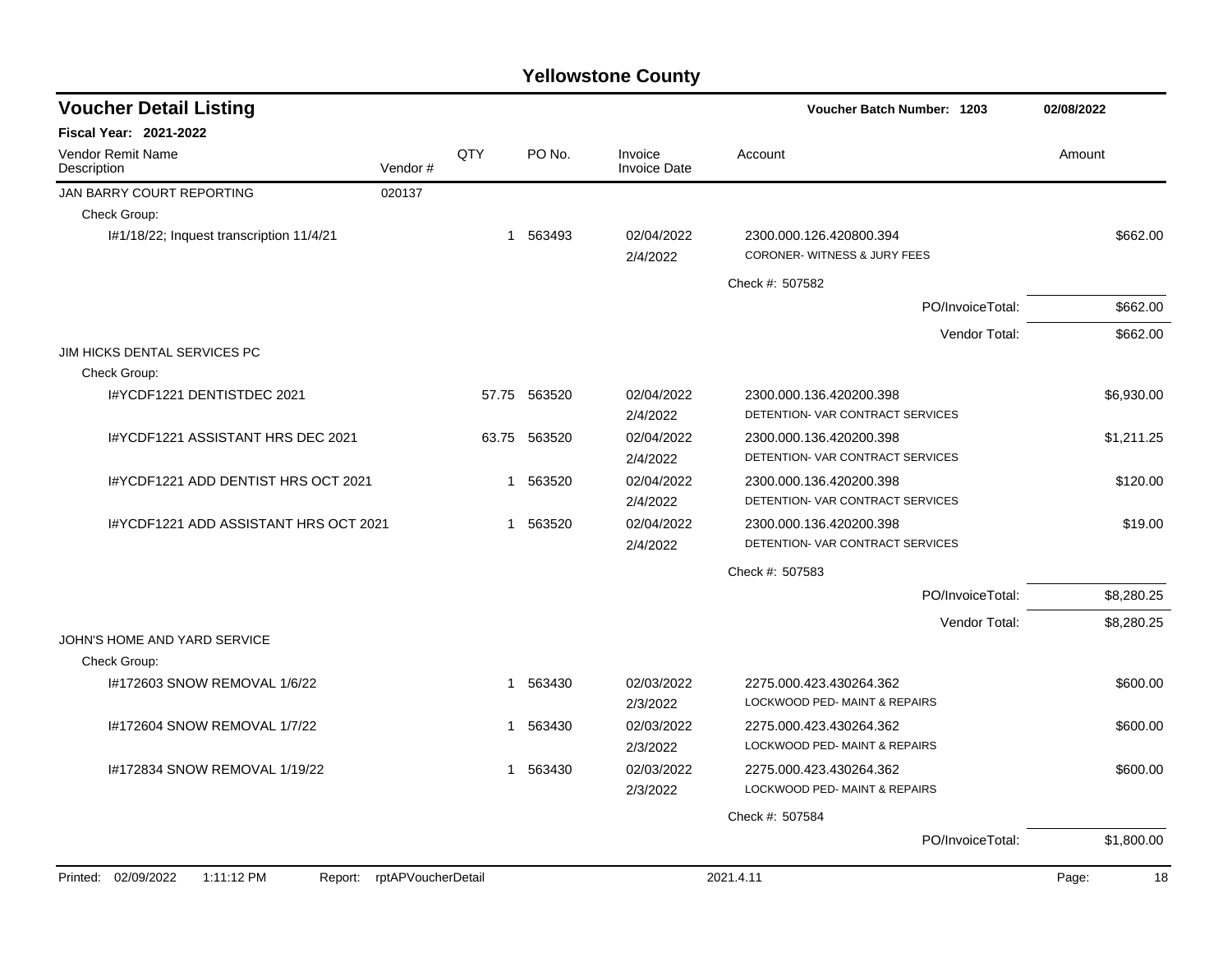| <b>Voucher Detail Listing</b>             |         |     |          |                                | Voucher Batch Number: 1203                   | 02/08/2022 |
|-------------------------------------------|---------|-----|----------|--------------------------------|----------------------------------------------|------------|
| <b>Fiscal Year: 2021-2022</b>             |         |     |          |                                |                                              |            |
| <b>Vendor Remit Name</b><br>Description   | Vendor# | QTY | PO No.   | Invoice<br><b>Invoice Date</b> | Account                                      | Amount     |
| Check Group:                              |         |     |          |                                |                                              |            |
| 1#172911, 1/19/22, SNOW REMOVAL           |         | 1   | 563502   | 02/04/2022                     | 2693.000.000.430200.362                      | \$400.00   |
|                                           |         |     |          | 2/4/2022                       | RSID 773M ROAD MAINT & REPAIRS               |            |
| I#172617, 1/7/22, SNOW REMOVAL            |         |     | 1 563502 | 02/04/2022                     | 2693.000.000.430200.362                      | \$400.00   |
|                                           |         |     |          | 2/4/2022                       | RSID 773M ROAD MAINT & REPAIRS               |            |
| 1#172852, 1/19/22, SNOW REMOVAL & SANDING |         |     | 1 563502 | 02/04/2022                     | 2597.000.000.430200.362                      | \$225.00   |
|                                           |         |     |          | 2/4/2022                       | RSID 675M ROAD MAINT & REPAIRS               |            |
| 1#172851, 1/19/22, SNOW REMOVAL & SANDING |         |     | 1 563502 | 02/04/2022                     | 2699.787.000.430200.362                      | \$225.00   |
|                                           |         |     |          | 2/4/2022                       | 787M OAK RIDGE PHASE II ROAD MAINT & REPAIRS |            |
| 1#172582, 1/7/22, SNOW REMOVAL            |         |     | 1 563502 | 02/04/2022                     | 2679.000.000.430200.362                      | \$500.00   |
|                                           |         |     |          | 2/4/2022                       | RSID 757M ROAD MAINT & REPAIRS               |            |
| I#172784, 1/19/22, SNOW REMOVAL & SANDING |         |     | 1 563502 | 02/04/2022                     | 2572.000.000.430200.362                      | \$475.00   |
|                                           |         |     |          | 2/4/2022                       | RSID 651M ROAD MAINT & REPAIRS               |            |
| I#172527, 1/7/22, SNOW REMOVAL            |         |     | 1 563502 | 02/04/2022                     | 2572.000.000.430200.362                      | \$400.00   |
|                                           |         |     |          | 2/4/2022                       | RSID 651M ROAD MAINT & REPAIRS               |            |
|                                           |         |     |          |                                | Check #: 507584                              |            |
|                                           |         |     |          |                                | PO/InvoiceTotal:                             | \$2,625.00 |
|                                           |         |     |          |                                | Vendor Total:                                | \$4,425.00 |
| <b>JUNCTION CITY RANCH CO</b>             |         |     |          |                                |                                              |            |
| Check Group:                              |         |     |          |                                |                                              |            |
| 1#011322 1" GRAVEL 818 @ .60 71021        |         |     | 1 563468 | 2/3/2022                       | 2110.000.401.430200.450                      | \$490.80   |
|                                           |         |     |          | 2/3/2022                       | ROAD-RAW MATERIALS- GAS TAX                  |            |
| 1#011822 1" GRAVEL 298 @ .60 71021        |         |     | 1 563468 | 2/3/2022                       | 2110.000.401.430200.450                      | \$178.80   |
|                                           |         |     |          | 2/3/2022                       | ROAD-RAW MATERIALS- GAS TAX                  |            |
| 1#011922 1" GRAVEL 336 @ .60 71021        |         |     | 1 563468 | 2/3/2022                       | 2110.000.401.430200.450                      | \$201.60   |
|                                           |         |     |          | 2/3/2022                       | ROAD-RAW MATERIALS- GAS TAX                  |            |
| 1#012422 1" GRAVEL 676 @ .60 71021        |         |     | 1 563468 | 2/3/2022                       | 2110.000.401.430200.450                      | \$405.60   |
|                                           |         |     |          | 2/3/2022                       | ROAD- RAW MATERIALS- GAS TAX                 |            |
| 1#012522 1" GRAVEL 550 @ .60 71021        |         | 1   | 563468   | 2/3/2022                       | 2110.000.401.430200.450                      | \$330.00   |
|                                           |         |     |          | 2/3/2022                       | ROAD-RAW MATERIALS- GAS TAX                  |            |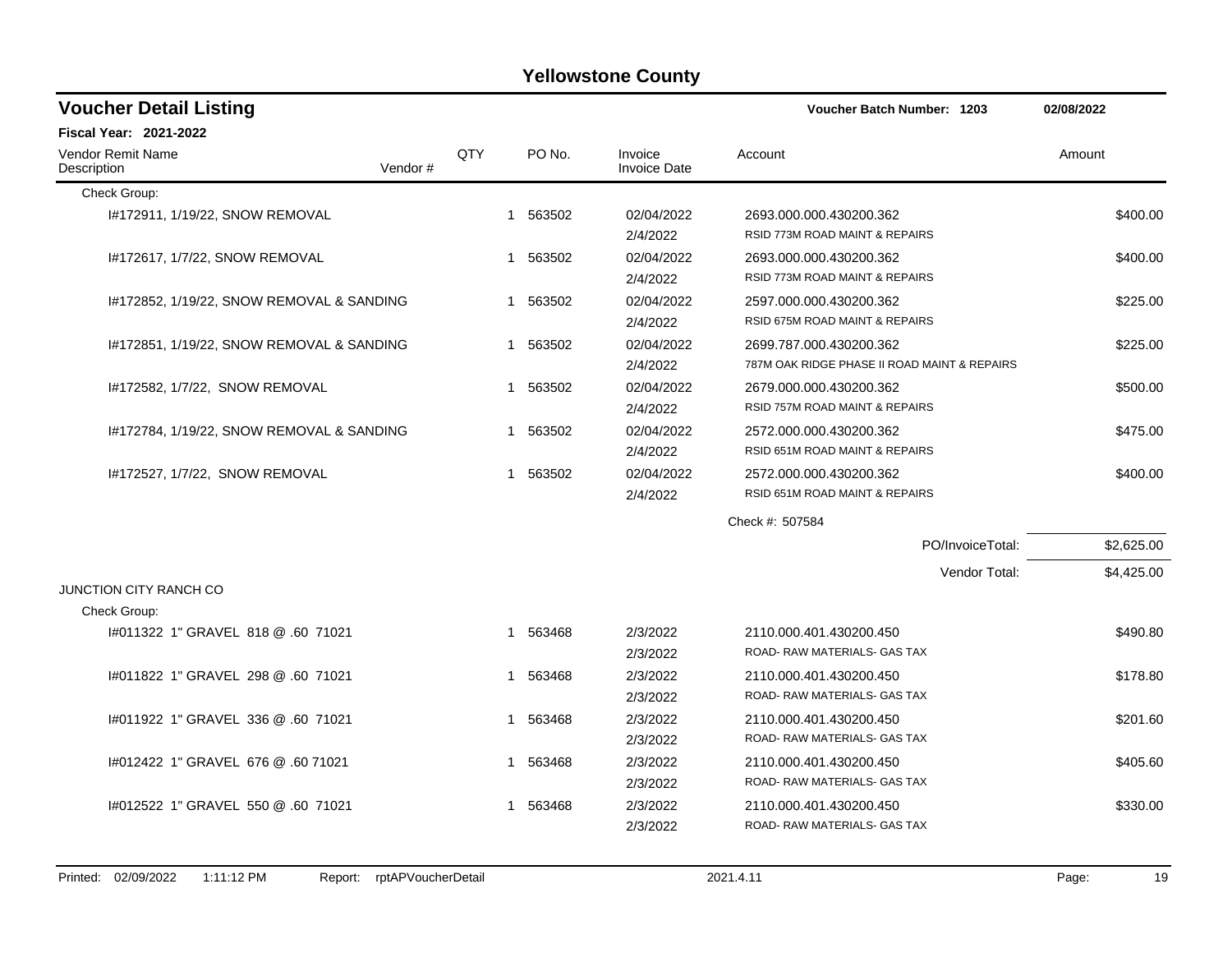| <b>Yellowstone County</b>                     |                            |     |             |                                |                                   |                  |             |  |  |  |  |
|-----------------------------------------------|----------------------------|-----|-------------|--------------------------------|-----------------------------------|------------------|-------------|--|--|--|--|
| <b>Voucher Detail Listing</b>                 |                            |     |             |                                | <b>Voucher Batch Number: 1203</b> |                  | 02/08/2022  |  |  |  |  |
| <b>Fiscal Year: 2021-2022</b>                 |                            |     |             |                                |                                   |                  |             |  |  |  |  |
| Vendor Remit Name<br>Description              | Vendor#                    | QTY | PO No.      | Invoice<br><b>Invoice Date</b> | Account                           |                  | Amount      |  |  |  |  |
| 1#012622 1" GRAVEL 176 @ .60 71021            |                            |     | 563468<br>1 | 2/3/2022                       | 2110.000.401.430200.450           |                  | \$105.60    |  |  |  |  |
|                                               |                            |     |             | 2/3/2022                       | ROAD-RAW MATERIALS- GAS TAX       |                  |             |  |  |  |  |
| I#012622 1" GRAVEL 524 @ .60 71013            |                            |     | 563468<br>1 | 2/3/2022                       | 2110.000.401.430200.450           |                  | \$314.40    |  |  |  |  |
|                                               |                            |     |             | 2/3/2022                       | ROAD-RAW MATERIALS-GAS TAX        |                  |             |  |  |  |  |
| 1#012722 PIT RUN & 1" GRAVEL 1058 @ .60 71016 |                            | 1   | 563468      | 2/3/2022                       | 2110.000.401.430200.450           |                  | \$634.80    |  |  |  |  |
|                                               |                            |     |             | 2/3/2022                       | ROAD-RAW MATERIALS- GAS TAX       |                  |             |  |  |  |  |
| I#013122 1" GRAVEL 1438 @ .60 71008           |                            | 1   | 563468      | 2/3/2022                       | 2110.000.401.430200.450           |                  | \$862.80    |  |  |  |  |
|                                               |                            |     |             | 2/3/2022                       | ROAD-RAW MATERIALS- GAS TAX       |                  |             |  |  |  |  |
| 1#013122 1" GRAVEL 18 @ .60 71021             |                            | 1   | 563468      | 2/3/2022                       | 2110.000.401.430200.450           |                  | \$10.80     |  |  |  |  |
|                                               |                            |     |             | 2/3/2022                       | ROAD-RAW MATERIALS- GAS TAX       |                  |             |  |  |  |  |
| 1#020122 1" GRAVEL 178 @ .60 71016            |                            | 1   | 563468      | 2/3/2022                       | 2110.000.401.430200.450           |                  | \$106.80    |  |  |  |  |
|                                               |                            |     |             | 2/3/2022                       | ROAD-RAW MATERIALS- GAS TAX       |                  |             |  |  |  |  |
|                                               |                            |     |             |                                | Check #: 507585                   |                  |             |  |  |  |  |
|                                               |                            |     |             |                                |                                   | PO/InvoiceTotal: | \$3,642.00  |  |  |  |  |
|                                               |                            |     |             |                                |                                   | Vendor Total:    | \$3,642.00  |  |  |  |  |
| KINGS ACE HARDWARE, STATE<br>Check Group:     |                            |     |             |                                |                                   |                  |             |  |  |  |  |
| I#746633/2 A#200414 SHOVEL HANDLE             |                            | 1   | 563472      | 2/3/2022                       | 2110.000.401.430260.364           |                  | \$24.99     |  |  |  |  |
|                                               |                            |     |             | 2/3/2022                       | <b>ROAD- SIGN MAINTENANCE</b>     |                  |             |  |  |  |  |
| I#746507/2 A#200414 SHOVEL HANDLE, ARMORALL   |                            |     | 1 563472    | 2/3/2022                       | 2110.000.401.430260.364           |                  | \$29.98     |  |  |  |  |
|                                               |                            |     |             | 2/3/2022                       | ROAD- SIGN MAINTENANCE            |                  |             |  |  |  |  |
|                                               |                            |     |             |                                | Check #: 507586                   |                  |             |  |  |  |  |
|                                               |                            |     |             |                                |                                   | PO/InvoiceTotal: | \$54.97     |  |  |  |  |
|                                               |                            |     |             |                                |                                   | Vendor Total:    | \$54.97     |  |  |  |  |
| <b>KOIS BROTHERS</b>                          | 039948                     |     |             |                                |                                   |                  |             |  |  |  |  |
| Check Group:                                  |                            |     |             |                                |                                   |                  |             |  |  |  |  |
| I#124884 SHAFT                                |                            |     | 1 563457    | 2/3/2022                       | 2110.000.401.430200.361           |                  | \$1,335.99  |  |  |  |  |
|                                               |                            |     |             | 2/3/2022                       | ROAD-VEHICLE REPAIRS              |                  |             |  |  |  |  |
| I#124981 LEVER                                |                            |     | 1 563457    | 2/3/2022                       | 2110.000.401.430200.361           |                  | \$91.50     |  |  |  |  |
|                                               |                            |     |             | 2/3/2022                       | ROAD-VEHICLE REPAIRS              |                  |             |  |  |  |  |
|                                               |                            |     |             |                                |                                   |                  |             |  |  |  |  |
| Printed: 02/09/2022<br>1:11:12 PM             | Report: rptAPVoucherDetail |     |             |                                | 2021.4.11                         |                  | Page:<br>20 |  |  |  |  |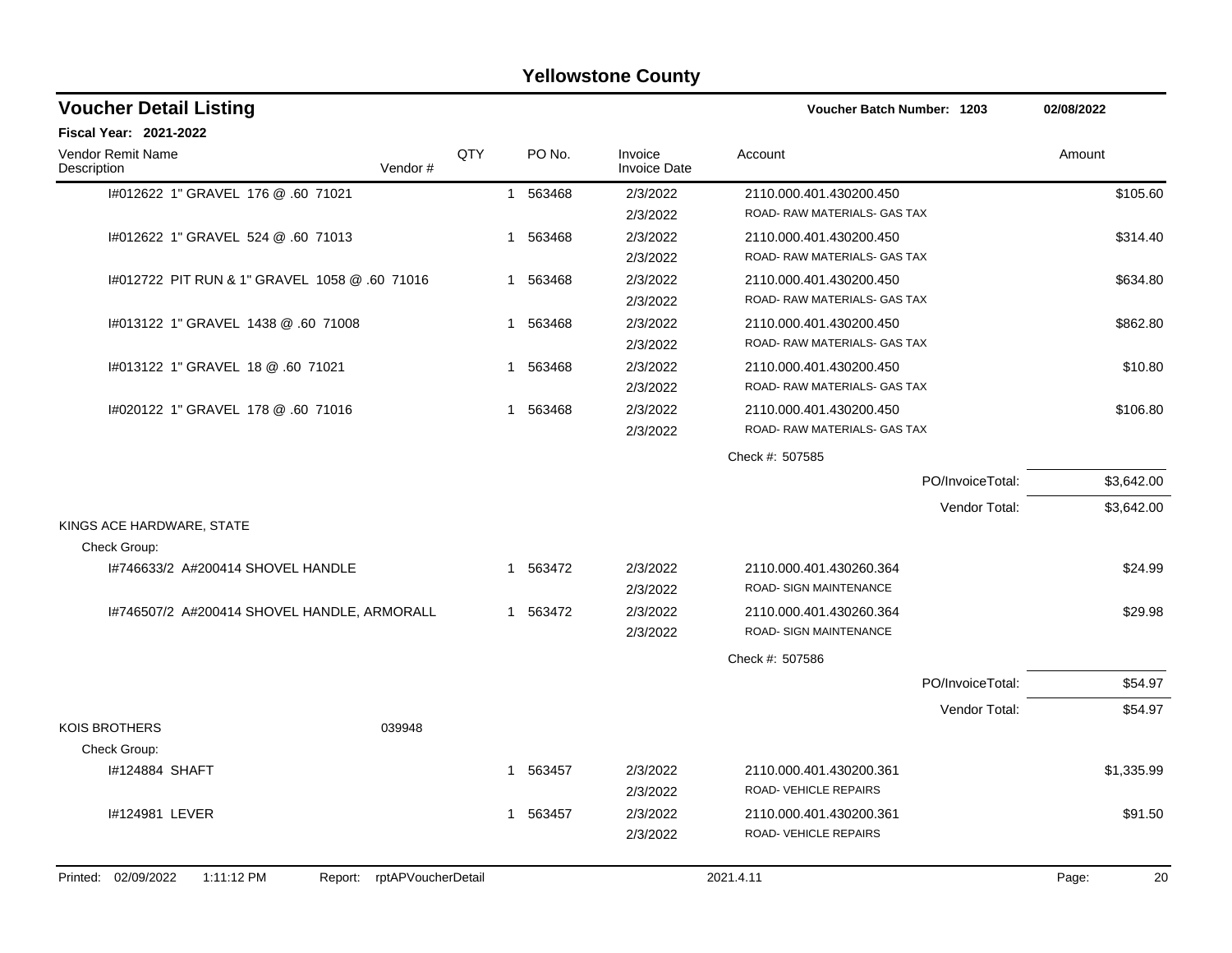| <b>Voucher Detail Listing</b>                                      |     |                       | Voucher Batch Number: 1203     |                                                                  |                  |             |  |
|--------------------------------------------------------------------|-----|-----------------------|--------------------------------|------------------------------------------------------------------|------------------|-------------|--|
| <b>Fiscal Year: 2021-2022</b>                                      |     |                       |                                |                                                                  |                  |             |  |
| Vendor Remit Name<br>Vendor#<br>Description                        | QTY | PO No.                | Invoice<br><b>Invoice Date</b> | Account                                                          |                  | Amount      |  |
|                                                                    |     |                       |                                | Check #: 507587                                                  |                  |             |  |
|                                                                    |     |                       |                                |                                                                  | PO/InvoiceTotal: | \$1,427.49  |  |
|                                                                    |     |                       |                                |                                                                  | Vendor Total:    | \$1,427.49  |  |
| <b>KRATT, RICK</b><br>Check Group:                                 |     |                       |                                |                                                                  |                  |             |  |
| D06547 REDEMPTION 387                                              |     | 1 563526              | 02/04/2022<br>2/4/2022         | 7150.000.000.021250.000<br>REDEMPTION DUE TO OTHERS              |                  | \$921.68    |  |
|                                                                    |     |                       |                                | Check #: 507588                                                  |                  |             |  |
|                                                                    |     |                       |                                |                                                                  | PO/InvoiceTotal: | \$921.68    |  |
|                                                                    |     |                       |                                |                                                                  | Vendor Total:    | \$921.68    |  |
| KRIEGER, CINDY                                                     |     |                       |                                |                                                                  |                  |             |  |
| Check Group:<br>VA BURIAL BENEFIT JAMES L MEADER 12/16/21          |     | 1 563532              | 02/04/2022                     |                                                                  |                  | \$250.00    |  |
|                                                                    |     |                       | 2/4/2022                       | 1000.000.199.450200.396<br>MISC- FUNERAL EXPENSE/BURIALS         |                  |             |  |
|                                                                    |     |                       |                                | Check #: 507589                                                  |                  |             |  |
|                                                                    |     |                       |                                |                                                                  | PO/InvoiceTotal: | \$250.00    |  |
|                                                                    |     |                       |                                |                                                                  | Vendor Total:    | \$250.00    |  |
| 020091<br>LOCKWOOD WATER & SEWER<br>Check Group:                   |     |                       |                                |                                                                  |                  |             |  |
| A#6245-00 HARRIS PARK WATER SVC 2/1/22                             |     | 563426<br>$\mathbf 1$ | 02/03/2022<br>2/3/2022         | 2561.000.000.460430.362<br>RSID 634M HARRIS PARK MAINT & REPAIRS |                  | \$63.27     |  |
|                                                                    |     |                       |                                | Check #: 507590                                                  |                  |             |  |
|                                                                    |     |                       |                                |                                                                  | PO/InvoiceTotal: | \$63.27     |  |
|                                                                    |     |                       |                                |                                                                  | Vendor Total:    | \$63.27     |  |
| <b>MARKETON, JESSICA</b>                                           |     |                       |                                |                                                                  |                  |             |  |
| Check Group:<br>Per Diem Hostage Negotiator Class Lewistown        |     | 1 563437              | 02/03/2022                     | 2300.000.130.420110.370                                          |                  |             |  |
| 3/06-11/22.                                                        |     |                       |                                |                                                                  |                  | \$250.00    |  |
|                                                                    |     |                       | 2/3/2022                       | <b>ADMIN-TRAVEL</b>                                              |                  |             |  |
|                                                                    |     |                       |                                | Check #: 507591                                                  |                  |             |  |
| Printed: 02/09/2022<br>1:11:12 PM<br>rptAPVoucherDetail<br>Report: |     |                       |                                | 2021.4.11                                                        |                  | Page:<br>21 |  |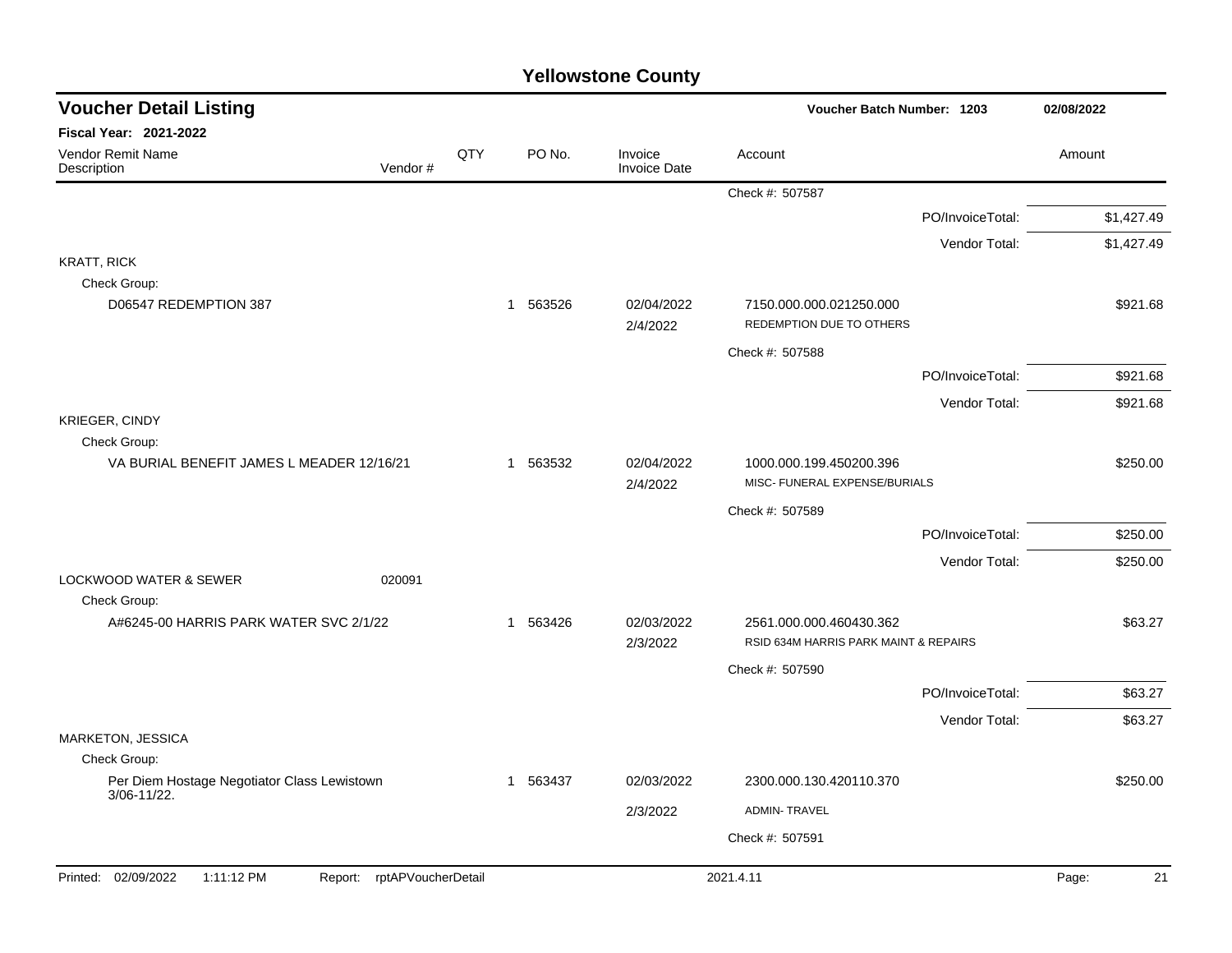| <b>Voucher Detail Listing</b>    |                                                           |         |     |             |                                | <b>Voucher Batch Number: 1203</b>                        |                  | 02/08/2022 |
|----------------------------------|-----------------------------------------------------------|---------|-----|-------------|--------------------------------|----------------------------------------------------------|------------------|------------|
| <b>Fiscal Year: 2021-2022</b>    |                                                           |         |     |             |                                |                                                          |                  |            |
| Vendor Remit Name<br>Description |                                                           | Vendor# | QTY | PO No.      | Invoice<br><b>Invoice Date</b> | Account                                                  |                  | Amount     |
|                                  |                                                           |         |     |             |                                |                                                          | PO/InvoiceTotal: | \$250.00   |
|                                  |                                                           |         |     |             |                                |                                                          | Vendor Total:    | \$250.00   |
| <b>MASTERCARD B RUTHERFORD</b>   |                                                           |         |     |             |                                |                                                          |                  |            |
| Check Group: B RUTHERFORD        |                                                           |         |     |             |                                |                                                          |                  |            |
| P-Card Payee:                    | A#5799 I#157153 B.G. Subscription<br>MASTERCARD           |         | 1   | 563505      | 02/04/2022<br>2/4/2022         | 1000.000.104.410600.220<br>ELECTIONS- OPERATING SUPPLIES |                  | \$50.00    |
|                                  |                                                           |         |     |             |                                | Check #: 507629                                          |                  |            |
|                                  |                                                           |         |     |             |                                |                                                          | PO/InvoiceTotal: | \$50.00    |
|                                  |                                                           |         |     |             |                                |                                                          | Vendor Total:    | \$50.00    |
| MASTERCARD C MOORE               |                                                           |         |     |             |                                |                                                          |                  |            |
| Check Group: C MOORE             |                                                           |         |     |             |                                |                                                          |                  |            |
|                                  | A#6818 I#4041036 LIFTMASTER                               |         |     | 1 563474    | 2/3/2022                       | 2110.000.401.430200.366                                  |                  | \$49.90    |
| P-Card Payee:                    | <b>MASTERCARD</b>                                         |         |     |             | 2/3/2022                       | ROAD- REPAIR & MAINT BUILDINGS                           |                  |            |
|                                  | A#6818 012322 FINANCE CHARGE                              |         |     | 563474<br>1 | 2/3/2022                       | 2110.000.401.430200.210                                  |                  | \$2.75     |
| P-Card Payee:                    | <b>MASTERCARD</b>                                         |         |     |             | 2/3/2022                       | ROAD- OFFICE SUPPLIES                                    |                  |            |
|                                  |                                                           |         |     |             |                                | Check #: 507630                                          |                  |            |
|                                  |                                                           |         |     |             |                                |                                                          | PO/InvoiceTotal: | \$52.65    |
|                                  |                                                           |         |     |             |                                |                                                          | Vendor Total:    | \$52.65    |
| <b>MASTERCARD M LINDER</b>       |                                                           |         |     |             |                                |                                                          |                  |            |
| Check Group: M LINDER            |                                                           |         |     |             |                                |                                                          |                  |            |
| extinguisher                     | A#2462; Aircraft Spruce & Specialty - helicopter fire     |         |     | 1 563506    | 02/04/2022                     | 2916.000.132.420205.220                                  |                  | \$257.18   |
| <b>P-Card Payee:</b>             | MASTERCARD                                                |         |     |             | 2/4/2022                       | JAG 2021 SH69                                            |                  |            |
|                                  | A#2462; Hodges Marine - helicopter life vests, rechargers |         |     | 1 563506    | 02/04/2022                     | 2916.000.132.420205.220                                  |                  | \$690.96   |
| P-Card Payee:                    | MASTERCARD                                                |         |     |             | 2/4/2022                       | JAG 2021 SH69                                            |                  |            |
|                                  | A#2462; Amazon - USB barcode scanner                      |         |     | 2 563506    | 02/04/2022                     | 2300.000.133.420160.220                                  |                  | \$79.98    |
| P-Card Payee:                    | <b>MASTERCARD</b>                                         |         |     |             | 2/4/2022                       | CIVIL- OPERATING SUPPLIES                                |                  |            |
|                                  | A#2462; MVD - title/reg. fees new cars 22, 23,62, 76,77   |         | 1   | 563506      | 02/04/2022                     | 2300.000.132.420150.940                                  |                  | \$116.13   |
| <b>P-Card Payee:</b>             | <b>MASTERCARD</b>                                         |         |     |             | 2/4/2022                       | PATROL- CAPITAL OUTLAY/ EQUIPMENT                        |                  |            |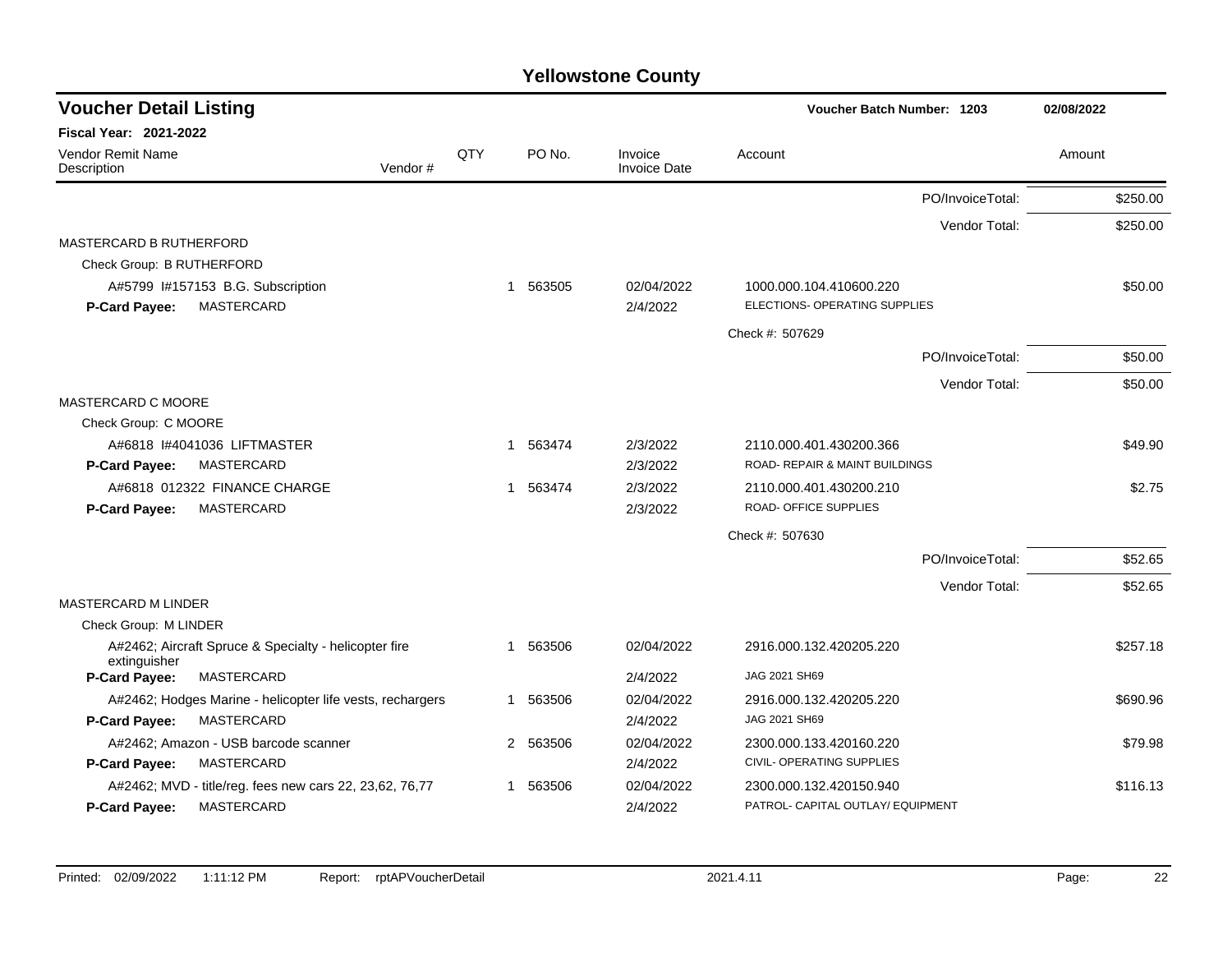| <b>Voucher Detail Listing</b>    |                                                         |     |          |                                | Voucher Batch Number: 1203      | 02/08/2022 |
|----------------------------------|---------------------------------------------------------|-----|----------|--------------------------------|---------------------------------|------------|
| <b>Fiscal Year: 2021-2022</b>    |                                                         |     |          |                                |                                 |            |
| Vendor Remit Name<br>Description | Vendor#                                                 | QTY | PO No.   | Invoice<br><b>Invoice Date</b> | Account                         | Amount     |
| course                           | A#2462; American Assoc. of Notaries - G. Yarlott notary |     | 1 563506 | 02/04/2022                     | 2300.000.131.420140.220         | \$25.00    |
| <b>P-Card Payee:</b>             | MASTERCARD                                              |     |          | 2/4/2022                       | DETECTIVES- OPERATING SUPPLIES  |            |
|                                  | A#2462; Amazon - file folders - coroners                |     | 1 563506 | 02/04/2022                     | 2300.000.126.420800.210         | \$28.99    |
| <b>P-Card Payee:</b>             | MASTERCARD                                              |     |          | 2/4/2022                       | <b>CORONER- OFFICE SUPPLIES</b> |            |
|                                  | A#2462; Amazon - radio holsters                         | 1   | 563506   | 02/04/2022                     | 2300.000.135.420180.316         | \$895.25   |
| P-Card Payee:                    | MASTERCARD                                              |     |          | 2/4/2022                       | MISC- RADIO MAINT               |            |
|                                  | A#2462; Rubber Stamp Shop - G. Yarlott notary stamp     | 1   | 563506   | 02/04/2022                     | 2300.000.131.420140.220         | \$25.00    |
| P-Card Payee:                    | MASTERCARD                                              |     |          | 2/4/2022                       | DETECTIVES- OPERATING SUPPLIES  |            |
|                                  | A#2462; Amazon - replacement camera charger             | 1   | 563506   | 02/04/2022                     | 2300.000.132.420150.240         | \$12.95    |
| <b>P-Card Payee:</b>             | MASTERCARD                                              |     |          | 2/4/2022                       | PATROL- REPAIR & MAINT SUPPLIES |            |
|                                  | A#2462; Amazon - heavy duty rope                        | -1  | 563506   | 02/04/2022                     | 2300.000.131.420140.220         | \$21.95    |
| P-Card Payee:                    | MASTERCARD                                              |     |          | 2/4/2022                       | DETECTIVES- OPERATING SUPPLIES  |            |
|                                  | A#2462; Amazon - color paper                            | 1   | 563506   | 02/04/2022                     | 2300.000.130.420110.210         | \$23.48    |
| P-Card Payee:                    | MASTERCARD                                              |     |          | 2/4/2022                       | <b>ADMIN- OFFICE SUPPLIES</b>   |            |
|                                  | A#2462; Amazon - Canon Powershot digital camera         | 1   | 563506   | 02/04/2022                     | 2300.000.132.420150.220         | \$105.47   |
| P-Card Payee:                    | MASTERCARD                                              |     |          | 2/4/2022                       | PATROL- OPERATING SUPPLIES      |            |
|                                  |                                                         |     |          |                                | Check #: 507631                 |            |
|                                  |                                                         |     |          |                                | PO/InvoiceTotal:                | \$2,282.34 |
|                                  |                                                         |     |          |                                | Vendor Total:                   | \$2,282.34 |
| <b>MASTERCARD S BOFTO</b>        |                                                         |     |          |                                |                                 |            |
| Check Group: S BOFTO             |                                                         |     |          |                                |                                 |            |
|                                  | A#5266; Sam's Club - TV upper conf. room S.O.           |     | 1 563514 | 02/04/2022                     | 2300.000.130.420110.210         | \$449.00   |
| <b>P-Card Payee:</b>             | MASTERCARD                                              |     |          | 2/4/2022                       | <b>ADMIN- OFFICE SUPPLIES</b>   |            |
|                                  | A#5266; Sam's Club - credit on TV upper conf. room S.O. |     | 1 563514 | 02/04/2022                     | 2300.000.130.420110.210         | (\$50.00)  |
| <b>P-Card Payee:</b>             | MASTERCARD                                              |     |          | 2/4/2022                       | <b>ADMIN- OFFICE SUPPLIES</b>   |            |
|                                  | A#5266; Sam's Club - TV mount upper conf. room S.O.     |     | 1 563514 | 02/04/2022                     | 2300.000.130.420110.210         | \$49.98    |
| P-Card Payee:                    | MASTERCARD                                              |     |          | 2/4/2022                       | <b>ADMIN- OFFICE SUPPLIES</b>   |            |
|                                  | A#5266; Sam's Club - replacement chair coroners office  | 1   | 563514   | 02/04/2022                     | 2300.000.126.420800.210         | \$199.98   |
| <b>P-Card Payee:</b>             | MASTERCARD                                              |     |          | 2/4/2022                       | CORONER- OFFICE SUPPLIES        |            |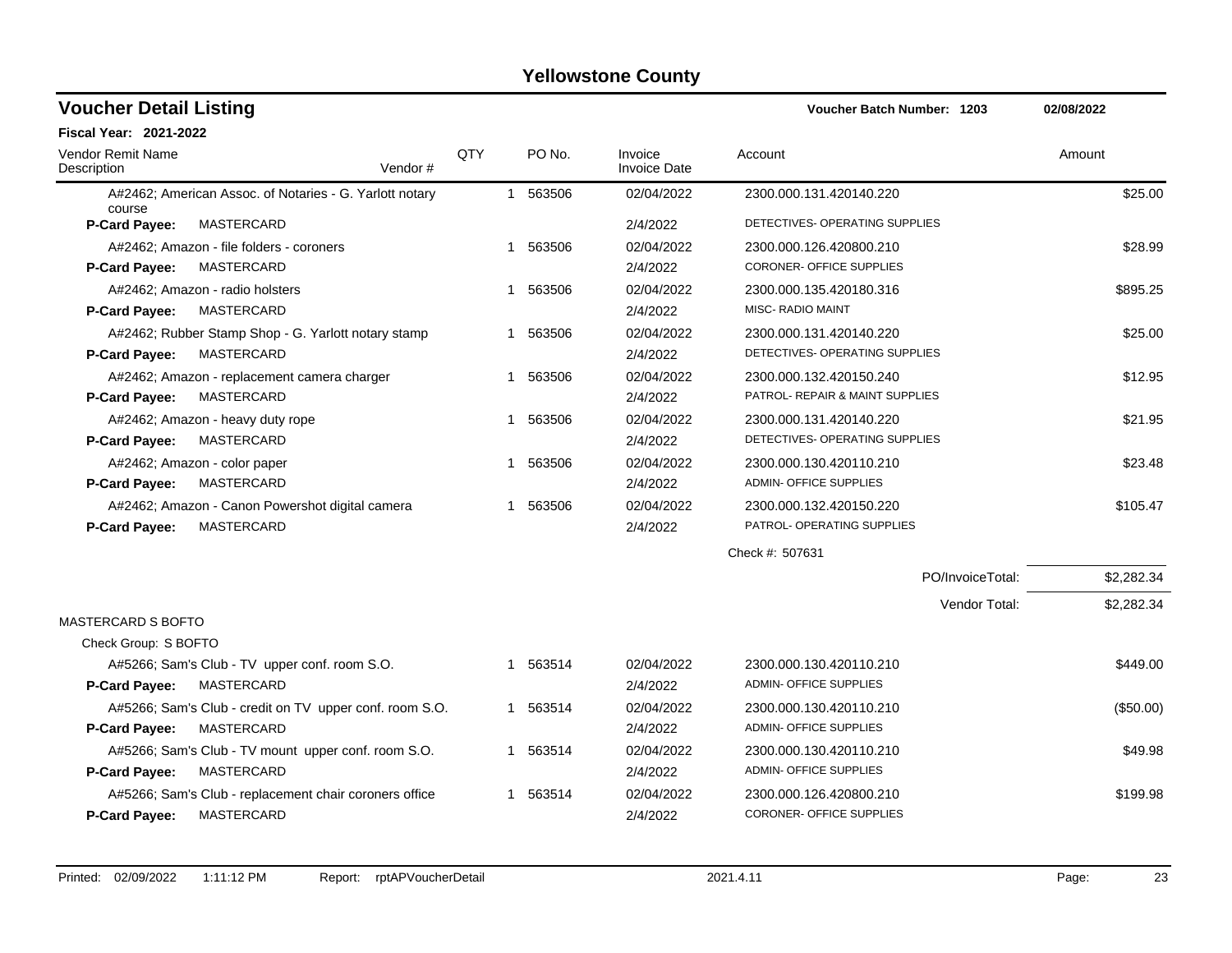| <b>Voucher Detail Listing</b>                                      |     |                        |                                | Voucher Batch Number: 1203                       |                  | 02/08/2022  |
|--------------------------------------------------------------------|-----|------------------------|--------------------------------|--------------------------------------------------|------------------|-------------|
| <b>Fiscal Year: 2021-2022</b>                                      |     |                        |                                |                                                  |                  |             |
| Vendor Remit Name<br>Vendor#<br>Description                        | QTY | PO No.                 | Invoice<br><b>Invoice Date</b> | Account                                          |                  | Amount      |
| A#5266; Descript software - dets. assistant                        |     | 1 563514               | 02/04/2022                     | 2300.000.131.420140.220                          |                  | \$144.00    |
| MASTERCARD<br>P-Card Payee:                                        |     |                        | 2/4/2022                       | DETECTIVES- OPERATING SUPPLIES                   |                  |             |
| A#5266; Fuel MSPOA legistaltive hearing Helena, MT                 |     | 1 563514               | 02/04/2022                     | 2300.000.130.420110.231                          |                  | \$50.18     |
| MASTERCARD<br>P-Card Payee:                                        |     |                        | 2/4/2022                       | ADMIN- GAS/OIL/GREASE                            |                  |             |
|                                                                    |     |                        |                                | Check #: 507632                                  |                  |             |
|                                                                    |     |                        |                                |                                                  | PO/InvoiceTotal: | \$843.14    |
|                                                                    |     |                        |                                |                                                  | Vendor Total:    | \$843.14    |
| MASTERCARD, T MILLER                                               |     |                        |                                |                                                  |                  |             |
| Check Group: T MILLER                                              |     |                        |                                |                                                  |                  |             |
| A#1051 #9896330 GPS MONITORING                                     |     | 1 563463               | 2/3/2022                       | 2110.000.401.430200.368                          |                  | \$419.86    |
| MASTERCARD<br>P-Card Payee:                                        |     |                        | 2/3/2022                       | ROAD-SOFTWARE/HARDWARE MAINT                     |                  |             |
| A#1051 012322 FINANCE CHARGE<br><b>MASTERCARD</b><br>P-Card Payee: |     | 1 563463               | 2/3/2022<br>2/3/2022           | 2110.000.401.430200.210<br>ROAD- OFFICE SUPPLIES |                  | \$8.69      |
|                                                                    |     |                        |                                |                                                  |                  |             |
|                                                                    |     |                        |                                | Check #: 507633                                  |                  |             |
|                                                                    |     |                        |                                |                                                  | PO/InvoiceTotal: | \$428.55    |
|                                                                    |     |                        |                                |                                                  | Vendor Total:    | \$428.55    |
| <b>MONTANA DAKOTA UTILITIES</b><br>040762                          |     |                        |                                |                                                  |                  |             |
| Check Group:<br>A#15449010006; 3165 KING AVE E 1/28/22             |     | 1 563428               | 02/03/2022                     | 2300.000.146.411200.344                          |                  | \$8,803.77  |
|                                                                    |     |                        | 2/3/2022                       | <b>FACILITIES JAIL- GAS</b>                      |                  |             |
|                                                                    |     |                        |                                | Check #: 507592                                  |                  |             |
|                                                                    |     |                        |                                |                                                  |                  |             |
| Check Group:                                                       |     |                        |                                |                                                  | PO/InvoiceTotal: | \$8,803.77  |
| A#94449010001 012022 GAS FOR SHOP                                  |     | 563461<br>$\mathbf{1}$ | 2/3/2022                       | 2110.000.401.430200.340                          |                  | \$2,231.17  |
|                                                                    |     |                        | 2/3/2022                       | <b>ROAD- UTILITIES</b>                           |                  |             |
| A#81294310008 012022 GAS FOR STORAGE BLDG                          |     | 563461<br>1            | 2/3/2022                       | 2110.000.401.430200.340                          |                  | \$1,124.59  |
|                                                                    |     |                        | 2/3/2022                       | ROAD- UTILITIES                                  |                  |             |
|                                                                    |     |                        |                                | Check #: 507592                                  |                  |             |
|                                                                    |     |                        |                                |                                                  | PO/InvoiceTotal: | \$3,355.76  |
|                                                                    |     |                        |                                |                                                  | Vendor Total:    | \$12,159.53 |
| Printed: 02/09/2022<br>1:11:12 PM<br>Report: rptAPVoucherDetail    |     |                        |                                | 2021.4.11                                        |                  | 24<br>Page: |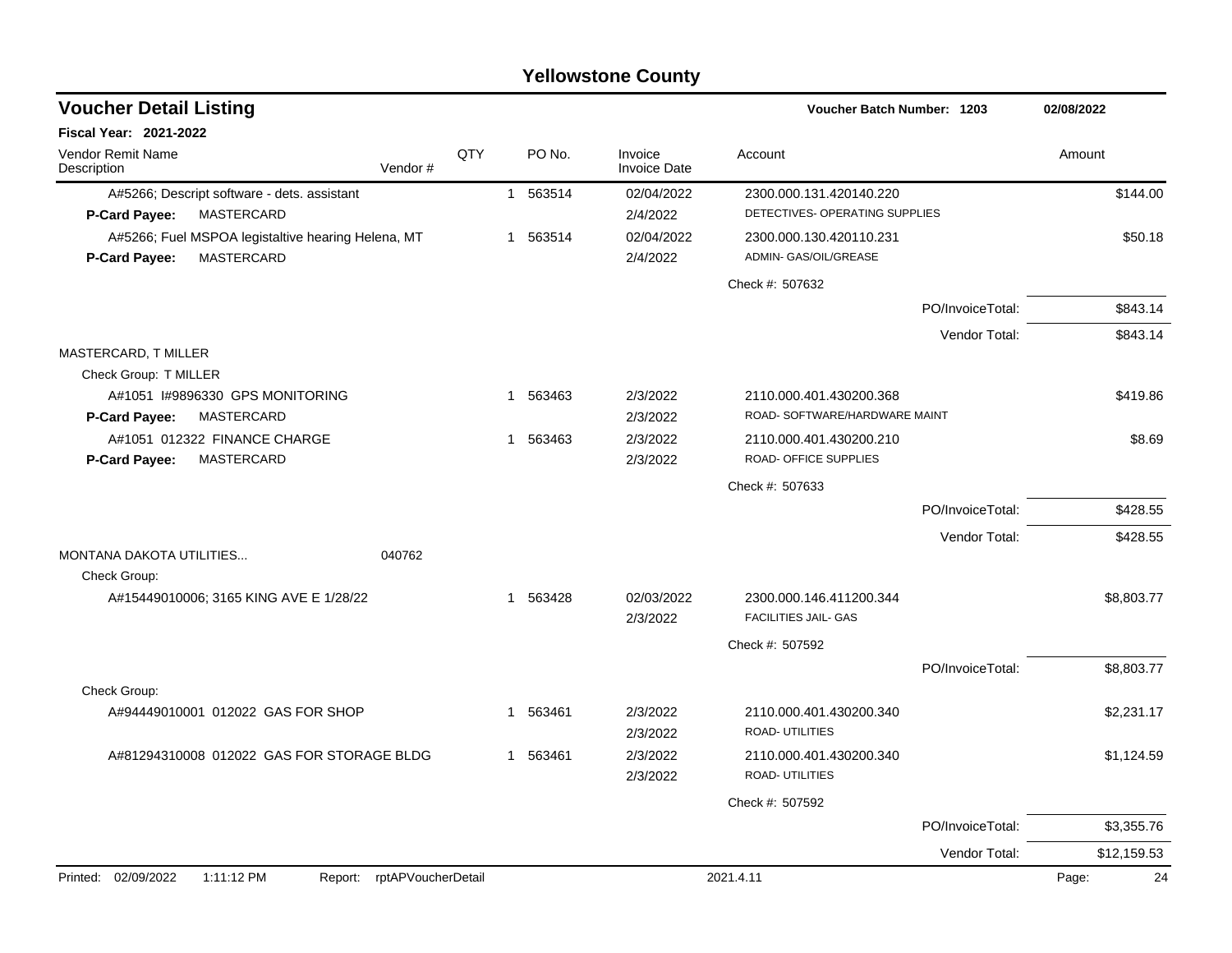| <b>Voucher Detail Listing</b>                              |                            |     |                          |                                | Voucher Batch Number: 1203                               |                  | 02/08/2022 |          |  |
|------------------------------------------------------------|----------------------------|-----|--------------------------|--------------------------------|----------------------------------------------------------|------------------|------------|----------|--|
| Fiscal Year: 2021-2022                                     |                            |     |                          |                                |                                                          |                  |            |          |  |
| Vendor Remit Name<br>Description                           | Vendor#                    | QTY | PO No.                   | Invoice<br><b>Invoice Date</b> | Account                                                  |                  | Amount     |          |  |
| MONTEZ CLEANING SERVICES                                   |                            |     |                          |                                |                                                          |                  |            |          |  |
| Check Group:                                               |                            |     |                          |                                |                                                          |                  |            |          |  |
| I#867 JAN CLEANING                                         |                            |     | 563464<br>$\overline{1}$ | 2/3/2022<br>2/3/2022           | 2110.000.401.430200.367<br>ROAD- JANITORIAL SERVICES     |                  |            | \$500.00 |  |
|                                                            |                            |     |                          |                                | Check #: 507593                                          |                  |            |          |  |
|                                                            |                            |     |                          |                                |                                                          | PO/InvoiceTotal: |            | \$500.00 |  |
|                                                            |                            |     |                          |                                |                                                          | Vendor Total:    |            | \$500.00 |  |
| <b>MOUNTAIN ALARM</b>                                      |                            |     |                          |                                |                                                          |                  |            |          |  |
| Check Group:                                               |                            |     |                          |                                |                                                          |                  |            |          |  |
| I#2665941; Monitor Payne bldg. 2/1/22 A#000994             |                            |     | 563524<br>-1             | 02/04/2022<br>2/4/2022         | 2300.000.135.420180.399<br>MISC- CONTRACT SERVICE        |                  |            | \$47.30  |  |
| I#2671088; Monitor evid. bldg. 2/1/22 A#10054              |                            |     | 563524<br>$\mathbf 1$    | 02/04/2022<br>2/4/2022         | 2300.000.131.420140.202<br>DETECTIVES- EXPENSE OF INVEST |                  |            | \$44.55  |  |
|                                                            |                            |     |                          |                                | Check #: 507594                                          |                  |            |          |  |
|                                                            |                            |     |                          |                                |                                                          | PO/InvoiceTotal: |            | \$91.85  |  |
|                                                            |                            |     |                          |                                |                                                          | Vendor Total:    |            | \$91.85  |  |
| NAGEL, RANDY                                               |                            |     |                          |                                |                                                          |                  |            |          |  |
| Check Group:                                               |                            |     |                          |                                |                                                          |                  |            |          |  |
| Per Diem Hostage Negotiator Class Lewistown<br>3/06-11/22. |                            |     | 1 563433                 | 02/03/2022                     | 2300.000.130.420110.370                                  |                  |            | \$250.00 |  |
|                                                            |                            |     |                          | 2/3/2022                       | <b>ADMIN-TRAVEL</b>                                      |                  |            |          |  |
|                                                            |                            |     |                          |                                | Check #: 507595                                          |                  |            |          |  |
|                                                            |                            |     |                          |                                |                                                          | PO/InvoiceTotal: |            | \$250.00 |  |
|                                                            |                            |     |                          |                                |                                                          | Vendor Total:    |            | \$250.00 |  |
| <b>NAPA AUTO PARTS</b>                                     | 020015                     |     |                          |                                |                                                          |                  |            |          |  |
| Check Group:                                               |                            |     |                          |                                |                                                          |                  |            |          |  |
| I#3977-368112 FUEL FILTERS                                 |                            |     | 1 563441                 | 2/3/2022                       | 2110.000.401.430200.361                                  |                  |            | \$238.56 |  |
|                                                            |                            |     |                          | 2/3/2022                       | ROAD-VEHICLE REPAIRS                                     |                  |            |          |  |
| I#3977-368220 TAPE                                         |                            |     | 563441<br>$\mathbf{1}$   | 2/3/2022                       | 2110.000.401.430200.361                                  |                  |            | \$27.60  |  |
|                                                            |                            |     |                          | 2/3/2022                       | ROAD- VEHICLE REPAIRS                                    |                  |            |          |  |
| Printed: 02/09/2022<br>1:11:12 PM                          | Report: rptAPVoucherDetail |     |                          |                                | 2021.4.11                                                |                  | Page:      | 25       |  |
|                                                            |                            |     |                          |                                |                                                          |                  |            |          |  |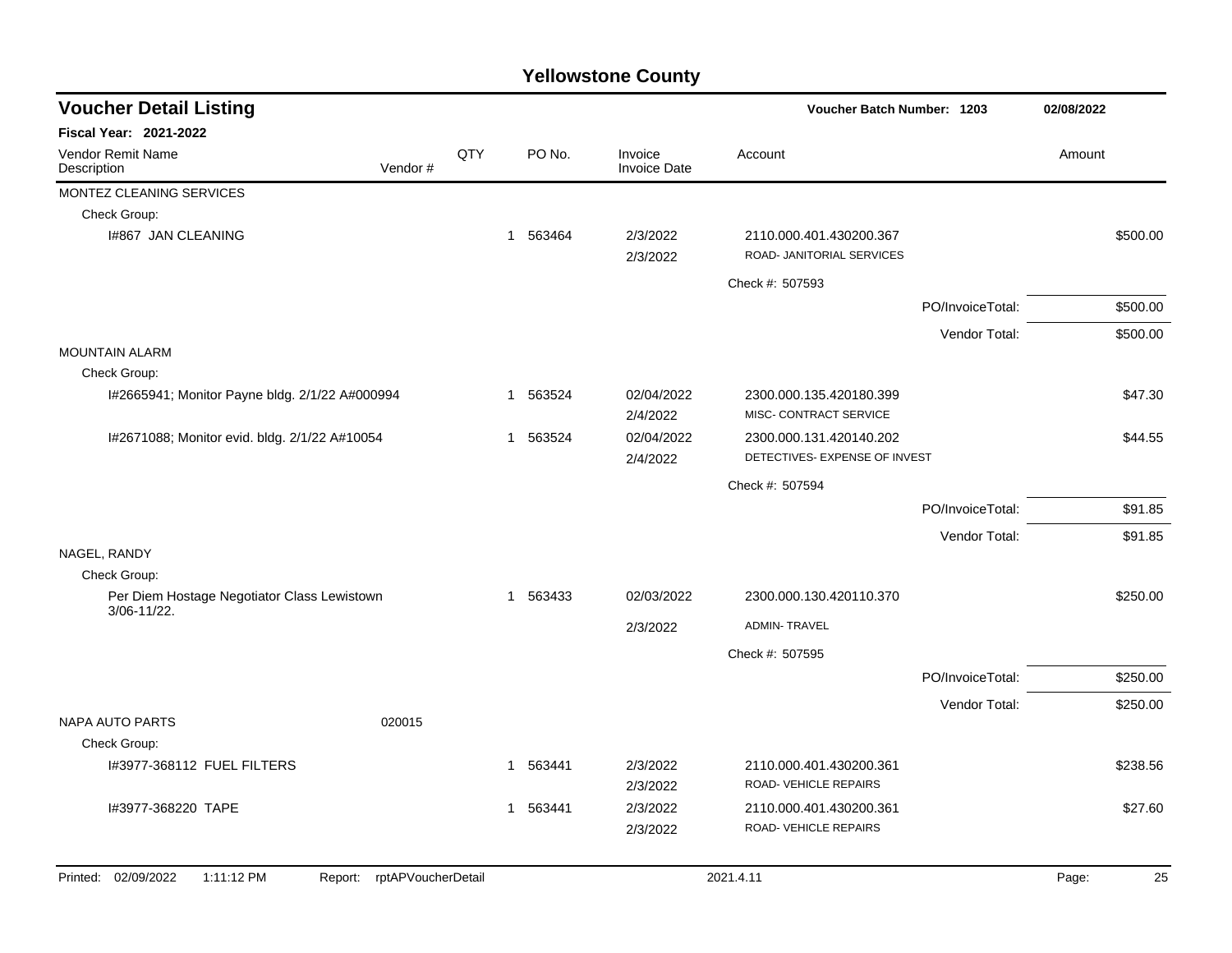|                                                       | <b>Yellowstone County</b> |     |              |        |                         |                                                           |                  |            |  |  |  |  |
|-------------------------------------------------------|---------------------------|-----|--------------|--------|-------------------------|-----------------------------------------------------------|------------------|------------|--|--|--|--|
| <b>Voucher Detail Listing</b>                         |                           |     |              |        |                         | Voucher Batch Number: 1203                                |                  | 02/08/2022 |  |  |  |  |
| <b>Fiscal Year: 2021-2022</b>                         |                           |     |              |        |                         |                                                           |                  |            |  |  |  |  |
| Vendor Remit Name<br>Description                      | Vendor #                  | QTY |              | PO No. | Invoice<br>Invoice Date | Account                                                   |                  | Amount     |  |  |  |  |
| I#3977-364623 INVENTORY                               |                           |     | $\mathbf{1}$ | 563441 | 2/3/2022<br>2/3/2022    | 2110.000.401.430200.361<br>ROAD-VEHICLE REPAIRS           |                  | \$279.13   |  |  |  |  |
| I#3977-368129 RETURN                                  |                           |     | 1 563441     |        | 2/3/2022<br>2/3/2022    | 2110.000.401.430200.361<br>ROAD-VEHICLE REPAIRS           |                  | (\$35.98)  |  |  |  |  |
| 1#3977-3640804 RETAINER                               |                           |     | 1 563441     |        | 2/3/2022<br>2/3/2022    | 2110.000.401.430200.361<br>ROAD-VEHICLE REPAIRS           |                  | \$5.18     |  |  |  |  |
| I#3977-367815 BLADE                                   |                           |     | 1 563441     |        | 2/3/2022<br>2/3/2022    | 2110.000.401.430200.361<br>ROAD-VEHICLE REPAIRS           |                  | \$154.70   |  |  |  |  |
|                                                       |                           |     |              |        |                         | Check #: 507596                                           |                  |            |  |  |  |  |
|                                                       |                           |     |              |        |                         |                                                           | PO/InvoiceTotal: | \$669.19   |  |  |  |  |
|                                                       |                           |     |              |        |                         |                                                           | Vendor Total:    | \$669.19   |  |  |  |  |
| <b>NORTHERN STATES SECURITY &amp;</b><br>Check Group: |                           |     |              |        |                         |                                                           |                  |            |  |  |  |  |
| I#I220128231; Transport 1-28-22 (Moore)               |                           |     | 1 563522     |        | 02/04/2022<br>2/4/2022  | 2300.000.136.420200.310<br>DETENTION- PRISONER TRANSPORT  |                  | \$3,155.00 |  |  |  |  |
|                                                       |                           |     |              |        |                         | Check #: 507597                                           |                  |            |  |  |  |  |
|                                                       |                           |     |              |        |                         |                                                           | PO/InvoiceTotal: | \$3,155.00 |  |  |  |  |
|                                                       |                           |     |              |        |                         |                                                           | Vendor Total:    | \$3,155.00 |  |  |  |  |
| NORTHWEST INDUSTRIAL SUPPLY INC<br>Check Group:       | 004710                    |     |              |        |                         |                                                           |                  |            |  |  |  |  |
| I#1549055 CLEANING SUPPLIES                           |                           |     | $\mathbf{1}$ | 563449 | 2/3/2022<br>2/3/2022    | 2110.000.401.430200.220<br>ROAD- OPERATING SUPPLIES       |                  | \$70.74    |  |  |  |  |
|                                                       |                           |     |              |        |                         | Check #: 507598                                           |                  |            |  |  |  |  |
|                                                       |                           |     |              |        |                         |                                                           | PO/InvoiceTotal: | \$70.74    |  |  |  |  |
|                                                       |                           |     |              |        |                         |                                                           | Vendor Total:    | \$70.74    |  |  |  |  |
| NORTHWESTERN ENERGY                                   | 045035                    |     |              |        |                         |                                                           |                  |            |  |  |  |  |
| Check Group:<br>A#3454058-3 Aspenwood 1/28/22         |                           |     | 1            | 563427 | 2/03/2022<br>2/3/2022   | 2689.000.000.460430.362<br>RSID 769M PARK MAINT & REPAIRS |                  | \$6.00     |  |  |  |  |
|                                                       |                           |     |              |        |                         |                                                           |                  |            |  |  |  |  |

#### Printed: 02/09/2022 1:11:12 PM Report: rptAPVoucherDetail 2021.4.11 2021.4.11 2021.4.11 Page: 26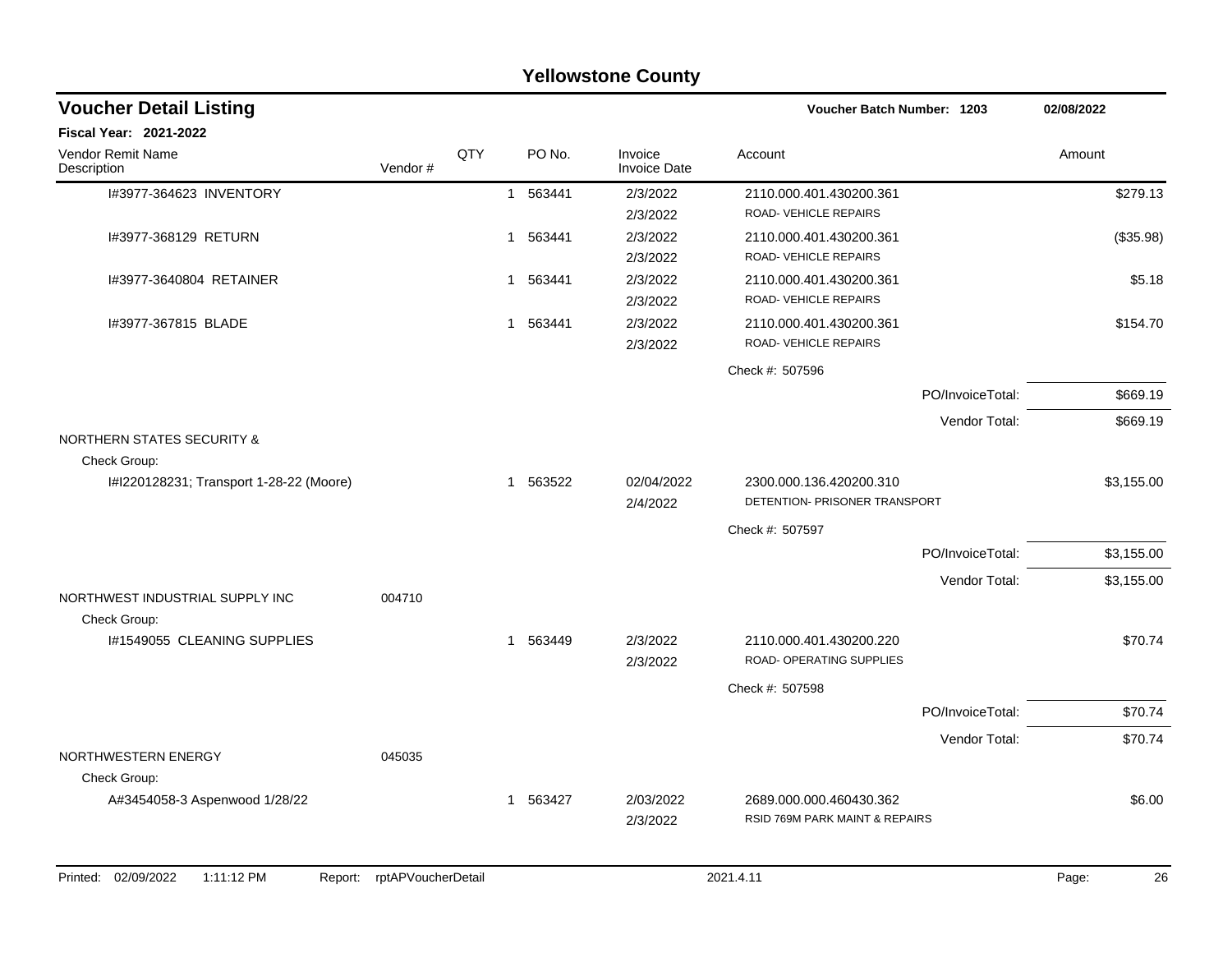| <b>Yellowstone County</b> |  |
|---------------------------|--|
|---------------------------|--|

| <b>Voucher Detail Listing</b>         |                            |              | 02/08/2022<br>Voucher Batch Number: 1203 |                                |                                                           |                  |        |            |
|---------------------------------------|----------------------------|--------------|------------------------------------------|--------------------------------|-----------------------------------------------------------|------------------|--------|------------|
| <b>Fiscal Year: 2021-2022</b>         |                            |              |                                          |                                |                                                           |                  |        |            |
| Vendor Remit Name<br>Description      | Vendor#                    | QTY          | PO No.                                   | Invoice<br><b>Invoice Date</b> | Account                                                   |                  | Amount |            |
| A#3018494-9 Willow Wood Cir 1/28/22   |                            | 1            | 563427                                   | 2/03/2022<br>2/3/2022          | 2689.000.000.460430.362<br>RSID 769M PARK MAINT & REPAIRS |                  |        | \$11.62    |
|                                       |                            |              |                                          |                                | Check #: 507599                                           |                  |        |            |
|                                       |                            |              |                                          |                                |                                                           | PO/InvoiceTotal: |        | \$17.62    |
| Check Group:                          |                            |              |                                          |                                |                                                           |                  |        |            |
| A#0311835-3 011922 BROADVIEW          |                            | $\mathbf{1}$ | 563460                                   | 2/3/2022<br>2/3/2022           | 2110.000.401.430200.340<br>ROAD- UTILITIES                |                  |        | \$6.25     |
| A#3619971-9 011422 STORAGE BLDG       |                            | 1            | 563460                                   | 2/3/2022<br>2/3/2022           | 2110.000.401.430200.340<br>ROAD- UTILITIES                |                  |        | \$7.51     |
| A#0241258-3 011422 SHOP               |                            | 1            | 563460                                   | 2/3/2022<br>2/3/2022           | 2110.000.401.430200.340<br>ROAD- UTILITIES                |                  |        | \$1,401.77 |
| A#1475844-5 011422 STORAGE BLDG       |                            | 1            | 563460                                   | 2/3/2022<br>2/3/2022           | 2110.000.401.430200.340<br>ROAD- UTILITIES                |                  |        | \$391.40   |
| A#0256637-0 012422 WISE LANE & SHILOH |                            | $\mathbf{1}$ | 563460                                   | 2/3/2022<br>2/3/2022           | 2110.000.401.430260.341<br>ROAD- ELECTRICITY              |                  |        | \$19.72    |
|                                       |                            |              |                                          |                                | Check #: 507599                                           |                  |        |            |
|                                       |                            |              |                                          |                                |                                                           | PO/InvoiceTotal: |        | \$1,826.65 |
| Check Group:                          |                            |              |                                          |                                |                                                           |                  |        |            |
| A#3300662-8; Svc. Payne 1/19/22       |                            | $\mathbf{1}$ | 563497                                   | 02/04/2022<br>2/4/2022         | 2300.000.135.420180.341<br><b>MISC- ELECTRICITY</b>       |                  |        | \$1,883.00 |
|                                       |                            |              |                                          |                                | Check #: 507599                                           |                  |        |            |
|                                       |                            |              |                                          |                                |                                                           | PO/InvoiceTotal: |        | \$1,883.00 |
| PACIFIC STEEL                         | 004900                     |              |                                          |                                |                                                           | Vendor Total:    |        | \$3,727.27 |
| Check Group:                          |                            |              |                                          |                                |                                                           |                  |        |            |
| I#7884209 ANGLE IRON                  |                            | $\mathbf{1}$ | 563450                                   | 2/3/2022<br>2/3/2022           | 2110.000.401.430200.361<br>ROAD-VEHICLE REPAIRS           |                  |        | \$39.96    |
|                                       |                            |              |                                          |                                | Check #: 507600                                           |                  |        |            |
|                                       |                            |              |                                          |                                |                                                           | PO/InvoiceTotal: |        | \$39.96    |
|                                       |                            |              |                                          |                                |                                                           | Vendor Total:    |        | \$39.96    |
| Printed: 02/09/2022<br>1:11:12 PM     | Report: rptAPVoucherDetail |              |                                          |                                | 2021.4.11                                                 |                  | Page:  | 27         |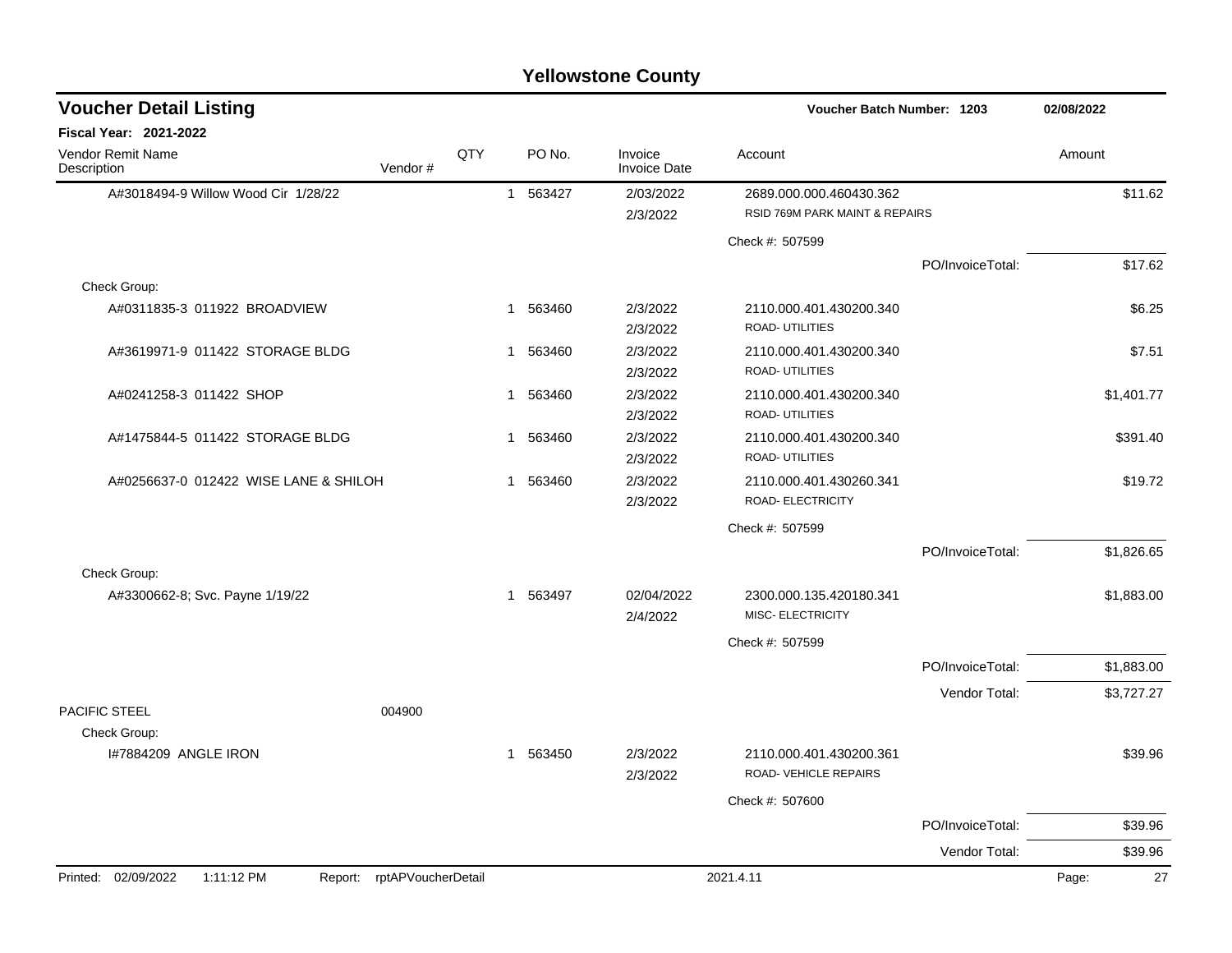| <b>Voucher Detail Listing</b>                |                    |     |          |                         | Voucher Batch Number: 1203                              |                  | 02/08/2022  |
|----------------------------------------------|--------------------|-----|----------|-------------------------|---------------------------------------------------------|------------------|-------------|
| <b>Fiscal Year: 2021-2022</b>                |                    |     |          |                         |                                                         |                  |             |
| Vendor Remit Name<br>Description             | Vendor #           | QTY | PO No.   | Invoice<br>Invoice Date | Account                                                 |                  | Amount      |
| PETER YEGEN JR INC                           | 006650             |     |          |                         |                                                         |                  |             |
| Check Group:                                 |                    |     |          |                         |                                                         |                  |             |
| A#80043234 New Notary Bond EG; 2/2/22-26     |                    |     | 1 563425 | 02/03/2022<br>2/3/2022  | 1000.000.100.410100.210<br><b>BOCC- OFFICE SUPPLIES</b> |                  | \$50.00     |
|                                              |                    |     |          |                         | Check #: 507601                                         |                  |             |
|                                              |                    |     |          |                         |                                                         | PO/InvoiceTotal: | \$50.00     |
|                                              |                    |     |          |                         |                                                         | Vendor Total:    | \$50.00     |
| PETERMAN, WILLIAM                            |                    |     |          |                         |                                                         |                  |             |
| Check Group:                                 |                    |     |          |                         |                                                         |                  |             |
| D02897 REDEMPTION 388                        |                    |     | 1 563528 | 02/04/2022<br>2/4/2022  | 7150.000.000.021250.000<br>REDEMPTION DUE TO OTHERS     |                  | \$198.10    |
|                                              |                    |     |          |                         | Check #: 507602                                         |                  |             |
|                                              |                    |     |          |                         |                                                         | PO/InvoiceTotal: | \$198.10    |
|                                              |                    |     |          |                         |                                                         | Vendor Total:    | \$198.10    |
| PITMAN, DENIS                                |                    |     |          |                         |                                                         |                  |             |
| Check Group:                                 |                    |     |          |                         |                                                         |                  |             |
| Commuting Mileage Jan 2022                   |                    |     | 1 563436 | 02/03/2022<br>2/3/2022  | 1000.000.100.410100.371<br><b>BOCC- TRAVEL PITMAN</b>   |                  | \$36.86     |
| Business Mileage Jan 2022                    |                    |     | 1 563436 | 02/03/2022              | 1000.000.100.410100.371                                 |                  | \$280.22    |
|                                              |                    |     |          | 2/3/2022                | <b>BOCC- TRAVEL PITMAN</b>                              |                  |             |
|                                              |                    |     |          |                         | Check #: 507603                                         |                  |             |
|                                              |                    |     |          |                         |                                                         | PO/InvoiceTotal: | \$317.08    |
|                                              |                    |     |          |                         |                                                         | Vendor Total:    | \$317.08    |
| POWERPLAN OIB                                | 045339             |     |          |                         |                                                         |                  |             |
| Check Group:                                 |                    |     |          |                         |                                                         |                  |             |
| I#P8837012 REPAIR SET GLASS                  |                    |     | 1 563442 | 2/3/2022<br>2/3/2022    | 2110.000.401.430200.361<br>ROAD-VEHICLE REPAIRS         |                  | \$1,019.08  |
| I#P8844512 CYLINDER                          |                    |     | 1 563442 | 2/3/2022<br>2/3/2022    | 2110.000.401.430200.361<br>ROAD-VEHICLE REPAIRS         |                  | \$3,237.86  |
| Printed: 02/09/2022<br>1:11:12 PM<br>Report: | rptAPVoucherDetail |     |          |                         | 2021.4.11                                               |                  | Page:<br>28 |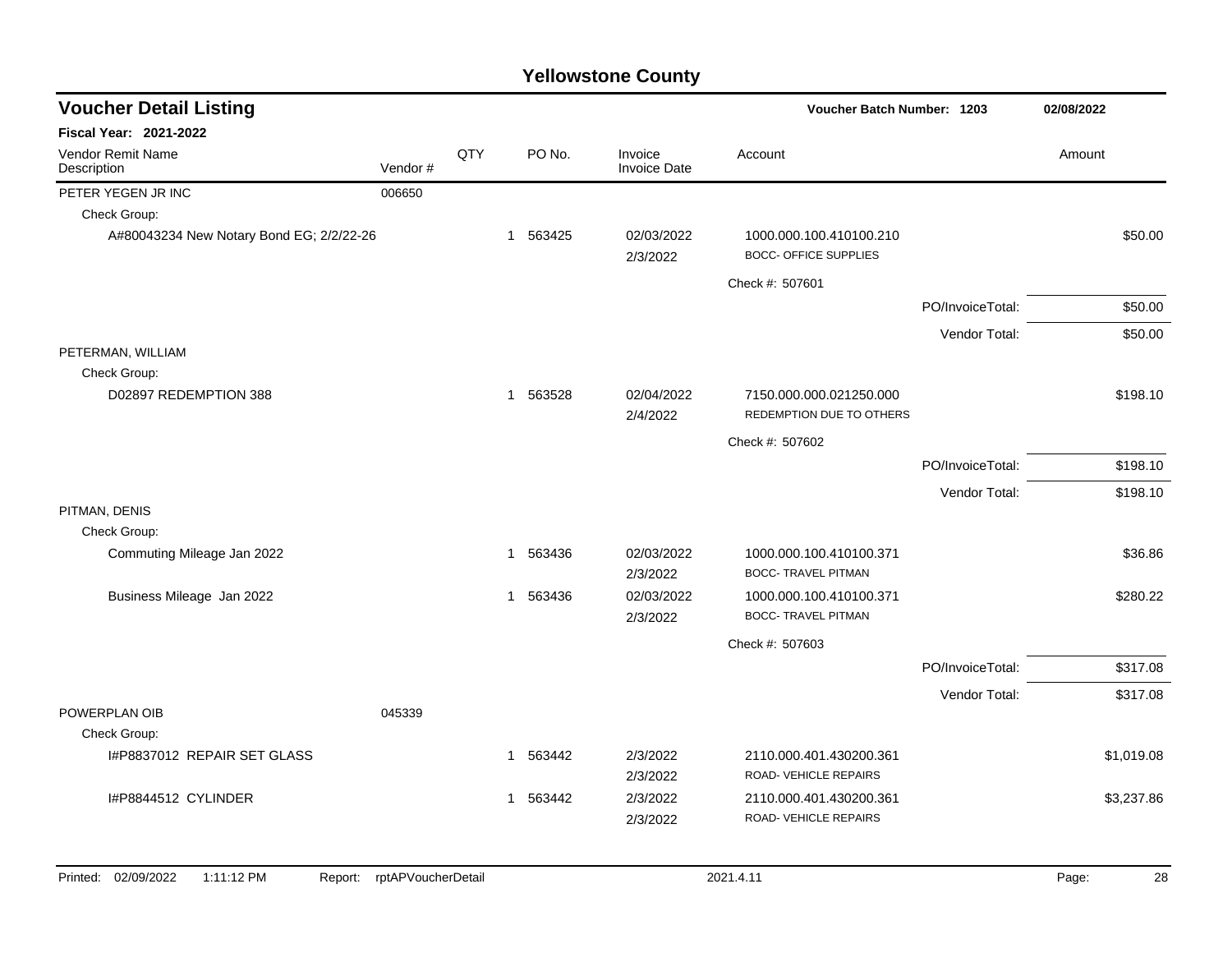|                                                                             |                               |     |                        | <b>TEILOWSLOTE COUTLY</b>      |                                                       |                  |             |
|-----------------------------------------------------------------------------|-------------------------------|-----|------------------------|--------------------------------|-------------------------------------------------------|------------------|-------------|
| <b>Voucher Detail Listing</b>                                               |                               |     |                        |                                | Voucher Batch Number: 1203                            |                  | 02/08/2022  |
| <b>Fiscal Year: 2021-2022</b>                                               |                               |     |                        |                                |                                                       |                  |             |
| Vendor Remit Name<br>Description                                            | Vendor#                       | QTY | PO No.                 | Invoice<br><b>Invoice Date</b> | Account                                               |                  | Amount      |
| I#P8789712 INSERT                                                           |                               |     | 563442<br>$\mathbf{1}$ | 2/3/2022                       | 2110.000.401.430200.361                               |                  | \$1,138.08  |
|                                                                             |                               |     |                        | 2/3/2022                       | ROAD-VEHICLE REPAIRS                                  |                  |             |
|                                                                             |                               |     |                        |                                | Check #: 507604                                       |                  |             |
|                                                                             |                               |     |                        |                                |                                                       | PO/InvoiceTotal: | \$5,395.02  |
|                                                                             |                               |     |                        |                                |                                                       | Vendor Total:    | \$5,395.02  |
| PROFORCE LAW ENFORCEMENT<br>Check Group:                                    |                               |     |                        |                                |                                                       |                  |             |
| I#473176; Taser supplies                                                    |                               |     | 563535<br>1            | 02/04/2022<br>2/4/2022         | 2300.000.132.420150.220<br>PATROL- OPERATING SUPPLIES |                  | \$624.80    |
|                                                                             |                               |     |                        |                                | Check #: 507605                                       |                  |             |
|                                                                             |                               |     |                        |                                |                                                       | PO/InvoiceTotal: | \$624.80    |
|                                                                             |                               |     |                        |                                |                                                       | Vendor Total:    | \$624.80    |
| PUBLIC AGENCY TRAINING COUNCIL                                              |                               |     |                        |                                |                                                       |                  |             |
| Check Group:                                                                |                               |     |                        |                                |                                                       |                  |             |
| I#260323: Reg Hostage Negotiator Class Lewistown<br>3/07-11/22. J.M. & R.N. |                               |     | 2 563429               | 02/04/2022                     | 2300.000.130.420110.380                               |                  | \$1,050.00  |
|                                                                             |                               |     |                        | 2/4/2022                       | <b>ADMIN-TRAINING</b>                                 |                  |             |
|                                                                             |                               |     |                        |                                | Check #: 507606                                       |                  |             |
|                                                                             |                               |     |                        |                                |                                                       | PO/InvoiceTotal: | \$1,050.00  |
|                                                                             |                               |     |                        |                                |                                                       | Vendor Total:    | \$1,050.00  |
| PUBLIC UTILITIES<br>Check Group:                                            | 005150                        |     |                        |                                |                                                       |                  |             |
| A#129440 3165 King Ave E 1/27/22                                            |                               |     | 563424<br>1            | 02/03/2022                     | 2300.000.146.411200.342                               |                  | \$10,415.89 |
|                                                                             |                               |     |                        | 2/3/2022                       | FACILITIES JAIL- WATER/LANDFILL                       |                  |             |
| A#254664 3165 King Ave E 1/27/22                                            |                               |     | 563424<br>1            | 02/03/2022                     | 2300.000.146.411200.342                               |                  | \$798.50    |
|                                                                             |                               |     |                        | 2/3/2022                       | FACILITIES JAIL- WATER/LANDFILL                       |                  |             |
|                                                                             |                               |     |                        |                                | Check #: 507607                                       |                  |             |
|                                                                             |                               |     |                        |                                |                                                       | PO/InvoiceTotal: | \$11,214.39 |
|                                                                             |                               |     |                        |                                |                                                       | Vendor Total:    | \$11,214.39 |
| REPUBLIC SERVICES #892                                                      |                               |     |                        |                                |                                                       |                  |             |
| Printed: 02/09/2022<br>1:11:12 PM                                           | rptAPVoucherDetail<br>Report: |     |                        |                                | 2021.4.11                                             |                  | 29<br>Page: |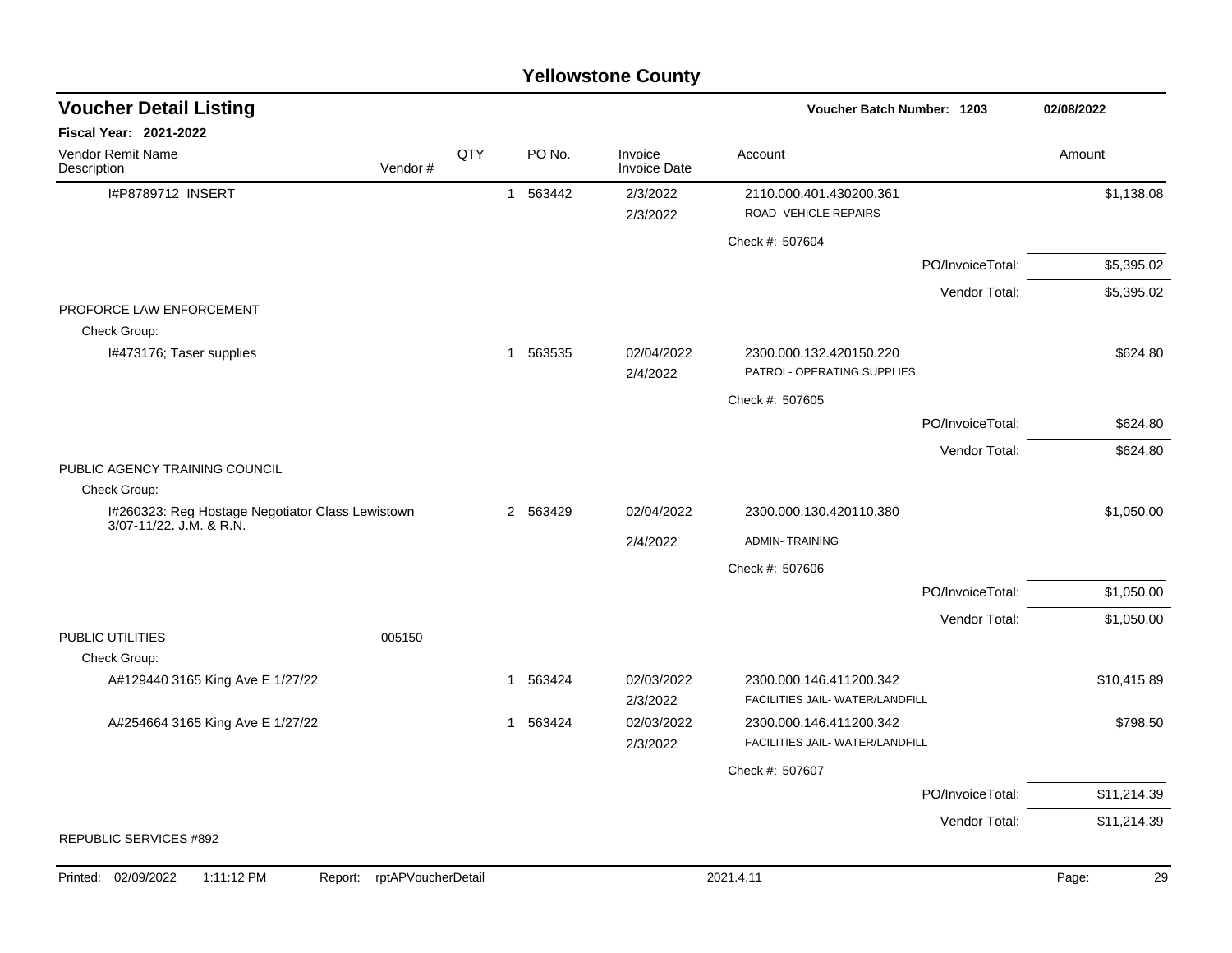| <b>Voucher Detail Listing</b>                                  |                               |     |          |                                | <b>Voucher Batch Number: 1203</b>                         | 02/08/2022  |
|----------------------------------------------------------------|-------------------------------|-----|----------|--------------------------------|-----------------------------------------------------------|-------------|
| Fiscal Year: 2021-2022                                         |                               |     |          |                                |                                                           |             |
| Vendor Remit Name<br>Description                               | Vendor#                       | QTY | PO No.   | Invoice<br><b>Invoice Date</b> | Account                                                   | Amount      |
| Check Group:                                                   |                               |     |          |                                |                                                           |             |
| A#30892-0018795 I#0892-000990798 1/28/22 Riverside<br>Cemetery |                               |     | 1 563513 | 02/04/2022                     | 1000.000.728.430901.398                                   | \$73.73     |
|                                                                |                               |     |          | 2/4/2022                       | RIVERSIDE CEM- VARIABLE CONTRACT SERVICES                 |             |
| A#308923556404 I#0892000992166 CUSTER CEM<br>1/28/22           |                               |     | 1 563513 | 02/04/2022                     | 7301.000.725.430900.362                                   | \$41.35     |
|                                                                |                               |     |          | 2/4/2022                       | <b>CUSTER CEM- MAINT &amp; REPAIRS</b>                    |             |
|                                                                |                               |     |          |                                | Check #: 507608                                           |             |
|                                                                |                               |     |          |                                | PO/InvoiceTotal:                                          | \$115.08    |
|                                                                |                               |     |          |                                | Vendor Total:                                             | \$115.08    |
| <b>RICK'S SPRINKER &amp; LAWN</b><br>Check Group:              |                               |     |          |                                |                                                           |             |
| 1#18, JAN 6 & 19, 2022, SNOW REMOVAL                           |                               |     | 1 563519 | 02/04/2022<br>2/4/2022         | 2696.000.000.430200.362<br>RSID 776M ROAD MAINT & REPAIRS | \$1,200.00  |
|                                                                |                               |     |          |                                | Check #: 507609                                           |             |
|                                                                |                               |     |          |                                | PO/InvoiceTotal:                                          | \$1,200.00  |
|                                                                |                               |     |          |                                | Vendor Total:                                             | \$1,200.00  |
| RIVERSTONE HEALTH - REGISTRAR<br>Check Group:                  |                               |     |          |                                |                                                           |             |
| 1/31/22 REGISTRAR FEES CY2021                                  |                               |     | 1 563440 | 02/03/2022                     | 1000.000.102.410940.398                                   | \$5,228.00  |
|                                                                |                               |     |          | 2/3/2022                       | CLERK & REC-VARIABLE CONTRACT SERVICES                    |             |
|                                                                |                               |     |          |                                | Check #: 507610                                           |             |
|                                                                |                               |     |          |                                | PO/InvoiceTotal:                                          | \$5,228.00  |
|                                                                |                               |     |          |                                | Vendor Total:                                             | \$5,228.00  |
| S & P BRAKE SUPPLY<br>Check Group:                             | 005470                        |     |          |                                |                                                           |             |
| I#377113 TOOL                                                  |                               |     | 1 563451 | 2/3/2022                       | 2110.000.401.430200.240                                   | \$112.09    |
|                                                                |                               |     |          | 2/3/2022                       | ROAD- REPAIR & MAINT SUPPLIES                             |             |
| 1#377267 BRAKES                                                |                               |     | 1 563451 | 2/3/2022<br>2/3/2022           | 2110.000.401.430200.361<br>ROAD- VEHICLE REPAIRS          | \$1.121.64  |
|                                                                |                               |     |          |                                |                                                           |             |
|                                                                |                               |     |          |                                | Check #: 507611                                           |             |
| Printed: 02/09/2022<br>1:11:12 PM                              | rptAPVoucherDetail<br>Report: |     |          |                                | 2021.4.11                                                 | 30<br>Page: |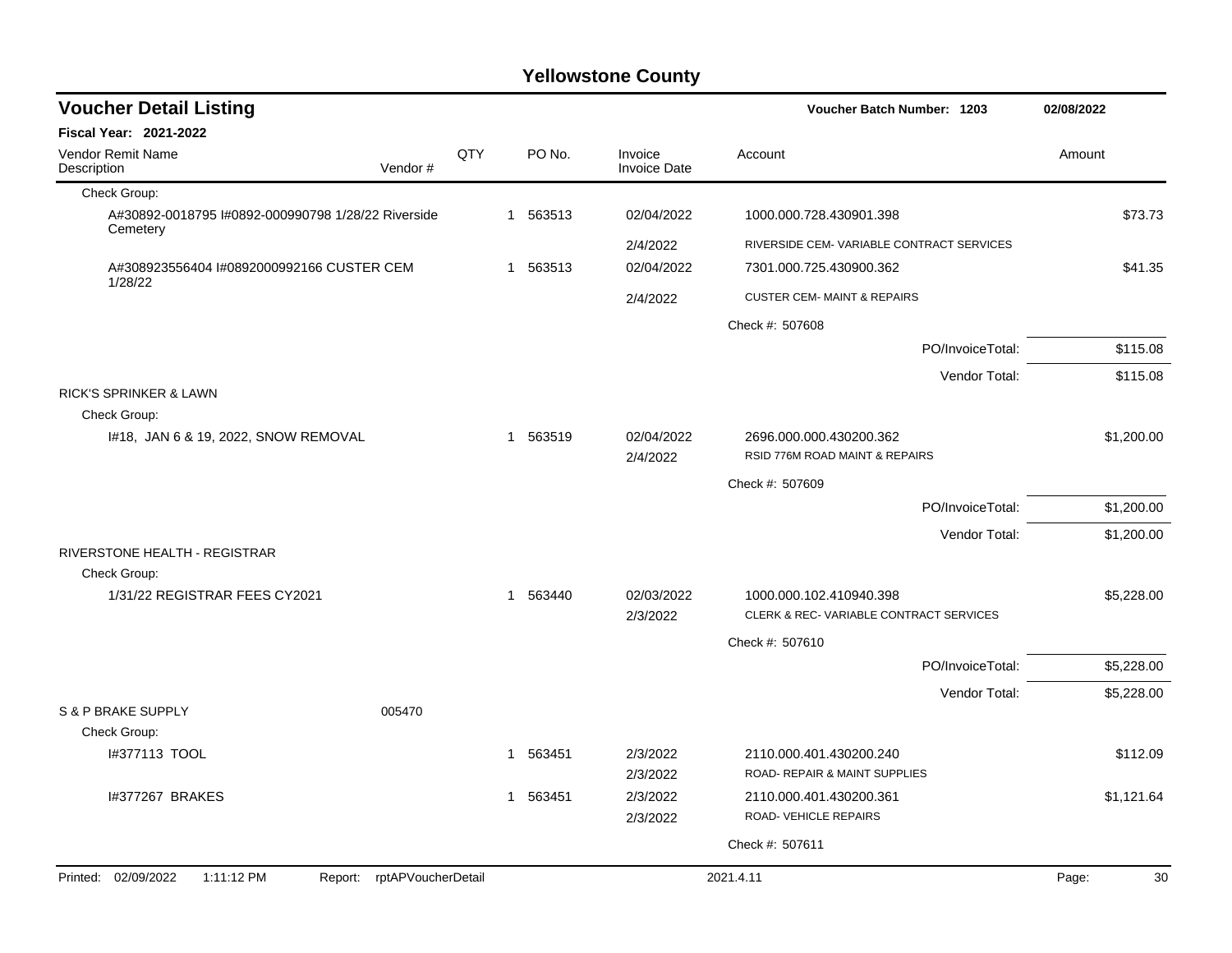| <b>Voucher Detail Listing</b>                                                         |     |              |          |                                | Voucher Batch Number: 1203                                 |                  | 02/08/2022  |
|---------------------------------------------------------------------------------------|-----|--------------|----------|--------------------------------|------------------------------------------------------------|------------------|-------------|
| <b>Fiscal Year: 2021-2022</b>                                                         |     |              |          |                                |                                                            |                  |             |
| Vendor Remit Name<br>Description<br>Vendor#                                           | QTY |              | PO No.   | Invoice<br><b>Invoice Date</b> | Account                                                    |                  | Amount      |
|                                                                                       |     |              |          |                                |                                                            | PO/InvoiceTotal: | \$1,233.73  |
|                                                                                       |     |              |          |                                |                                                            | Vendor Total:    | \$1,233.73  |
| SAYE, PAULA                                                                           |     |              |          |                                |                                                            |                  |             |
| Check Group:                                                                          |     |              |          |                                |                                                            |                  |             |
| <b>Writ DR 17 06</b><br>#21003508 Easley v. Easley Ck. #77340 - S Bar S<br>A101-98683 |     | 1            | 563521   | 02/04/2022                     | 7151.000.000.021250.000                                    |                  | \$284.85    |
|                                                                                       |     |              |          | 2/4/2022                       | SHERIFF WRITS & NOTICES DUE TO OTHERS                      |                  |             |
|                                                                                       |     |              |          |                                | Check #: 507612                                            |                  |             |
|                                                                                       |     |              |          |                                |                                                            | PO/InvoiceTotal: | \$284.85    |
|                                                                                       |     |              |          |                                |                                                            | Vendor Total:    | \$284.85    |
| ST OF MT MISC TAX DIV<br>011099                                                       |     |              |          |                                |                                                            |                  |             |
| Check Group:                                                                          |     |              |          |                                |                                                            |                  |             |
| 1% GRT - EPCON Sign Pay App #1- MetraPark LED<br>Video Display & Signage              |     | $\mathbf{1}$ | 563537   | 02/04/2022                     | 2260.000.199.440150.930                                    |                  | \$3.660.16  |
|                                                                                       |     |              |          | 2/4/2022                       | ARPA - LAND IMPROVEMENT                                    |                  |             |
|                                                                                       |     |              |          |                                | Check #: 507613                                            |                  |             |
|                                                                                       |     |              |          |                                |                                                            | PO/InvoiceTotal: | \$3,660.16  |
|                                                                                       |     |              |          |                                |                                                            | Vendor Total:    | \$3,660.16  |
| STERLING COMPUTERS CORPORATION                                                        |     |              |          |                                |                                                            |                  |             |
| Check Group:                                                                          |     |              |          |                                |                                                            |                  |             |
| I# 0115900; DELL 3520 XCTO-ADMIN C.W.                                                 |     | 1            | 563434   | 2/03/2022                      | 5811.000.551.460442.940                                    |                  | \$1,410.00  |
|                                                                                       |     |              |          | 2/3/2022                       | ADMIN- CAPITAL OUTLAY/EQUIPMENT                            |                  |             |
| I# 0115900; DELL P2422H Monitor ADMIN C WATTS                                         |     |              | 1 563434 | 2/03/2022<br>2/3/2022          | 5811.000.551.460442.940<br>ADMIN- CAPITAL OUTLAY/EQUIPMENT |                  | \$254.00    |
| I# 0115900; Logitech Wireless Combo MK540 ADMIN C                                     |     |              | 1 563434 | 2/03/2022                      | 5811.000.551.460442.940                                    |                  | \$55.00     |
| <b>WATTS</b>                                                                          |     |              |          |                                |                                                            |                  |             |
|                                                                                       |     |              |          | 2/3/2022                       | ADMIN- CAPITAL OUTLAY/EQUIPMENT                            |                  |             |
| # 0115900; Dell Dock WD19S                                                            |     |              | 563434   | 2/03/2022<br>2/3/2022          | 5811.000.551.460442.940<br>ADMIN- CAPITAL OUTLAY/EQUIPMENT |                  | \$254.00    |
|                                                                                       |     |              |          |                                |                                                            |                  |             |
|                                                                                       |     |              |          |                                | Check #: 507614                                            |                  |             |
|                                                                                       |     |              |          |                                |                                                            | PO/InvoiceTotal: | \$1,973.00  |
| Printed: 02/09/2022<br>1:11:12 PM<br>Report: rptAPVoucherDetail                       |     |              |          |                                | 2021.4.11                                                  |                  | 31<br>Page: |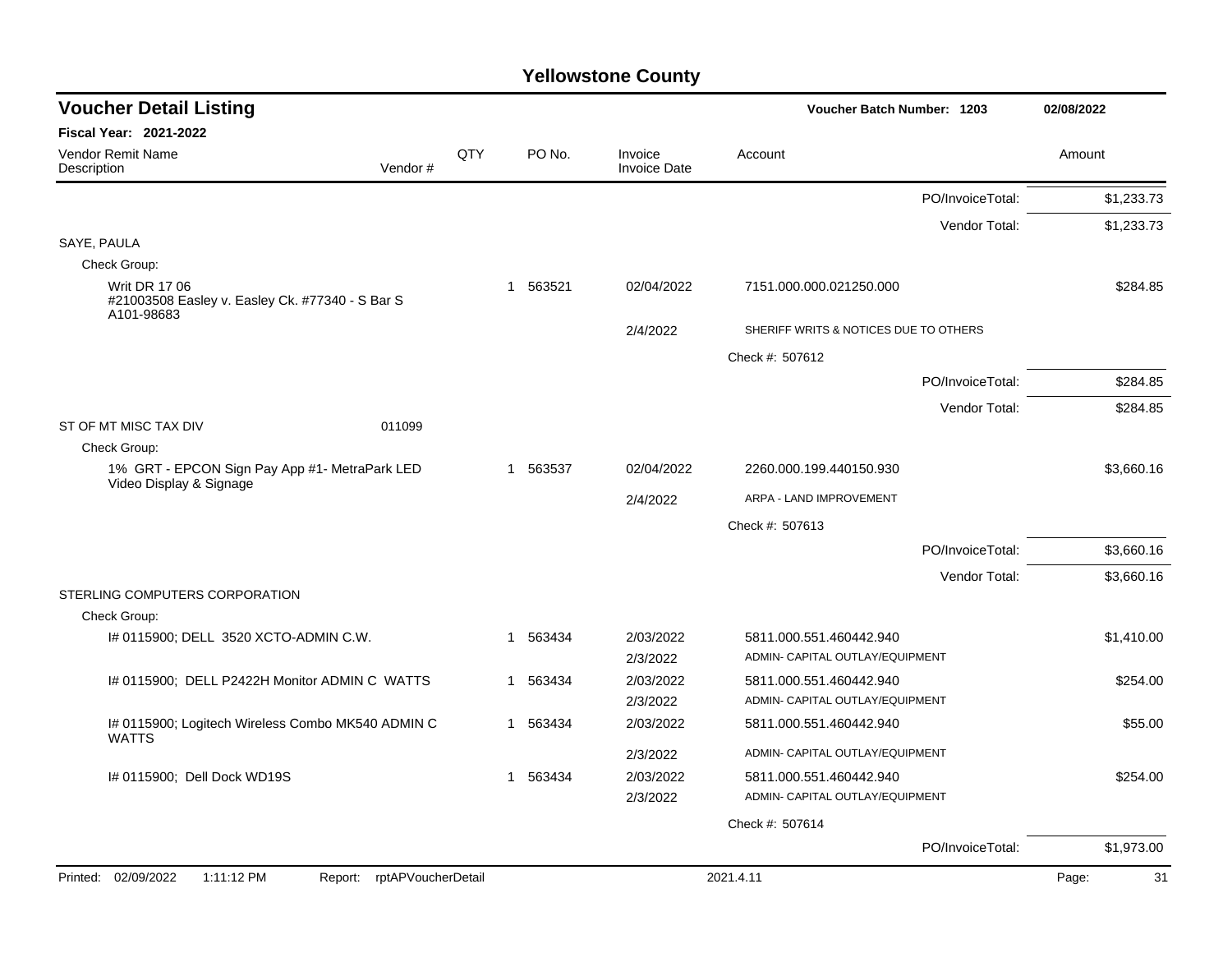| <b>Voucher Detail Listing</b>                              |                               |     |                        |                                | Voucher Batch Number: 1203                                   |                  | 02/08/2022  |
|------------------------------------------------------------|-------------------------------|-----|------------------------|--------------------------------|--------------------------------------------------------------|------------------|-------------|
| Fiscal Year: 2021-2022<br>Vendor Remit Name<br>Description | Vendor#                       | QTY | PO No.                 | Invoice<br><b>Invoice Date</b> | Account                                                      |                  | Amount      |
| TACOMA SCREW PRODUCTS INC                                  |                               |     |                        |                                |                                                              | Vendor Total:    | \$1,973.00  |
| Check Group:                                               |                               |     |                        |                                |                                                              |                  |             |
| I#270031375-00 SCREWS                                      |                               |     | 1 563477               | 2/3/2022<br>2/3/2022           | 2110.000.401.430200.361<br>ROAD-VEHICLE REPAIRS              |                  | \$14.62     |
|                                                            |                               |     |                        |                                | Check #: 507615                                              |                  |             |
|                                                            |                               |     |                        |                                |                                                              | PO/InvoiceTotal: | \$14.62     |
|                                                            |                               |     |                        |                                |                                                              | Vendor Total:    | \$14.62     |
| <b>TNT SPRINGS</b>                                         | 033809                        |     |                        |                                |                                                              |                  |             |
| Check Group:                                               |                               |     |                        |                                |                                                              |                  |             |
| I#208313 SENSOR                                            |                               |     | 1 563456               | 2/3/2022<br>2/3/2022           | 2110.000.401.430200.361<br>ROAD-VEHICLE REPAIRS              |                  | \$26.57     |
| I#208497 BRAKES                                            |                               |     | 563456<br>$\mathbf{1}$ | 2/3/2022<br>2/3/2022           | 2110.000.401.430200.361<br>ROAD- VEHICLE REPAIRS             |                  | \$428.76    |
|                                                            |                               |     |                        |                                | Check #: 507616                                              |                  |             |
|                                                            |                               |     |                        |                                |                                                              | PO/InvoiceTotal: | \$455.33    |
|                                                            |                               |     |                        |                                |                                                              | Vendor Total:    | \$455.33    |
| <b>TRANSUNION RISK AND ALTERNATIVE</b><br>Check Group:     |                               |     |                        |                                |                                                              |                  |             |
| A#777141-202201-1; Civil 1/22                              |                               |     | 563515<br>$\mathbf{1}$ | 02/07/2022<br>2/7/2022         | 2300.000.133.420160.220<br>CIVIL- OPERATING SUPPLIES         |                  | \$4.00      |
| A#777141-202201-1; CCU 1/22                                |                               |     | 563515<br>-1           | 02/07/2022<br>2/7/2022         | 2300.000.131.420140.229<br>OPERATING SUPPLIES-COLD CASE UNIT |                  | \$286.90    |
| A#777141-202201-1; Admin 1/22                              |                               |     | 563515<br>$\mathbf{1}$ | 02/07/2022<br>2/7/2022         | 2300.000.130.420110.380<br><b>ADMIN-TRAINING</b>             |                  | \$22.20     |
|                                                            |                               |     |                        |                                | Check #: 507617                                              |                  |             |
|                                                            |                               |     |                        |                                |                                                              | PO/InvoiceTotal: | \$313.10    |
|                                                            |                               |     |                        |                                |                                                              | Vendor Total:    | \$313.10    |
| ULINE<br>Check Group:                                      | 045545                        |     |                        |                                |                                                              |                  |             |
| Printed: 02/09/2022<br>1:11:12 PM                          | rptAPVoucherDetail<br>Report: |     |                        |                                | 2021.4.11                                                    |                  | 32<br>Page: |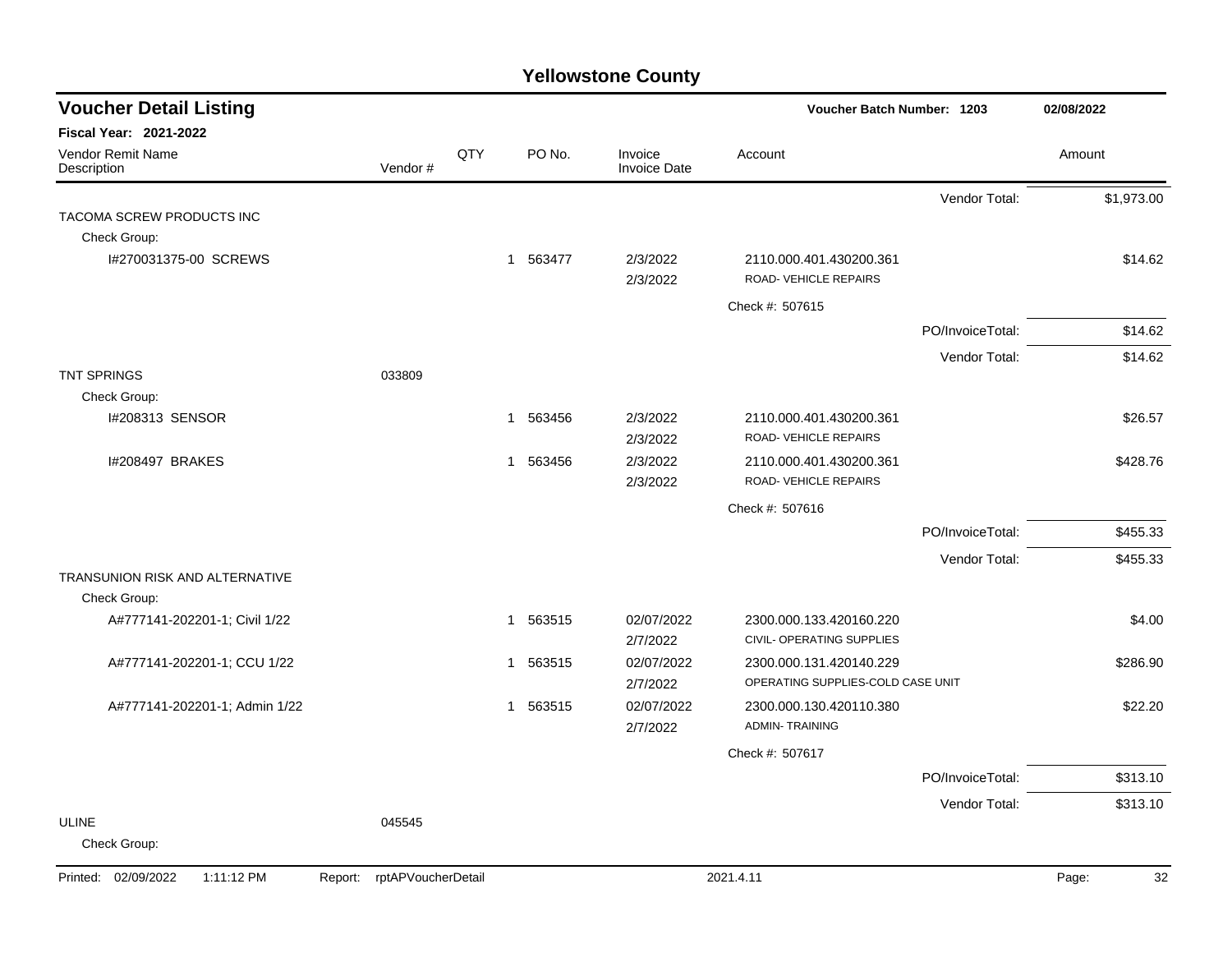| <b>Voucher Detail Listing</b>                                        |     |              |          |                                | Voucher Batch Number: 1203                               |                  | 02/08/2022 |
|----------------------------------------------------------------------|-----|--------------|----------|--------------------------------|----------------------------------------------------------|------------------|------------|
| <b>Fiscal Year: 2021-2022</b>                                        |     |              |          |                                |                                                          |                  |            |
| Vendor Remit Name<br>Vendor#<br>Description                          | QTY |              | PO No.   | Invoice<br><b>Invoice Date</b> | Account                                                  |                  | Amount     |
| I#144096957; evidence boxes                                          |     |              | 1 563483 | 02/04/2022<br>2/4/2022         | 2300.000.131.420140.202<br>DETECTIVES- EXPENSE OF INVEST |                  | \$67.13    |
|                                                                      |     |              |          |                                | Check #: 507618                                          |                  |            |
|                                                                      |     |              |          |                                |                                                          | PO/InvoiceTotal: | \$67.13    |
|                                                                      |     |              |          |                                |                                                          | Vendor Total:    | \$67.13    |
| US FOODS INC<br>002926                                               |     |              |          |                                |                                                          |                  |            |
| Check Group:                                                         |     |              |          |                                |                                                          |                  |            |
| I#4669107 A#94194115 Towels, Floor Cleaner, Tissue,<br><b>Towels</b> |     |              | 1 563423 | 02/03/2022                     | 2399.000.235.420250.224                                  |                  | \$151.87   |
|                                                                      |     |              |          | 2/3/2022                       | YSC- JANITORIAL SUPPLIES                                 |                  |            |
| I#4669107 A#94194115 Cups                                            |     | 1            | 563423   | 02/03/2022                     | 2399.000.235.420250.221                                  |                  | \$49.94    |
|                                                                      |     |              |          | 2/3/2022                       | YSC- FOOD SUPPLIES                                       |                  |            |
| I#4669107 A#94194115 Vinyl Gloves                                    |     | 1            | 563423   | 02/03/2022                     | 2399.000.235.420250.220                                  |                  | \$56.69    |
|                                                                      |     |              |          | 2/3/2022                       | YSC- OPERATING SUPPLIES                                  |                  |            |
| 1#4669107 A#94194115 Food                                            |     |              | 1 563423 | 02/03/2022                     | 2399.000.235.420250.223                                  |                  | \$1,211.93 |
|                                                                      |     |              |          | 2/3/2022                       | YSC-FOOD                                                 |                  |            |
|                                                                      |     |              |          |                                | Check #: 507619                                          |                  |            |
|                                                                      |     |              |          |                                |                                                          | PO/InvoiceTotal: | \$1,470.43 |
|                                                                      |     |              |          |                                |                                                          | Vendor Total:    | \$1,470.43 |
| <b>WESTERN OFFICE EQUIPMENT</b><br>006450                            |     |              |          |                                |                                                          |                  |            |
| Check Group:                                                         |     |              |          |                                |                                                          |                  |            |
| 1#56056 TONER DR420                                                  |     | 1            | 563489   | 02/04/2022                     | 2300.000.136.420200.210                                  |                  | \$45.00    |
|                                                                      |     |              |          | 2/4/2022                       | DETENTION- OFFICE SUPPLIES                               |                  |            |
| 1#56056 TONER TN450                                                  |     | 1            | 563489   | 02/04/2022                     | 2300.000.136.420200.210                                  |                  | \$45.00    |
|                                                                      |     |              |          | 2/4/2022                       | DETENTION- OFFICE SUPPLIES                               |                  |            |
| I#56056 HP 972X                                                      |     | $\mathbf{1}$ | 563489   | 02/04/2022                     | 2300.000.136.420200.210                                  |                  | \$140.00   |
|                                                                      |     |              |          | 2/4/2022                       | DETENTION- OFFICE SUPPLIES                               |                  |            |
|                                                                      |     |              |          |                                | Check #: 507620                                          |                  |            |
|                                                                      |     |              |          |                                |                                                          | PO/InvoiceTotal: | \$230.00   |
| Check Group:                                                         |     |              |          |                                |                                                          |                  |            |
|                                                                      |     |              |          |                                |                                                          |                  |            |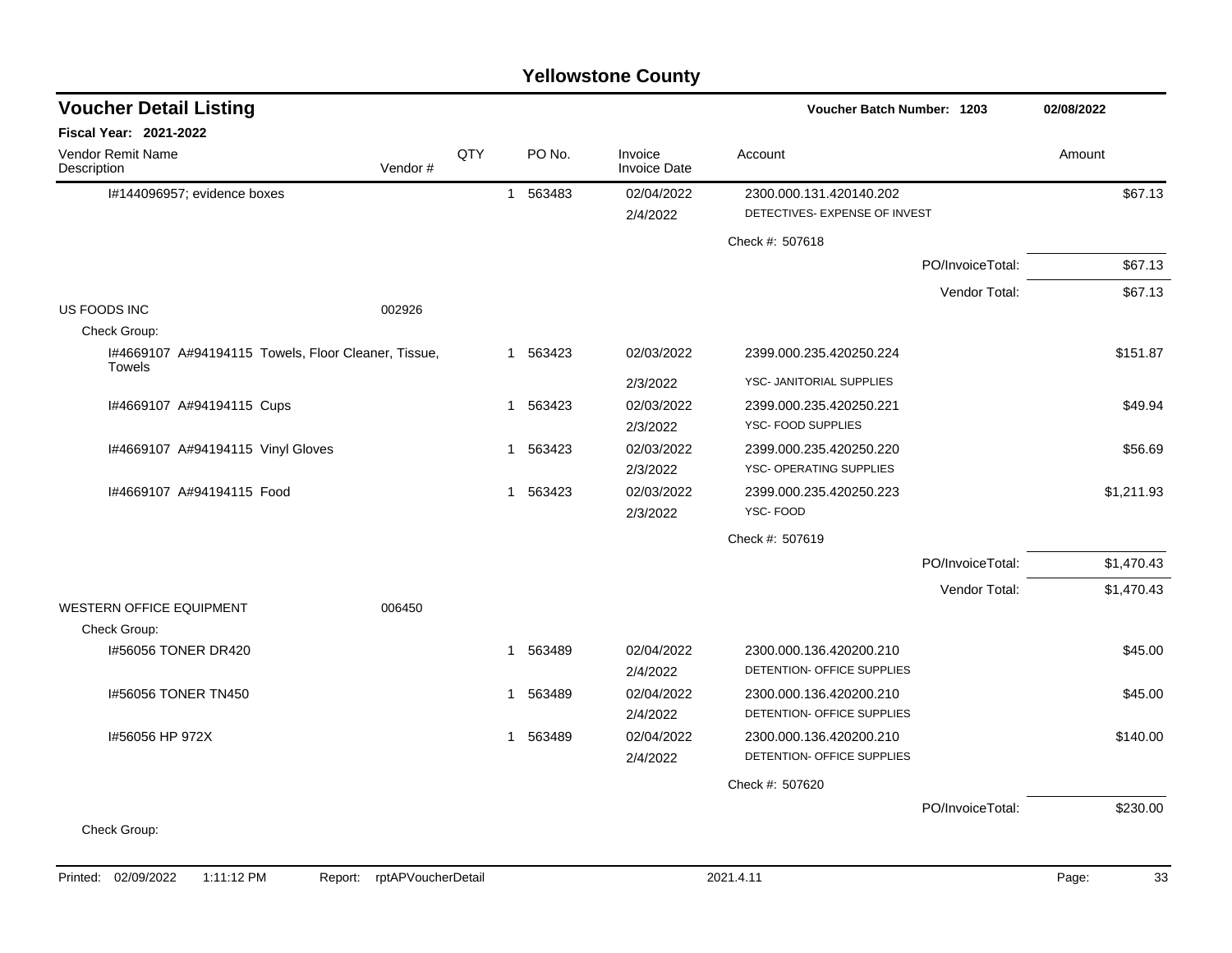|                                               |                            |              |          | <b>Yellowstone County</b>      |                                                   |             |
|-----------------------------------------------|----------------------------|--------------|----------|--------------------------------|---------------------------------------------------|-------------|
| <b>Voucher Detail Listing</b>                 |                            |              |          |                                | <b>Voucher Batch Number: 1203</b>                 | 02/08/2022  |
| Fiscal Year: 2021-2022                        |                            |              |          |                                |                                                   |             |
| Vendor Remit Name<br>Description              | Vendor#                    | QTY          | PO No.   | Invoice<br><b>Invoice Date</b> | Account                                           | Amount      |
| I#56211; MagiCard dye film                    |                            | $\mathbf{1}$ | 563490   | 2/04/2022                      | 2300.000.131.420140.202                           | \$212.68    |
|                                               |                            |              |          | 2/4/2022                       | DETECTIVES- EXPENSE OF INVEST                     |             |
|                                               |                            |              |          |                                | Check #: 507620                                   |             |
|                                               |                            |              |          |                                | PO/InvoiceTotal:                                  | \$212.68    |
|                                               |                            |              |          |                                | Vendor Total:                                     | \$442.68    |
| <b>WEX BANK</b>                               |                            |              |          |                                |                                                   |             |
| Check Group: S                                |                            |              |          |                                |                                                   |             |
| A#0481-00-856653-1; I#77926376 Admin Jan 2022 |                            |              | 1 563512 | 02/04/2022                     | 2300.000.130.420110.231                           | \$627.05    |
|                                               |                            |              |          | 2/4/2022                       | ADMIN- GAS/OIL/GREASE                             |             |
| A#0481-00-856653-1; I#77926376 Admin Jan 2022 |                            |              | 1 563512 | 02/04/2022                     | 2300.000.130.420110.231                           | (\$9.16)    |
|                                               |                            |              |          | 2/4/2022                       | ADMIN- GAS/OIL/GREASE                             |             |
| A#0481-00-856653-1; #77926376 Dets Jan 2022   |                            | 1            | 563512   | 02/04/2022                     | 2300.000.131.420140.231                           | \$887.37    |
|                                               |                            |              |          | 2/4/2022                       | DETECTIVES- GAS/OIL/GREASE                        |             |
| A#0481-00-856653-1; I#77926376 Dets Jan 2022  |                            | 1            | 563512   | 02/04/2022                     | 2300.000.131.420140.231                           | (\$12.96)   |
|                                               |                            |              |          | 2/4/2022                       | DETECTIVES- GAS/OIL/GREASE                        |             |
| A#0481-00-856653-1; #77926376 Patrol Jan 2022 |                            | 1            | 563512   | 02/04/2022<br>2/4/2022         | 2300.000.132.420150.231<br>PATROL- GAS/OIL/GREASE | \$18,003.86 |
|                                               |                            | 1            | 563512   | 02/04/2022                     |                                                   |             |
| A#0481-00-856653-1; #77926376 Patrol Jan 2022 |                            |              |          | 2/4/2022                       | 2300.000.132.420150.231<br>PATROL- GAS/OIL/GREASE | (\$263.00)  |
| A#0481-00-856653-1; I#77926376 Civil Jan 2022 |                            |              | 1 563512 | 02/04/2022                     | 2300.000.133.420160.231                           | \$695.39    |
|                                               |                            |              |          | 2/4/2022                       | CIVIL- GAS/OIL/GREASE                             |             |
| A#0481-00-856653-1; I#77926376 Civil Jan 2022 |                            | 1            | 563512   | 02/04/2022                     | 2300.000.133.420160.231                           | (\$10.16)   |
|                                               |                            |              |          | 2/4/2022                       | CIVIL- GAS/OIL/GREASE                             |             |
| A#0481-00-856653-1; I#77926376 Jail Jan 2022  |                            | 1            | 563512   | 02/04/2022                     | 2300.000.136.420200.231                           | \$559.46    |
|                                               |                            |              |          | 2/4/2022                       | DETENTION- GAS/OIL/GREASE                         |             |
| A#0481-00-856653-1;l#77926376 Jail Jan 2022   |                            | 1.           | 563512   | 02/04/2022                     | 2300.000.136.420200.231                           | (\$8.17)    |
|                                               |                            |              |          | 2/4/2022                       | DETENTION- GAS/OIL/GREASE                         |             |
| A#0481-00-856653-1; I#77926376 ACO Jan 2022   |                            |              | 1 563512 | 02/04/2022                     | 2300.000.137.440600.231                           | \$390.46    |
|                                               |                            |              |          | 2/4/2022                       | ANIMAL CONTROL- GAS/OIL/GREASE                    |             |
| A#0481-00-856653-1;1#77926376 ACO Jan 2022    |                            |              | 1 563512 | 02/04/2022                     | 2300.000.137.440600.231                           | (\$5.70)    |
|                                               |                            |              |          | 2/4/2022                       | ANIMAL CONTROL- GAS/OIL/GREASE                    |             |
| Printed: 02/09/2022<br>1:11:12 PM             | Report: rptAPVoucherDetail |              |          |                                | 2021.4.11                                         | Page:<br>34 |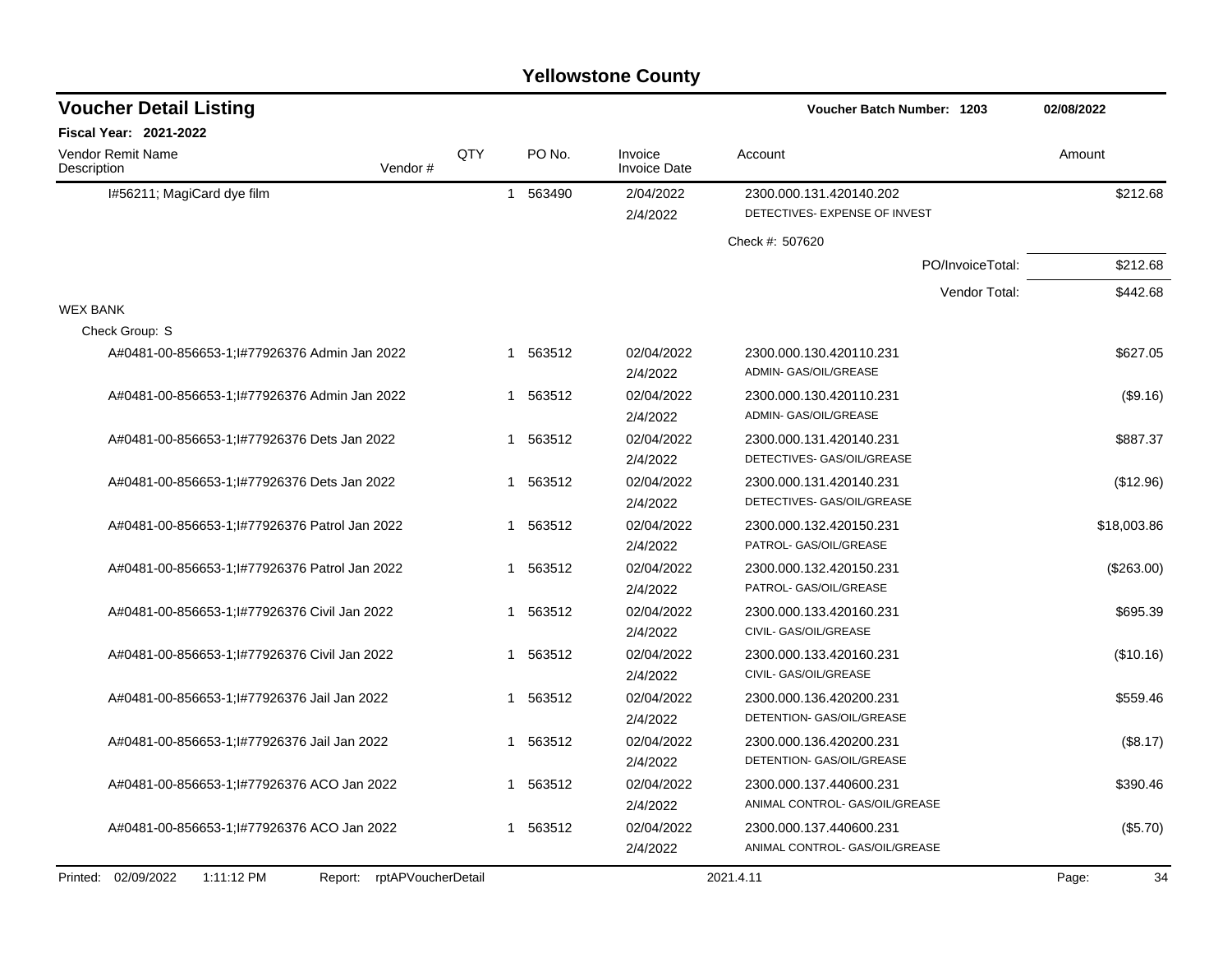| <b>Voucher Detail Listing</b>                       |                    |     |          |                                | Voucher Batch Number: 1203                                                              |                  | 02/08/2022  |
|-----------------------------------------------------|--------------------|-----|----------|--------------------------------|-----------------------------------------------------------------------------------------|------------------|-------------|
| <b>Fiscal Year: 2021-2022</b>                       |                    |     |          |                                |                                                                                         |                  |             |
| <b>Vendor Remit Name</b><br>Description             | Vendor#            | QTY | PO No.   | Invoice<br><b>Invoice Date</b> | Account                                                                                 |                  | Amount      |
| A#0481-00-856653-1; 1#77926376 paper delivery fee   |                    |     | 1 563512 | 02/04/2022<br>2/4/2022         | 2300.000.130.420110.210<br>ADMIN- OFFICE SUPPLIES                                       |                  | \$10.00     |
|                                                     |                    |     |          |                                | Check #: 507621                                                                         |                  |             |
|                                                     |                    |     |          |                                |                                                                                         | PO/InvoiceTotal: | \$20,864.44 |
|                                                     |                    |     |          |                                |                                                                                         | Vendor Total:    | \$20,864.44 |
| <b>WHALEN TIRE</b><br>Check Group:                  | 006480             |     |          |                                |                                                                                         |                  |             |
| 1#802417 FLAT REPAIR                                |                    |     | 1 563452 | 2/3/2022<br>2/3/2022           | 2110.000.401.430200.361<br>ROAD-VEHICLE REPAIRS                                         |                  | \$637.70    |
|                                                     |                    |     |          |                                | Check #: 507622                                                                         |                  |             |
|                                                     |                    |     |          |                                |                                                                                         | PO/InvoiceTotal: | \$637.70    |
|                                                     |                    |     |          |                                |                                                                                         | Vendor Total:    | \$637.70    |
| <b>WILKERSON &amp; WILKERSON</b>                    |                    |     |          |                                |                                                                                         |                  |             |
| Check Group:<br>Writ DV 21 0046                     |                    |     | 1 563523 | 02/04/2022                     | 7151.000.000.021250.000                                                                 |                  | \$243.28    |
| #21003271 RMRS v. Goff Ck. #12701 - Duke's Concrete |                    |     |          |                                |                                                                                         |                  |             |
| Construction LLC A101-98682                         |                    |     |          | 2/4/2022                       | SHERIFF WRITS & NOTICES DUE TO OTHERS                                                   |                  |             |
|                                                     |                    |     |          |                                | Check #: 507623                                                                         |                  |             |
|                                                     |                    |     |          |                                |                                                                                         | PO/InvoiceTotal: | \$243.28    |
|                                                     |                    |     |          |                                |                                                                                         | Vendor Total:    | \$243.28    |
| <b>WORDEN FIRE &amp; AMBULANCE</b>                  | 037620             |     |          |                                |                                                                                         |                  |             |
| Check Group:                                        |                    |     |          |                                |                                                                                         |                  |             |
| OPERATING EXPENSES 6/21 THRU 12/21                  |                    |     | 1 563495 | 02/04/2022<br>2/4/2022         | 7219.000.000.021210.000<br>HUNTLEY FIRE SERVICE AREA DUE TO SPECIAL<br><b>DISTRICTS</b> |                  | \$48,815.10 |
|                                                     |                    |     |          |                                | Check #: 507624                                                                         |                  |             |
|                                                     |                    |     |          |                                |                                                                                         | PO/InvoiceTotal: | \$48,815.10 |
|                                                     |                    |     |          |                                |                                                                                         | Vendor Total:    | \$48,815.10 |
| <b>WORDEN VFD</b><br>Check Group:                   | 006570             |     |          |                                |                                                                                         |                  |             |
| Printed: 02/09/2022<br>1:11:12 PM<br>Report:        | rptAPVoucherDetail |     |          |                                | 2021.4.11                                                                               |                  | 35<br>Page: |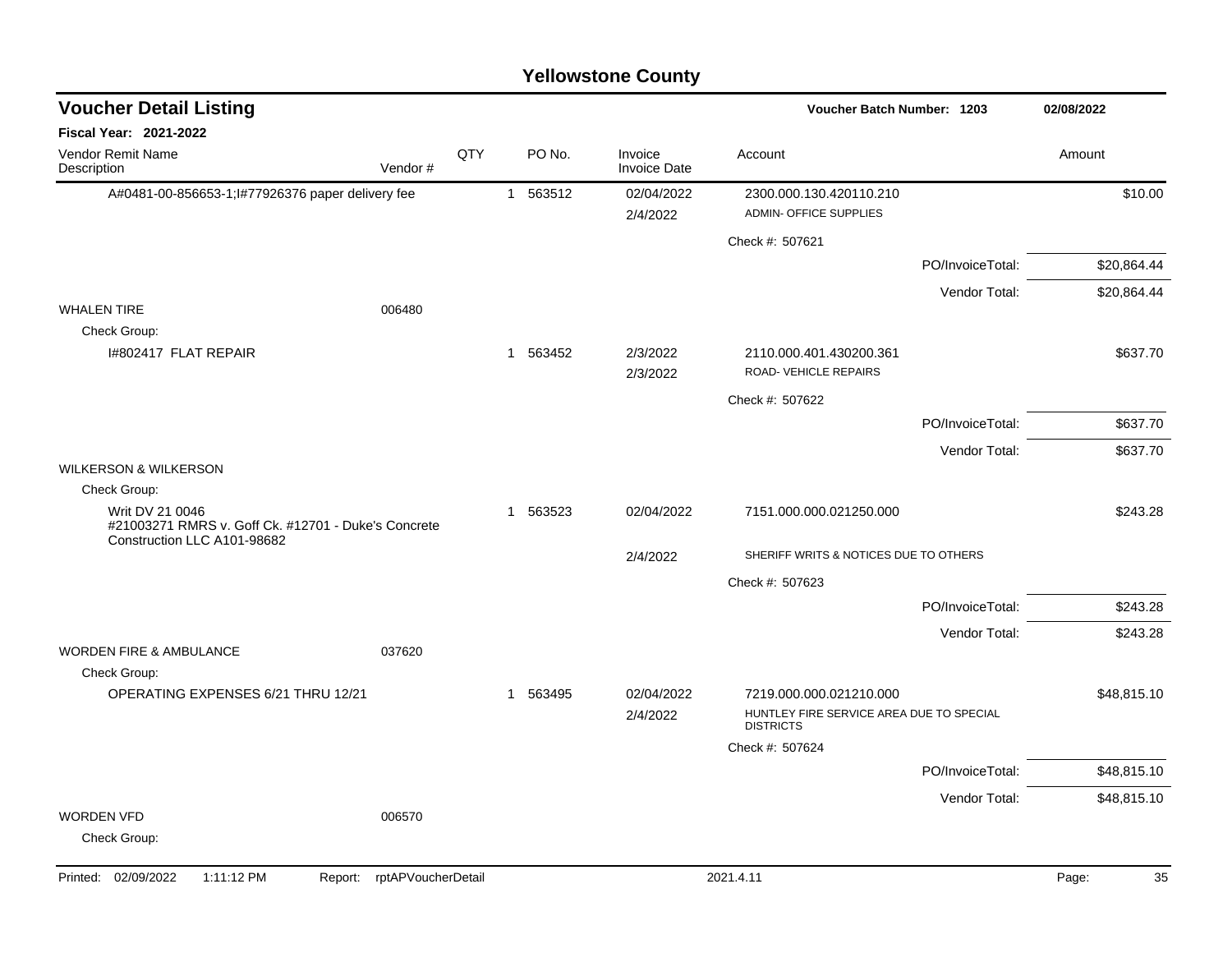| <b>Voucher Detail Listing</b>                   |         |     |              |          |                                | <b>Voucher Batch Number: 1203</b>                                     | 02/08/2022  |
|-------------------------------------------------|---------|-----|--------------|----------|--------------------------------|-----------------------------------------------------------------------|-------------|
| Fiscal Year: 2021-2022                          |         |     |              |          |                                |                                                                       |             |
| <b>Vendor Remit Name</b><br>Description         | Vendor# | QTY |              | PO No.   | Invoice<br><b>Invoice Date</b> | Account                                                               | Amount      |
| <b>FY22 GRASS FIRE CONTRACT</b>                 |         |     | $\mathbf{1}$ | 563491   | 02/04/2022<br>2/4/2022         | 1000.000.125.420400.398<br>FIRE PROTECTION- VARIABLE CONTRACT SERVICE | \$32,492.00 |
|                                                 |         |     |              |          |                                | Check #: 507625                                                       |             |
|                                                 |         |     |              |          |                                | PO/InvoiceTotal:                                                      | \$32,492.00 |
|                                                 |         |     |              |          |                                | Vendor Total:                                                         | \$32,492.00 |
| YELLOWSTONE COUNTY NEWS<br>Check Group:         | 006690  |     |              |          |                                |                                                                       |             |
| I#115422 EQUIP OP AD                            |         |     | $\mathbf{1}$ | 563453   | 2/3/2022<br>2/3/2022           | 2110.000.401.430200.337<br>ROAD- PUBLICITY/ADVERTISING                | \$138.80    |
|                                                 |         |     |              |          |                                | Check #: 507626                                                       |             |
|                                                 |         |     |              |          |                                | PO/InvoiceTotal:                                                      | \$138.80    |
| Check Group:                                    |         |     |              |          |                                |                                                                       |             |
| 1#115653 NOTICE OF MEETING FEB 2/22             |         |     | $\mathbf{1}$ | 563492   | 02/04/2022<br>2/4/2022         | 7303.000.727.430900.362<br>SHEPHERD CEM- MAINT & REPAIRS              | \$13.50     |
|                                                 |         |     |              |          |                                | Check #: 507626                                                       |             |
|                                                 |         |     |              |          |                                | PO/InvoiceTotal:                                                      | \$13.50     |
|                                                 |         |     |              |          |                                | Vendor Total:                                                         | \$152.30    |
| YELLOWSTONE VALLEY ANIMAL SHELTER INC           |         |     |              |          |                                |                                                                       |             |
| Check Group:<br>I#20-1002; County contract 1/22 |         |     |              | 1 563525 | 02/04/2022<br>2/4/2022         | 2300.000.137.440600.398<br>ANIMAL CONTROL - ANIMAL BOARDING           | \$1,500.00  |
|                                                 |         |     |              |          |                                | Check #: 507627                                                       |             |
|                                                 |         |     |              |          |                                | PO/InvoiceTotal:                                                      | \$1,500.00  |
|                                                 |         |     |              |          |                                | Vendor Total:                                                         | \$1,500.00  |
| YELLOWSTONE VALLEY ELECTRIC<br>Check Group:     | 006770  |     |              |          |                                |                                                                       |             |
| A#17389016 010122 56TH & NEIBAUER               |         |     | $\mathbf{1}$ | 563454   | 2/3/2022<br>2/3/2022           | 2110.000.401.430260.341<br>ROAD- ELECTRICITY                          | \$22.14     |